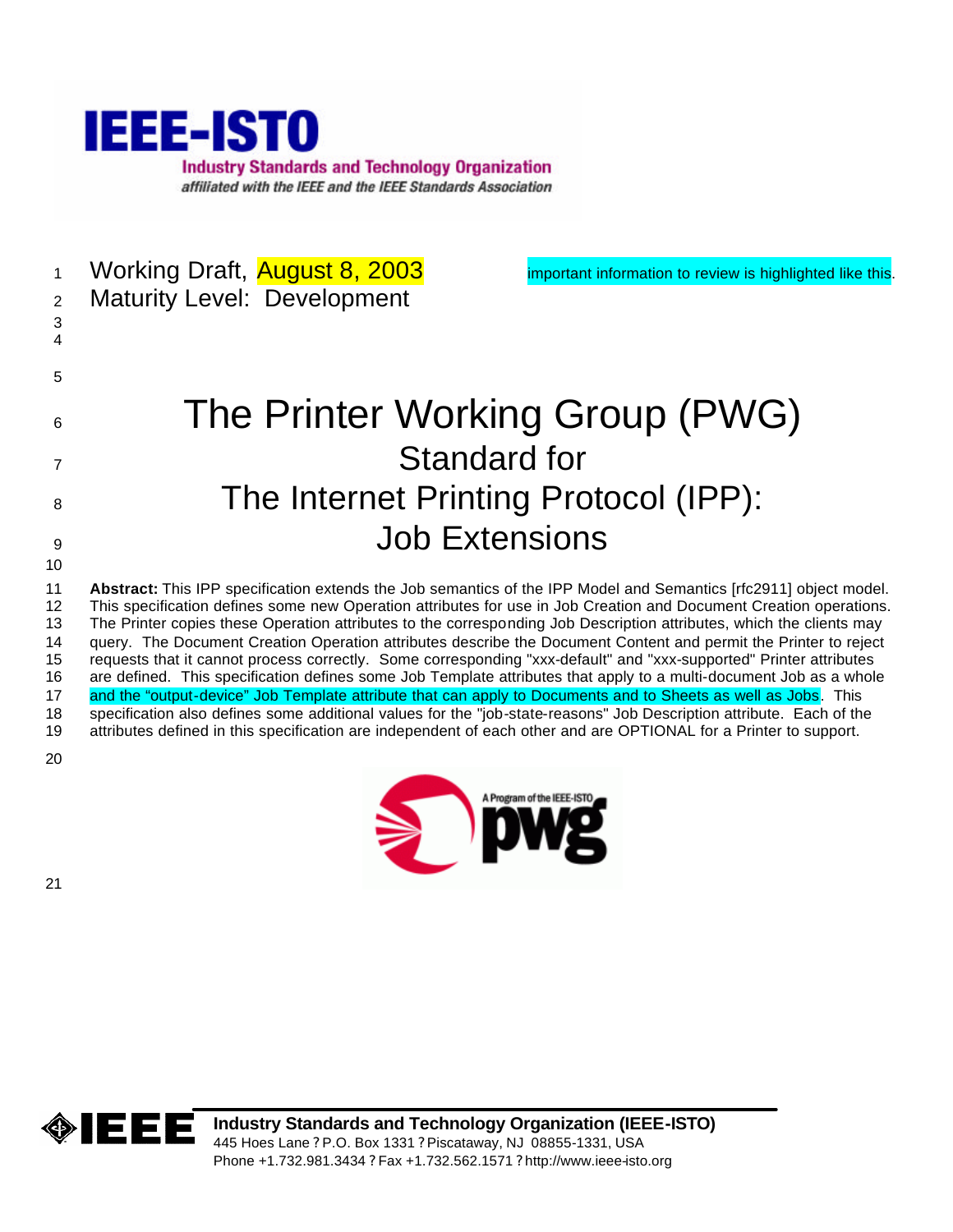| 22             |                                                                                                                                                                                                                                                                                                                                 |
|----------------|---------------------------------------------------------------------------------------------------------------------------------------------------------------------------------------------------------------------------------------------------------------------------------------------------------------------------------|
| 23             | Working Draft, August 8, 2003                                                                                                                                                                                                                                                                                                   |
| 24             | The Printer Working Group (PWG)                                                                                                                                                                                                                                                                                                 |
| 25             | Standard for                                                                                                                                                                                                                                                                                                                    |
| 26             | The Internet Printing Protocol (IPP):                                                                                                                                                                                                                                                                                           |
| 27             | <b>Job Extensions</b>                                                                                                                                                                                                                                                                                                           |
| 28             |                                                                                                                                                                                                                                                                                                                                 |
| 29             |                                                                                                                                                                                                                                                                                                                                 |
| 30<br>31       | This version of the PWG Proposed Standard is available electronically at:                                                                                                                                                                                                                                                       |
| 32             | ftp://ftp.pwg.org/pub/pwg/ipp/new_JOBX/wd-ippjobx10-20030808.pdf, .doc, .rtf                                                                                                                                                                                                                                                    |
| 33<br>34<br>35 | This document is a Working Draft for an IEEE-ISTO PWG Candidate Standard. For a definition of a "PWG<br>Candidate Standard" and its transition to a "PWG Standard", see: ftp://ftp.pwg.org/pub/pwg/general/pwg-<br>process.pdf. After approval by the PWG (by a Last Call) to transition a PWG Working Draft to a PWG Candidate |

36 Standard, the resulting PWG Candidate Standard will be available electronically at: ftp://ftp.pwg.org/pub/pwg/cs/.<br>37 After approval by the PWG (by a Last Call) to transition a PWG Candidate Standard to a PWG Standard,

37 After approval by the PWG (by a Last Call) to transition a PWG Candidate Standard to a PWG Standard, the 138 resulting PWG Standard will be available electronically at: ftp://ftp.pwg.org/pub/pwg/standards/.

resulting PWG Standard will be available electronically at: ftp://ftp.pwg.org/pub/pwg/standards/.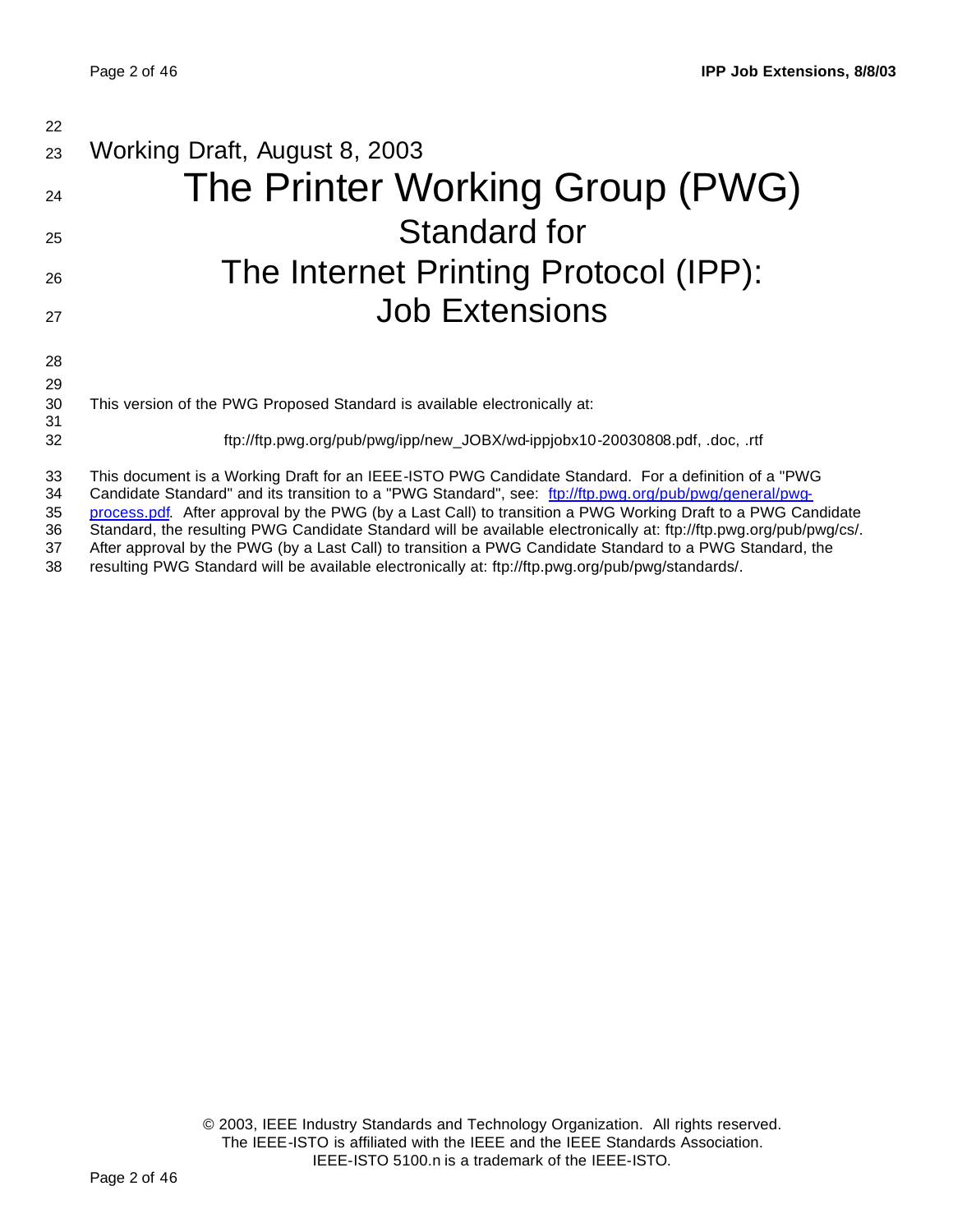#### **IPP Job Extensions, 8/8/03** Page 3 of 46

#### **Copyright (C) 2003, IEEE ISTO. All rights reserved.**

This document may be copied and furnished to others, and derivative works that comment on, or otherwise explain it

or assist in its implementation may be prepared, copied, published and distributed, in whole or in part, without

restriction of any kind, provided that the above copyright notice, this paragraph and the title of the Document as

referenced below are included on all such copies and derivative works. However, this document itself may not be

modified in any way, such as by removing the copyright notice or references to the IEEE-ISTO and the Printer

Working Group, a program of the IEEE-ISTO.

 Title: The Printer Working Group Standard for the Internet Printing Protocol (IPP): Job and Document Operation extensions

 The IEEE-ISTO and the Printer Working Group DISCLAIM ANY AND ALL WARRANTIES, WHETHER EXPRESS OR IMPLIED INCLUDING (WITHOUT LIMITATION) ANY IMPLIED WARRANTIES OF MERCHANTABILITY OR FITNESS FOR A PARTICULAR PURPOSE.

 The Printer Working Group, a program of the IEEE-ISTO, reserves the right to make changes to the document without further notice. The document may be updated, replaced or made obsolete by other documents at any time.

 The IEEE-ISTO takes no position regarding the validity or scope of any intellectual property or other rights that might be claimed to pertain to the implementation or use of the technology described in this document or the extent to which any license under such rights might or might not be available; neither does it represent that it has made any effort to identify any such rights.

 The IEEE-ISTO invites any interested party to bring to its attention any copyrights, patents, or patent applications, or other proprietary rights which may cover technology that may be required to implement the contents of this document. The IEEE-ISTO and its programs shall not be responsible for identifying patents for which a license may be required by a document and/or IEEE-ISTO Industry Group Standard or for conducting inquiries into the legal validity or scope of those patents that are brought to its attention. Inquiries may be submitted to the IEEE-ISTO by e-mail at:

#### ieee-isto@ieee.org.

 The Printer Working Group acknowledges that the IEEE-ISTO (acting itself or through its designees) is, and shall at all times, be the sole entity that may authorize the use of certification marks, trademarks, or other special designations to indicate compliance with these materials.

 Use of this document is wholly voluntary. The existence of this document does not imply that there are no other ways to produce, test, measure, purchase, market, or provide other goods and services related to its scope.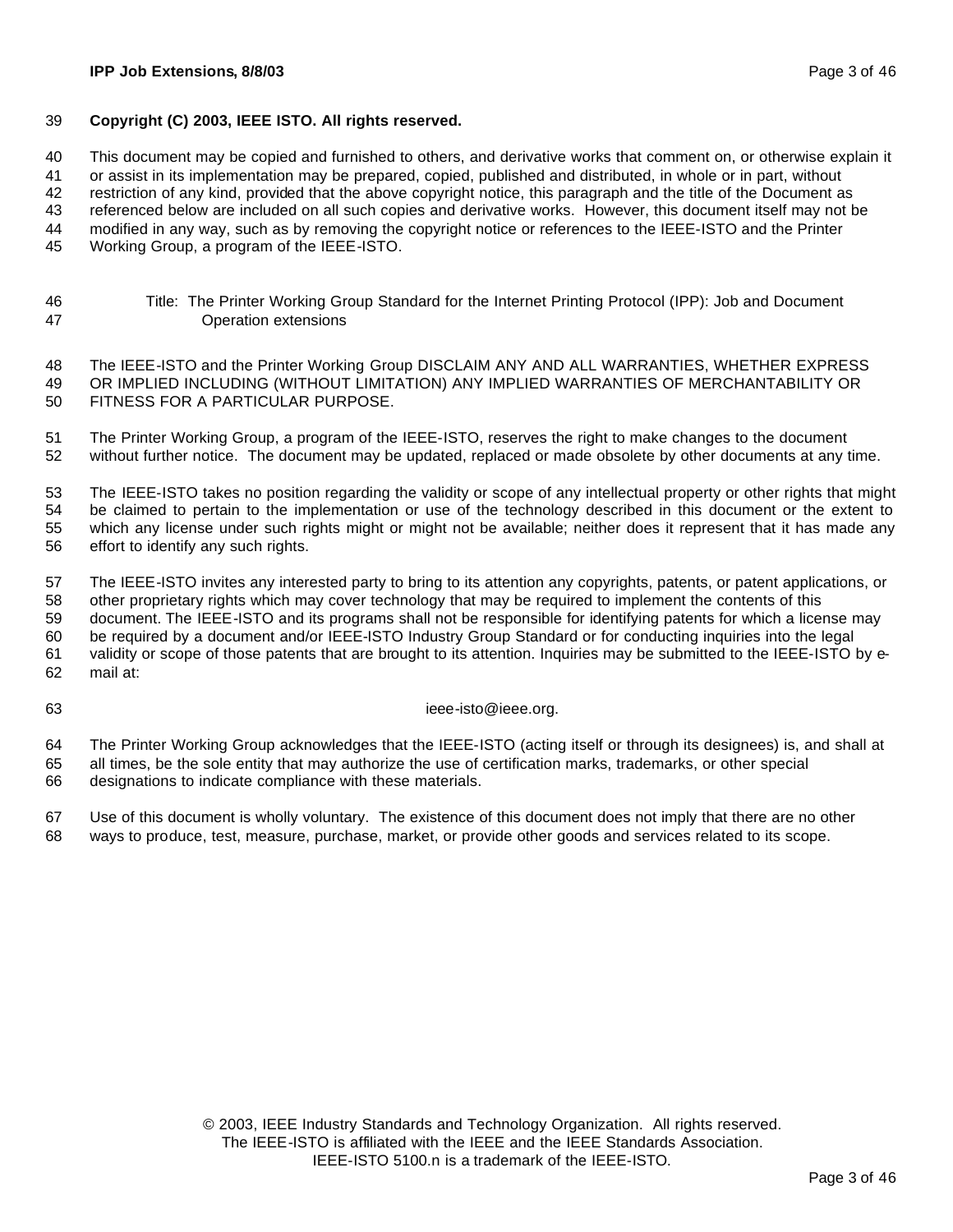#### **About the IEEE-ISTO**

 The IEEE-ISTO is a not-for-profit corporation offering industry groups an innovative and flexible operational forum and support services. The IEEE-ISTO provides a forum not only to develop standards, but also to facilitate activities that support the implementation and acceptance of standards in the marketplace. The organization is affiliated with the IEEE (http://www.ieee.org/) and the IEEE Standards Association (http://standards.ieee.org/). 

For additional information regarding the IEEE-ISTO and its industry programs visit http://www.ieee-isto.org.

 

### **About the IEEE-ISTO PWG**

 The Printer Working Group (or PWG) is a Program of the IEEE Industry Standards and Technology Organization (ISTO) with member organizations including printer manufacturers, print server developers, operating system providers, network operating systems providers, network connectivity vendors, and print management application developers. The group is chartered to make printers and the applications and operating systems supporting them work together better. All references to the PWG in this document implicitly mean "The Printer Working Group, a Program of the IEEE ISTO." In order to meet this objective, the PWG will document the results of their work as open standards that define print related protocols, interfaces, procedures and conventions. Printer manufacturers and vendors of printer related software will benefit from the interoperability provided by voluntary conformance to these standards.

In general, a PWG standard is a specification that is stable, well understood, and is technically competent, has

- multiple, independent and interoperable implementations with substantial operational experience, and enjoys significant public support.
- For additional information regarding the Printer Working Group visit: http://www.pwg.org
- 

#### **Contact information:**

- IPP Web Page: http://www.pwg.org/ipp/
- **IPP Mailing List: ipp@pwg.org**
- To subscribe to the ipp mailing list, send the following email:
- 99 1) send it to majordomo@pwg.org
- 2) leave the subject line blank
- 101 3) put the following two lines in the message body:
- subscribe ipp
- end

 Implementers of this specification are encouraged to join the IPP Mailing List in order to participate in any discussions of clarifications or review of registration proposals for additional names. Requests for additional extensions, for inclusion in this specification, should be sent to the IPP Mailing list for consideration. In order to reduce spam the mailing list rejects mail from non-subscribers, so you must subscribe to the mailing list in order to 108 send a question or comment to the mailing list.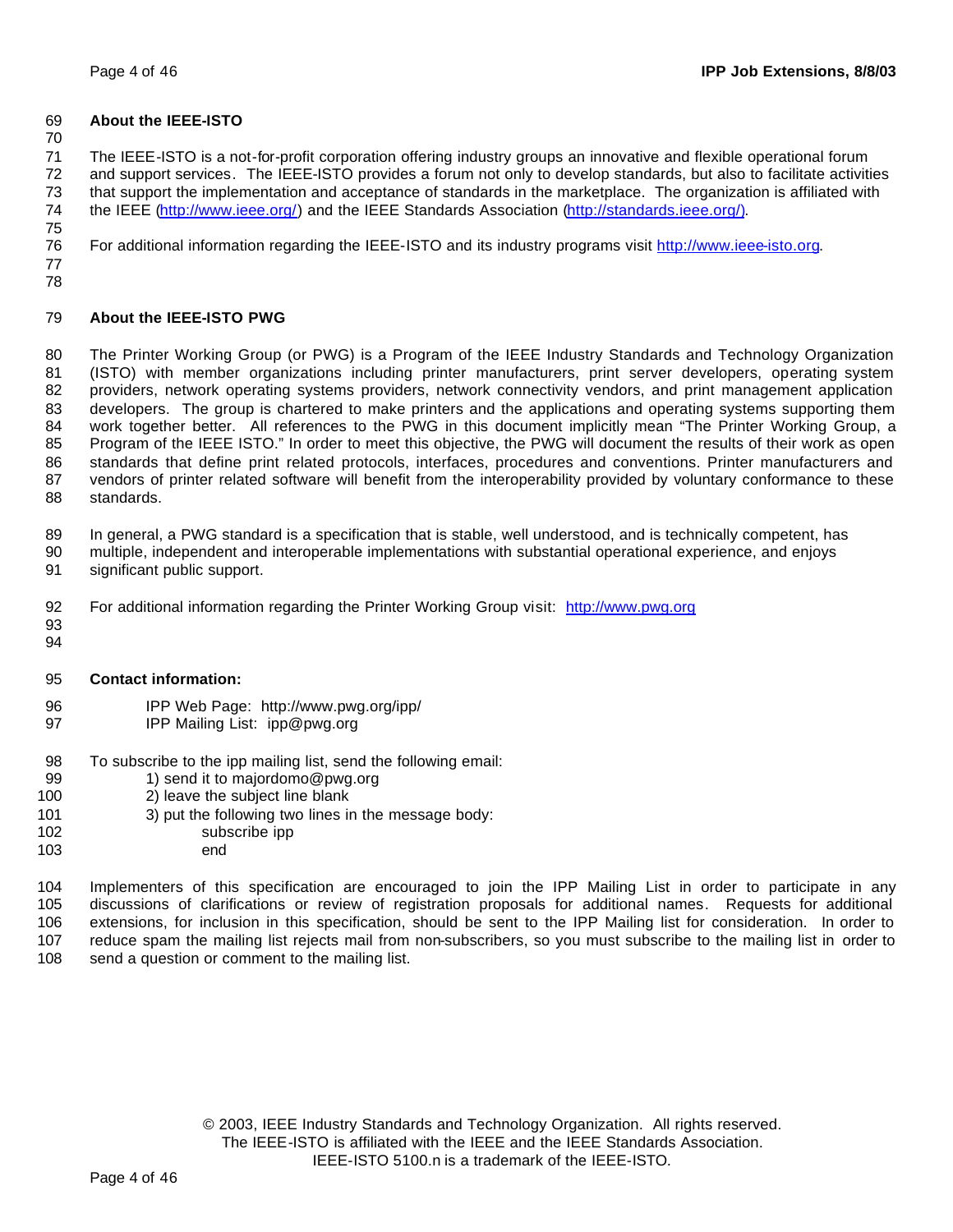| 109                                                                                                                               | <b>Contents</b>                                                                                                                                                                                                                                                                                                                                                                                                                                                                                                                                                                                     |                                                                                     |
|-----------------------------------------------------------------------------------------------------------------------------------|-----------------------------------------------------------------------------------------------------------------------------------------------------------------------------------------------------------------------------------------------------------------------------------------------------------------------------------------------------------------------------------------------------------------------------------------------------------------------------------------------------------------------------------------------------------------------------------------------------|-------------------------------------------------------------------------------------|
| 110                                                                                                                               | Introduction and Summary<br>1                                                                                                                                                                                                                                                                                                                                                                                                                                                                                                                                                                       | 8                                                                                   |
| 111                                                                                                                               |                                                                                                                                                                                                                                                                                                                                                                                                                                                                                                                                                                                                     |                                                                                     |
| 112                                                                                                                               | $\overline{2}$<br>Terminology                                                                                                                                                                                                                                                                                                                                                                                                                                                                                                                                                                       | 9                                                                                   |
| 113                                                                                                                               |                                                                                                                                                                                                                                                                                                                                                                                                                                                                                                                                                                                                     |                                                                                     |
| 114                                                                                                                               |                                                                                                                                                                                                                                                                                                                                                                                                                                                                                                                                                                                                     |                                                                                     |
| 115                                                                                                                               | 3<br>Operation Attributes for Job Creation and Document Creation operations                                                                                                                                                                                                                                                                                                                                                                                                                                                                                                                         | 10                                                                                  |
| 116<br>117<br>118<br>119<br>120<br>121                                                                                            | 3.1.1.1 Why there are no "ipp-attribute-fidelity-default" and "ipp-attribute-fidelity-supported" attributes<br>3.1.2.1 Why there are no "job-mandatory-attributes-default" and "job-mandatory-attributes-supported" Printer<br><b>Description attributes</b>                                                                                                                                                                                                                                                                                                                                        | 13<br>14                                                                            |
| 122<br>123<br>124<br>125<br>126<br>127<br>128<br>129<br>130<br>131<br>132<br>133<br>134<br>135<br>136<br>137<br>138<br>139<br>140 | 3.2.5.1 document-source-application-name (name(MAX))<br>3.2.5.2 document-source-application-version (text(127))<br>3.2.5.3 document-source-os-name (name(40))<br>3.2.5.4 document-source-os-version (text(40))<br>3.2.5.5 document-format (mimeMediaType)<br>3.2.5.6 document -format-device-id (text(127))<br>3.2.5.7 document-format-version (text(127))<br>3.2.5.8 document-natural-language (1setOf naturalLanguage)<br>3.2.6.1 Why no "document-format-version-default"                                                                                                                        | 18<br>18<br>18<br>19<br>19<br>19<br>19<br>19<br>20                                  |
| 141<br>142                                                                                                                        | Job Template attributes<br>4                                                                                                                                                                                                                                                                                                                                                                                                                                                                                                                                                                        | 21                                                                                  |
| 143<br>144<br>145<br>146<br>147<br>148<br>149<br>150<br>151<br>152<br>153<br>154<br>155<br>156<br>157                             | 4.1.1.1 job-copies-default (integer(1:MAX))<br>4.1.1.2 job-copies-supported (rangeOfInteger(1:MAX))<br>4.1.1.3 job-copies-actual (1setof Integer(1:MAX))<br>4.1.2.1 job-cover-back-default (collection)<br>4.1.2.2 job-cover-back-supported (1setOf type2 keyword)<br>4.1.2.3 job-cover-back-actual (1setOf collection)<br>4.1.3.1 job-cover-front-default (collection)<br>4.1.3.2 job-cover-front-supported (1setOf type2 keyword)<br>4.1.3.3 job-cover-front-actual (1setOf collection)<br>4.1.4.1 job-finishings-default (1setOf type2 enum)<br>4.1.4.2 job-finishings-ready (1setOf type2 enum) | 23<br>23<br>23<br>.23<br>23<br>23<br>23<br>.23<br>24<br>24<br>24<br>.24<br>24<br>24 |
|                                                                                                                                   | © 2003, IEEE Industry Standards and Technology Organization. All rights reserved.                                                                                                                                                                                                                                                                                                                                                                                                                                                                                                                   |                                                                                     |

The IEEE-ISTO is affiliated with the IEEE and the IEEE Standards Association.

IEEE-ISTO 5100.n is a trademark of the IEEE-ISTO.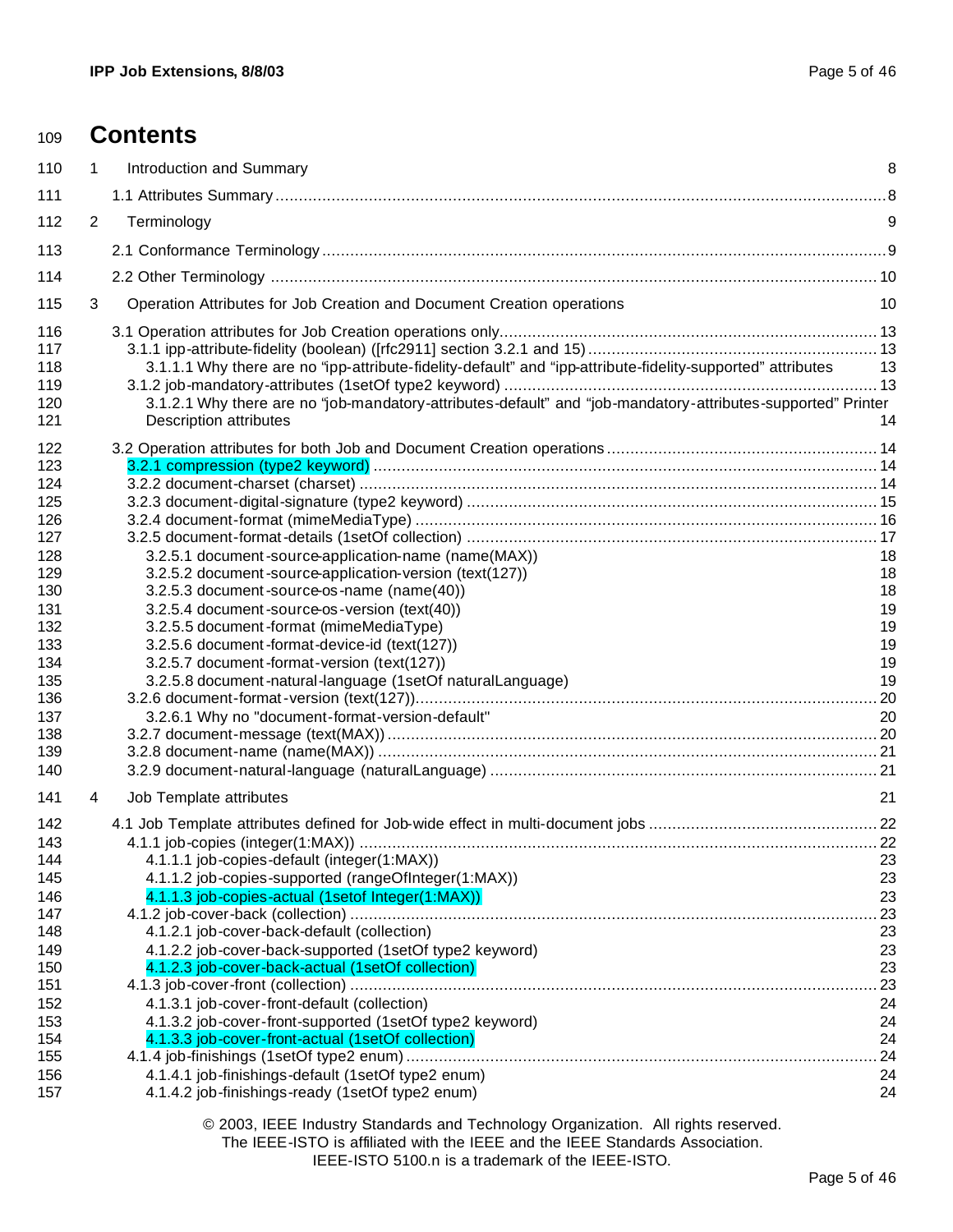| 158<br>159<br>160<br>161<br>162<br>163<br>164<br>165               |   | 4.1.4.3 job-finishings-supported (1setOf type2 enum)<br>4.1.4.4 job-finishings-actual (1setOf type2 enum)<br>4.1.5.1 job-finishings-col-default (collection)<br>4.1.5.2 job-finishings-col-ready (collection)<br>4.1.5.3 job-finishings-col-supported (1setOf type2 keyword)<br>4.1.5.4 job-finishings-col-actual (1setOf collection)              | 24<br>24<br>.24<br>25<br>25<br>25<br>25 |
|--------------------------------------------------------------------|---|----------------------------------------------------------------------------------------------------------------------------------------------------------------------------------------------------------------------------------------------------------------------------------------------------------------------------------------------------|-----------------------------------------|
| 166<br>167<br>168<br>169<br>170<br>171<br>172<br>173               |   | 4.2.1.1 Why there is no output-device-default<br>4.2.1.2 output-device-supported (1setOf name(127))<br>4.2.1.3 output-device-actual (1setOf name(127))<br>4.2.2.1 print-content-optimize-default (type2 keyword)<br>4.2.2.2 print-content-optimize-supported(1setOf type2 keyword)<br>4.2.2.3 print-content-optimize-actual (1setOf type2 keyword) | 25<br>26<br>26<br>26<br>26<br>26        |
| 174                                                                | 5 | Job Description attributes                                                                                                                                                                                                                                                                                                                         | 27                                      |
| 175<br>176<br>177<br>178<br>179                                    |   |                                                                                                                                                                                                                                                                                                                                                    |                                         |
| 180<br>181<br>182<br>183<br>184<br>185<br>186<br>187<br>188<br>189 |   |                                                                                                                                                                                                                                                                                                                                                    |                                         |
| 190                                                                | 6 | New values to existing attributes                                                                                                                                                                                                                                                                                                                  | 30                                      |
| 191                                                                |   |                                                                                                                                                                                                                                                                                                                                                    |                                         |
| 192                                                                |   |                                                                                                                                                                                                                                                                                                                                                    |                                         |
| 193                                                                | 7 | New Printer Description attributes                                                                                                                                                                                                                                                                                                                 | 31                                      |
| 194                                                                |   |                                                                                                                                                                                                                                                                                                                                                    |                                         |
| 195                                                                |   |                                                                                                                                                                                                                                                                                                                                                    |                                         |
| 196                                                                |   |                                                                                                                                                                                                                                                                                                                                                    |                                         |
| 197                                                                |   |                                                                                                                                                                                                                                                                                                                                                    |                                         |
| 198<br>199                                                         |   |                                                                                                                                                                                                                                                                                                                                                    |                                         |
| 200                                                                |   |                                                                                                                                                                                                                                                                                                                                                    |                                         |
| 201                                                                |   |                                                                                                                                                                                                                                                                                                                                                    |                                         |
| 202                                                                |   |                                                                                                                                                                                                                                                                                                                                                    |                                         |
| 203                                                                |   |                                                                                                                                                                                                                                                                                                                                                    |                                         |
|                                                                    |   | © 2003, IEEE Industry Standards and Technology Organization. All rights reserved.                                                                                                                                                                                                                                                                  |                                         |

The IEEE-ISTO is affiliated with the IEEE and the IEEE Standards Association.

IEEE-ISTO 5100.n is a trademark of the IEEE-ISTO.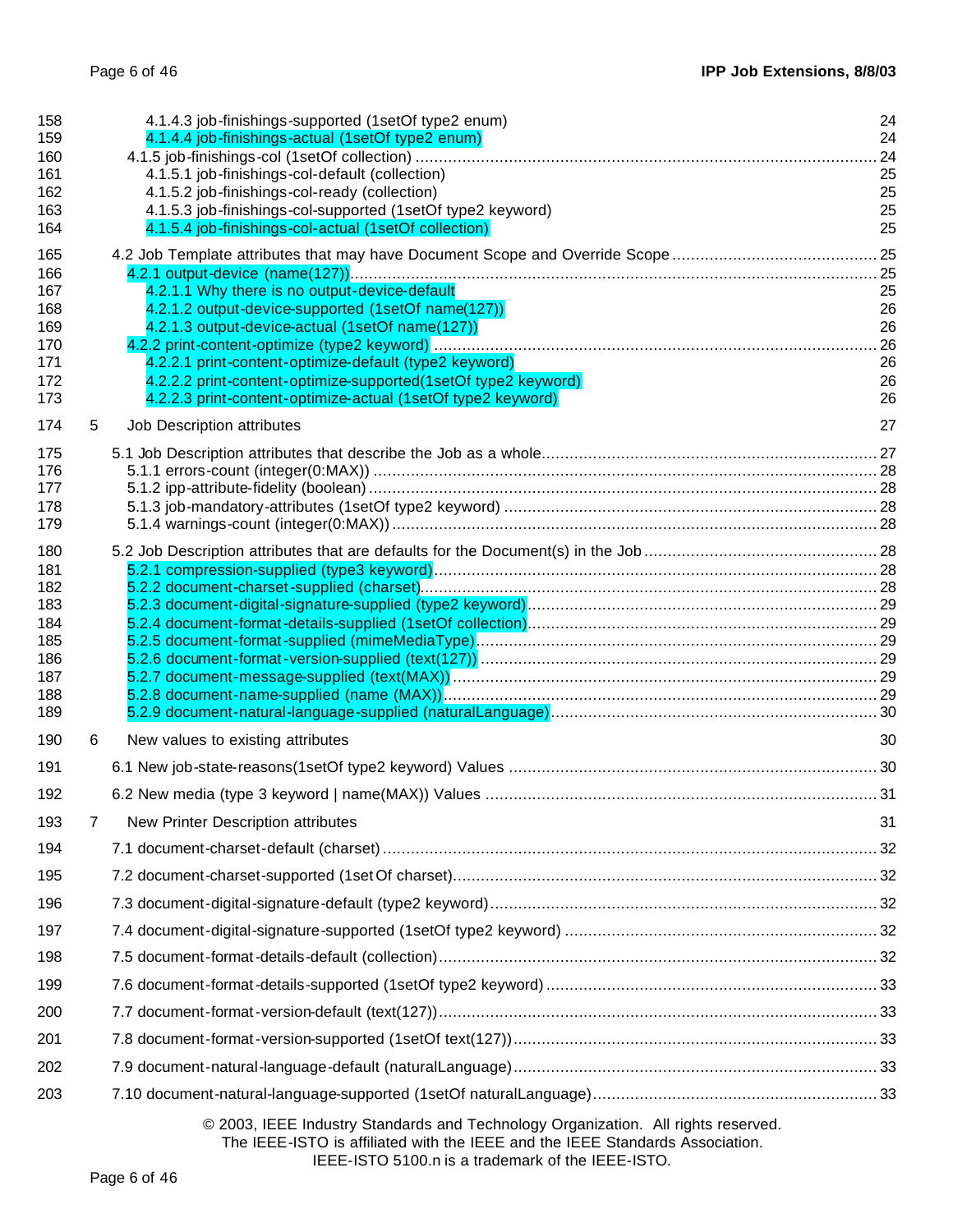| 204        | 8  | <b>Status codes</b>                                                                                                                       | 34 |
|------------|----|-------------------------------------------------------------------------------------------------------------------------------------------|----|
| 205        |    |                                                                                                                                           |    |
| 206        |    |                                                                                                                                           |    |
| 207        | 9  | <b>Override Scope of Attributes</b>                                                                                                       | 34 |
| 208        |    |                                                                                                                                           |    |
| 209        |    |                                                                                                                                           |    |
| 210        | 10 | <b>Conformance Requirements</b>                                                                                                           | 36 |
| 211        |    |                                                                                                                                           |    |
| 212        |    |                                                                                                                                           |    |
| 213        | 11 | Normative References                                                                                                                      | 37 |
| 214        | 12 | Informative References                                                                                                                    | 38 |
| 215        | 13 | <b>IANA Considerations</b>                                                                                                                | 40 |
| 216        |    |                                                                                                                                           |    |
| 217        |    |                                                                                                                                           |    |
| 218        |    |                                                                                                                                           |    |
| 219        | 14 | Internationalization Considerations                                                                                                       | 44 |
| 220        | 15 | <b>Security Considerations</b>                                                                                                            | 44 |
| 221        | 16 | Contributors                                                                                                                              | 44 |
| 222        | 17 | Acknowledgments                                                                                                                           | 44 |
| 223        | 18 | <b>Author's Address</b>                                                                                                                   | 44 |
| 224<br>225 | 19 | Annex A: Additional requirements for a revision of the PWG IEEE/ISTO 5101.1 Candidate Standard<br>[pwg5101.1] to add the new 'choice_xxx' | 44 |
| 226        | 20 | Annex B: Change Log (informative - to be removed before publication)                                                                      | 45 |
| 227        |    |                                                                                                                                           |    |

# **Table of Tables**

| 229 |  |
|-----|--|
| 230 |  |
| 231 |  |
| 232 |  |
| 233 |  |
| 234 |  |
| 235 |  |
| 236 |  |
| 237 |  |
| 238 |  |
| 239 |  |
| 240 |  |
| 241 |  |
| 242 |  |

© 2003, IEEE Industry Standards and Technology Organization. All rights reserved. The IEEE-ISTO is affiliated with the IEEE and the IEEE Standards Association. IEEE-ISTO 5100.n is a trademark of the IEEE-ISTO.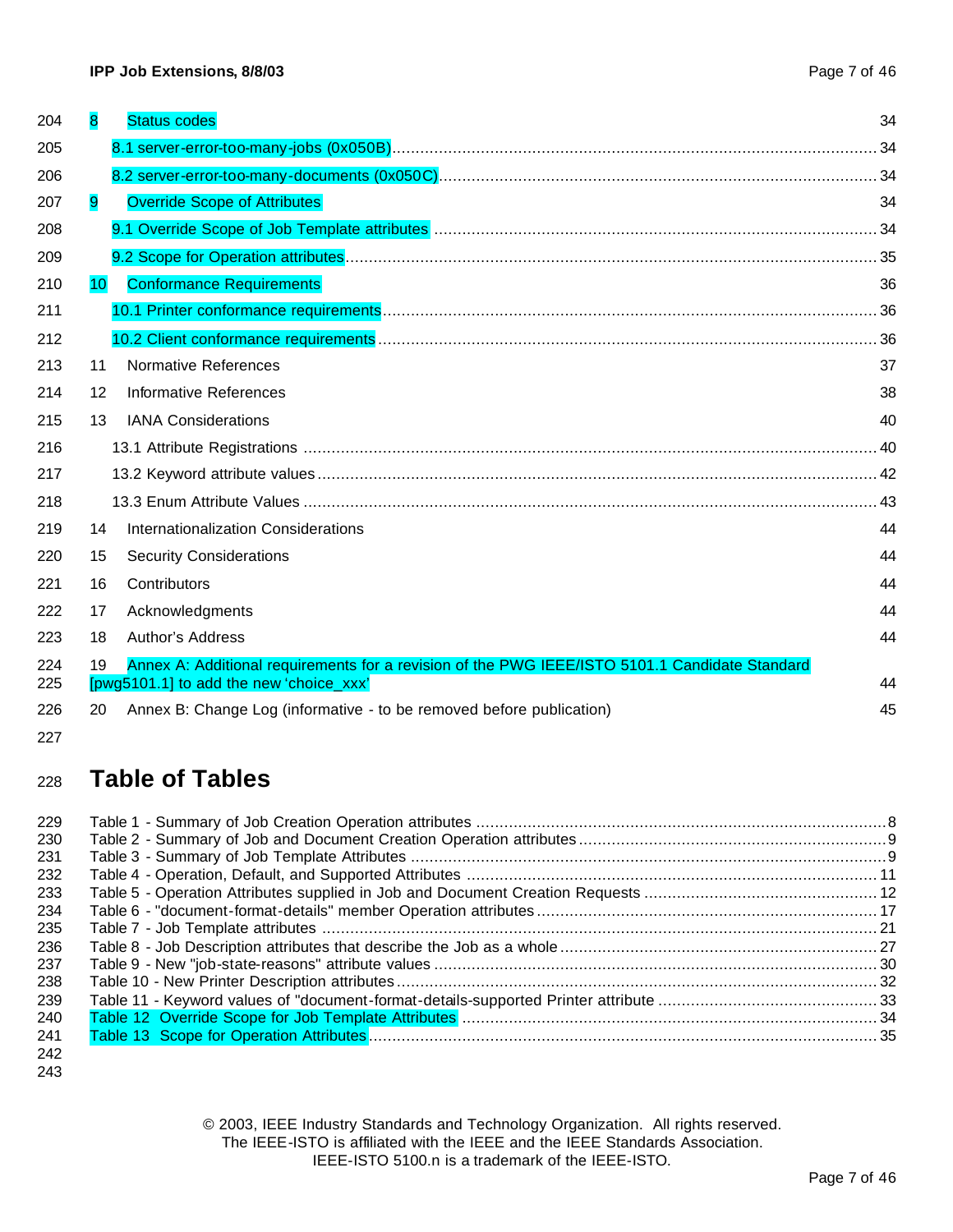# <sup>244</sup> **1 Introduction and Summary**

245 This IPP specification is an assortment of attributes and values that extend the Job semantics of the IPP Model and 246 Semantics [rfc2911]. This specification defines some new Operation attributes for use in Job Creation and 247 Document Creation operations. The Printer copies these Operation attributes to the corresponding Job Description 248 attributes, which the clients may query. The Document Creation Operation attributes describe the Document Content 249 and permit the Printer to reject requests that it cannot process correctly. Some corresponding "xxx-default" and "xxx-250 supported" Printer attributes are defined. This specification defines some Job Template attributes that apply to a 251 multi-document Job as a whole; their names start with "job-" to indicate their job-wide scope. This specification 252 defines the "output-device" Job Template attribute that can apply to Documents and to Sheets as well as Jobs This 253 specification also defines some additional values for the "job-state-reasons" Job Description attribute. Each of the 254 attributes defined in this specification are independent of each other and are OPTIONAL for a Printer to support.

255 This specification is an IPP extension referenced by the PWG Semantic Model [pwg-sm]. The purpose for these extensions is so that the print industry can have a common semantic specification for use in IPP, the PWG Semantic Model [pwg-sm], the PWG Print Service Interface (PSI) project [pwg-psi], the PWG IPP Fax (IPPFAX) project [ippfax], and the Free Standards Group Job Ticket API [fsg-jt].

### 259 **1.1 Attributes Summary**

260 Table 1 summarizes the Operation attributes defined in this specification for use with Job Creation operations. The 261 Printer copies these Operation attributes to corresponding Job Description attributes defined in this specification.

#### 262 **Table 1 - Summary of Job Creation Operation attributes**

| Operation attribute                                | Printer<br>support | Description                                                                                                                                                                                                                      |
|----------------------------------------------------|--------------------|----------------------------------------------------------------------------------------------------------------------------------------------------------------------------------------------------------------------------------|
| ipp-attribute-fidelity (boolean)                   | MUST               | Allows the client to control whether or not the Printer MUST<br>support all Job Template attributes supplied in Job Creation<br>operation, else the Printer MUST reject the job. Defined in<br>[rfc2911] section 3.2.1.2 and 15. |
| job-mandatory-attributes (1setOf<br>type2 keyword) | <b>MAY</b>         | Allows the client to list the Job Template attributes that the<br>Printer MUST support when supplied in the Job Creation<br>operation, else the Printer MUST reject the job.                                                     |

263

 Table 2 summarizes the Operation attributes defined in this specification for use with Job Creation operations and Send-Document and Send-URI operations. These Operation attributes allow the client to supply descriptions of the Document Content to the Printer about individual Document Contents at request time. When supplied in a Job Creation request, these Operation attributes provide defaults for the Document or Documents of the Job. When supplied in a Document Creation operation, they describe the Document explicitly. This specification does *not* define corresponding Document Description attributes, since this specification does not include or depend on a Document object<sup>1</sup>.

<sup>1</sup> For Document Description attributes that correspond to the Operation attributes defined for Document Creation operations, see the Document object defined in [ippdoc].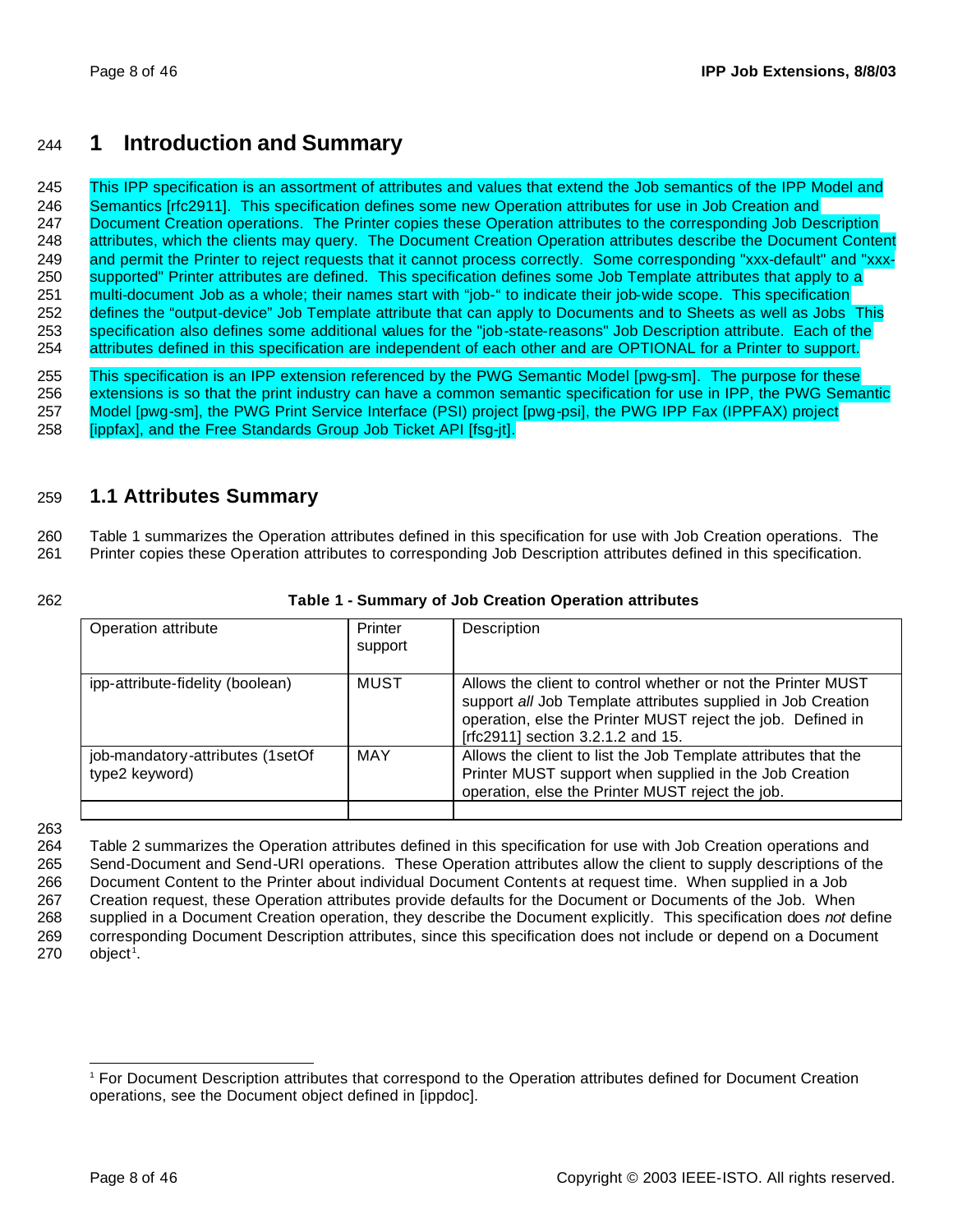| œ |  |
|---|--|
|   |  |

#### 271 **Table 2 - Summary of Job and Document Creation Operation attributes**

| Operation attribute                                   | Printer<br>support | Description                                                                                                                                                                                                                                                                                                                                        |
|-------------------------------------------------------|--------------------|----------------------------------------------------------------------------------------------------------------------------------------------------------------------------------------------------------------------------------------------------------------------------------------------------------------------------------------------------|
| document-charset (charset)                            | <b>MAY</b>         | The charset of the Document content                                                                                                                                                                                                                                                                                                                |
| document-digital-signature (type2<br>keyword)         | <b>MAY</b>         | The type of digital signature, if any, used in the Document<br>Content.                                                                                                                                                                                                                                                                            |
| document-format-details (1setOf<br>collection)        | <b>MAY</b>         | The details of the Document Content, including when it's a<br>package of files (e.g., zip, multipart/related). The details<br>include information, such as the application and the operating<br>system that created the document, the intended device type<br>(when the format is device-dependent), and the natural<br>languages of the document. |
| document-format-version (text(127))                   | <b>MAY</b>         | The version of the document format.                                                                                                                                                                                                                                                                                                                |
| document-format-natural-language<br>(naturalLanguage) | <b>MAY</b>         | The primary natural language of the Document Content.                                                                                                                                                                                                                                                                                              |

#### 272

273 Table 3 summarizes the Job Template attributes defined in this specification for use with Job Creation operations. 274 The Job Template attributes that have a "job-" prefix are defined to apply to the Job as a whole, independent of the 275 value of the "multiple-document-handling" Job Template attribute ([rfc2911] section 4.2.4), whose 'separate-276 documents-collated-copies' and 'separate-documents-uncollated-copies' values cause the Printer to produce 277 separate Output Documents. The "output-device" Job Template attribute is not restricted to be job-wide and can be 278 supplied in Document Creation operations and in the "override" attribute to override at the Sheet level (see section 279 9). When supplied in a Document Creation operation, the "output-device" Job Template attribute describes the 280 Document explicitly. This specification does *not* define corresponding Document Description attributes, since this 281 specification does not include or depend on a Document object<sup>2</sup>.

282

### 283 **Table 3 - Summary of Job Template Attributes**

| Job Template attribute                 | Printer    | Description                                                     |
|----------------------------------------|------------|-----------------------------------------------------------------|
|                                        | support    |                                                                 |
| job-copies (integer(1:MAX))            | MAY        | The number of copies of the entire Job.                         |
| job-cover-back (collection)            | MAY        | The cover for the back of the entire Job.                       |
| job-cover-front (collection)           | <b>MAY</b> | The cover for the front of the entire Job.                      |
| job-finishings (1setOf type2 enum)     | <b>MAY</b> | The finishing for the entire Job.                               |
| job-finishings-col (1setOf collection) | MAY        | The finishing characteristics for the entire Job.               |
| output-device (name(127))              | <b>MAY</b> | Allows the client to indicate a preference for output devices,  |
|                                        |            | for a Printer that supports one or more output device (see fan- |
|                                        |            | out in [rfc2911] section 2.1).                                  |

# <sup>284</sup> **2 Terminology**

285 This section defines terminology used throughout this document.

# 286 **2.1 Conformance Terminology**

287 Capitalized terms, such as **MUST, MUST NOT, REQUIRED, SHOULD, SHOULD NOT, MAY,** and **OPTIONAL**, have 288 special meaning relating to conformance as defined in RFC 2119 [rfc2119].

 <sup>2</sup> For Document Description attributes that correspond to the Operation attributes defined for Document Creation operations, see the Document object defined in [ippdoc].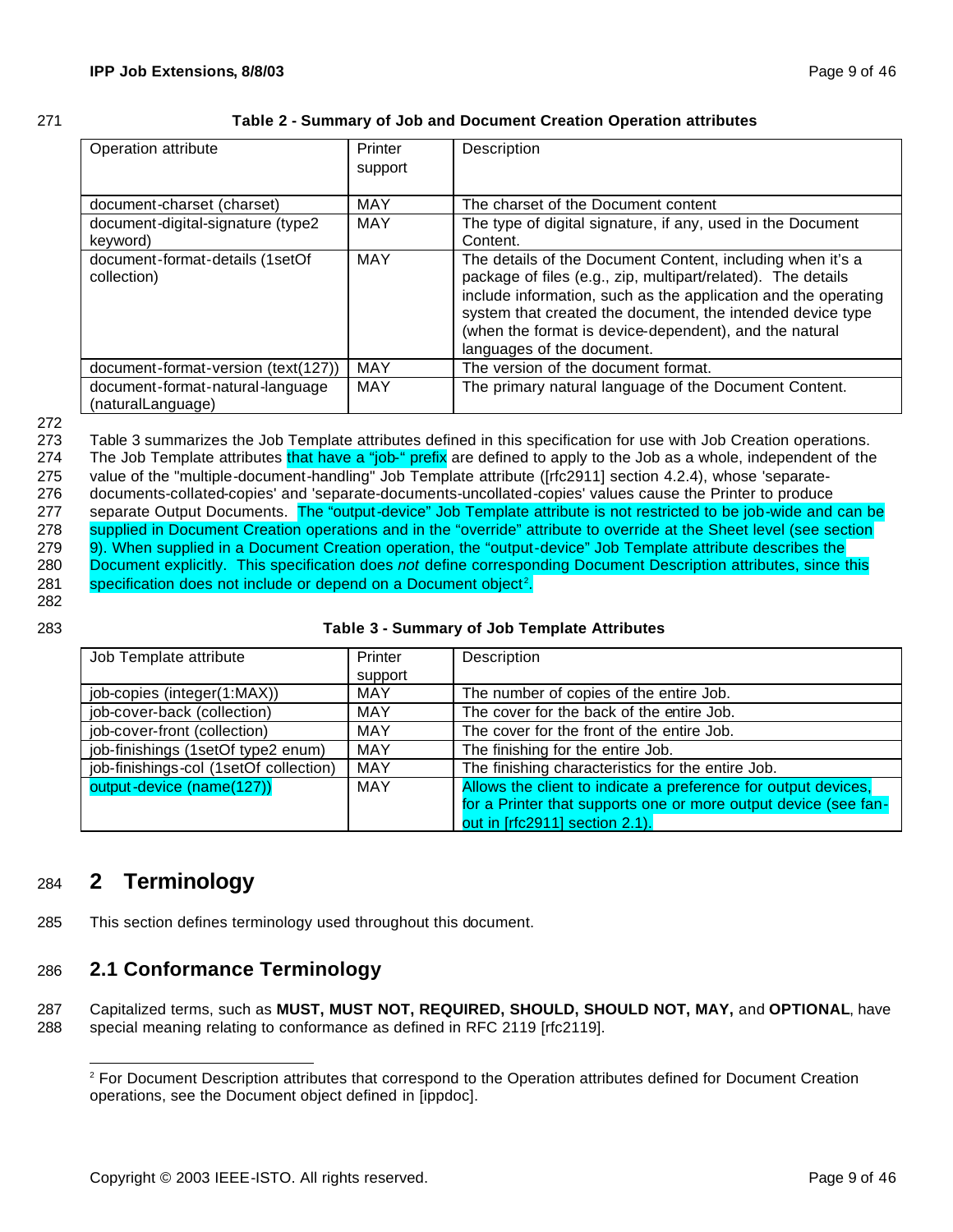### **2.2 Other Terminology**

This document uses the same terminology as [rfc2911], such as "**client**", "**Printer**" <sup>3</sup> , "**attribute**", "**attribute value**", "**keyword**", "**Job Template attribute**", "**Operation attribute**", "**operation**", "**request**", "**response** ", and "**support**" (see [rfc2911] section 12.2.3) with the same meaning. In addition, the following terms are defined for use in this document:

 **Document Creation operation** - operations that accept Document Content. Specifically: Print-Job, Print-URI, Send- Document and Send-URI. Note: Print-Job and Print-URI are both **Job Creation** and **Document Creation** operations.

 **Finished Document -** the result that the Printer produces on **Sheets** after the operations of printing, folding, cutting, finishing, etc. are completed.

 **Job Attribute** - an **Operation attribute** or a **Job Templat**e attribute that applies to the Job (object) as a whole. For example, "job-name" is an **Operation attribute** and "job-priority" is a **Job Template attribute**.

 **Job Creation operation** - operations that create Job objects, specifically: Print-Job, Print-URI, and Create-Job as defined in [rfc2911].

 **Operation attribute** - an attribute supplied by a client in the Operation Attribute group of a request in order to affect the behavior of the operation or an attribute returned by the Printer in the Operation Attributes group in an operation response in order to report the results of the operation. For some Operation attributes, the Printer copies the values supplied by the client to corresponding Job Description attributes.

**Page** - The term "Page" used throughout this document is a synonym for PDL page.

**PDL Page** - A "PDL Page" is a page according to the definition of pages in the language used to express the

309 document data. Note: If the PDL contains multiple original source pages that have been placed on a single page by 310 the client application, then the PDL page count is one. On the other hand, if the client requests that multiple PDL

Pages are placed on a single side of media, by supplying "number-up" with a value greater than 1, then the PDL

page count will be more than one. [rfc2911] uses the term "print stream page" for PDL Page.

 **Sheet** - A Sheet is the unit of media that a printer puts marks on. It is the most basic unit of output from a printer. A printer may mark on one side or on both sides of a sheet.

# **3 Operation Attributes for Job Creation and Document Creation operations**

 This section defines Operation attributes for use in Job Creation operations and/or Document Creation operations and as such describe characteristics of the Job and Document, rather than instructions to the Printer. For some of these Operation attributes there are corresponding "xxx-default" and "xxx-supported" Printer Description attributes (see section 7).

 Table 4 lists the Operation attributes and their attribute syntaxes supplied in Job Creation and Document Creation operations and the attribute syntaxes of their corresponding "xxx-default" and "xxx-supported" Printer Description attributes, if any. A "-" indicates that there isn't an "xxx-default" or "xxx-supported" Printer Description attribute.

 [rfc2911] uses the terms "Printer object" and "Printer" interchangeably to mean the same thing. For simplicity, this document uses the term "Printer" exclusively, except for definitions copied directly from [rfc2911]. Nonetheless, the intent is as in [rfc2911]: a Printer is an object that MAY be hosted in the device or in a server.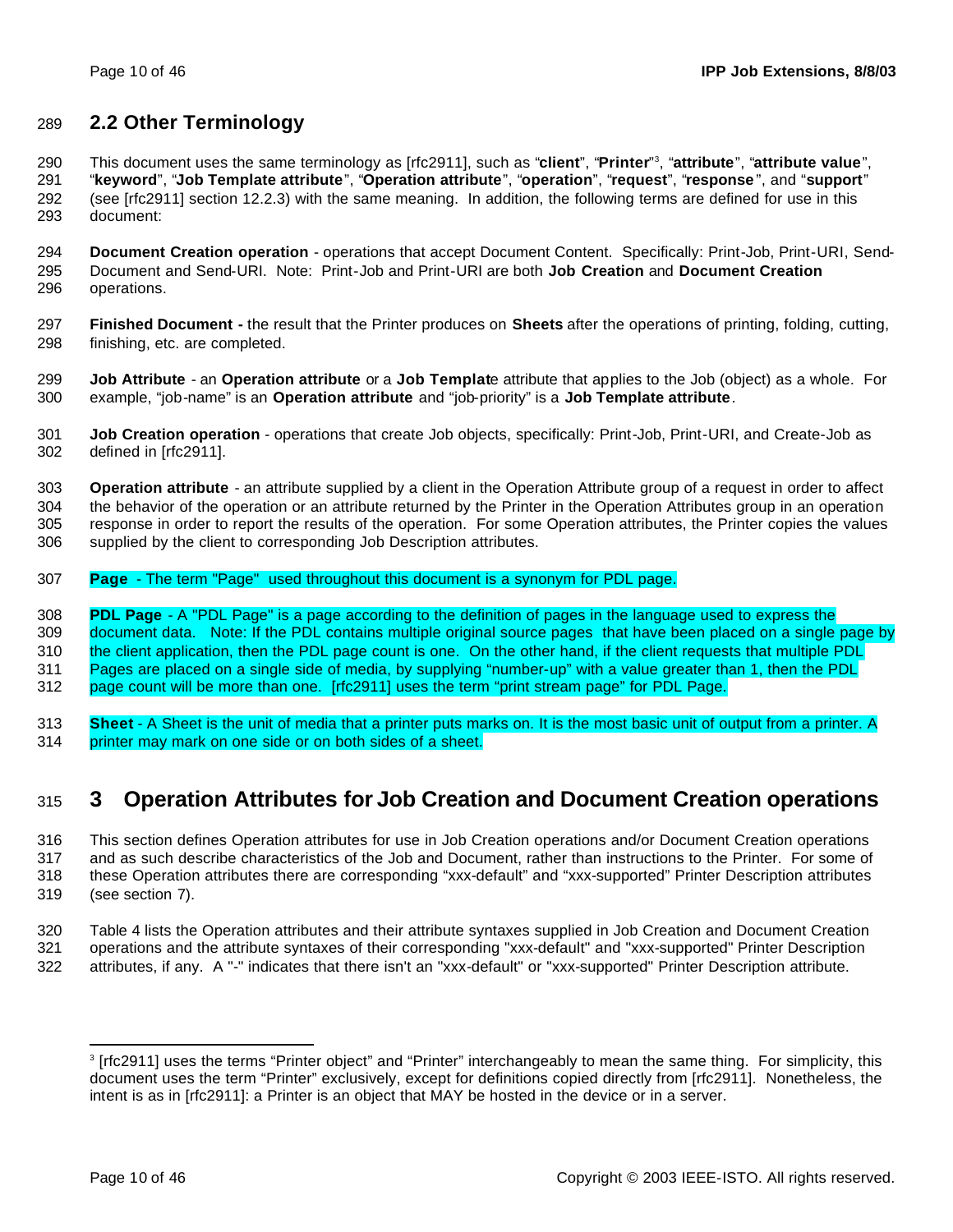|                              | œ |
|------------------------------|---|
| ٦<br>٦<br>×<br>۰,<br>×<br>۰. |   |

| 323 | Table 4 - Operation, Default, and Supported Attributes |
|-----|--------------------------------------------------------|
|     |                                                        |

| <b>Operation attribute:</b><br>attribute name "xxx" | Operation<br>attribute syntax | <b>Printer: Default</b><br>Value<br>attribute syntax<br>"xxx-default" | Printer: Supported Values<br>attribute syntax<br>"xxx-supported" |
|-----------------------------------------------------|-------------------------------|-----------------------------------------------------------------------|------------------------------------------------------------------|
| document-charset                                    | charset                       | charset                                                               | 1setOf charset                                                   |
| document-digital-signature                          | type2 keyword                 | type2 keyword                                                         | 1setOf type2 keyword                                             |
| document-format                                     | mimeMediaType                 | mimeMediaType                                                         | 1setOf mimeMediaType                                             |
| document-format-details                             | 1setOf collection             | 1setOf collection                                                     | 1setOf type2 keyword                                             |
| document-source-application-name                    | name(MAX)                     | name(MAX)                                                             |                                                                  |
| document-source-application-version                 | text(127)                     | text(127)                                                             |                                                                  |
| document-source-os-name                             | name(40)                      | name(40)                                                              | $\overline{\phantom{a}}$                                         |
| document-source-os-version                          | text(40)                      | text(40)                                                              |                                                                  |
| document-format                                     | mimeMediaType                 | mimeMediaType                                                         |                                                                  |
| document-format-device-id                           | text(127)                     | text(127)                                                             | $\overline{\phantom{a}}$                                         |
| document-format-version                             | text(127)                     | text(127)                                                             |                                                                  |
| document-natural-language                           | naturalLanguage               | naturalLanguage                                                       |                                                                  |
| document-format-version                             | text(127)                     | text(127)                                                             | 1setOf text(127)                                                 |
| document-message                                    | text(MAX)                     |                                                                       |                                                                  |
| document-name                                       | name(MAX)                     |                                                                       |                                                                  |
| document-natural-language                           | naturalLanguage               | naturalLanguage                                                       | 1setOf naturalLanguage                                           |
| ipp-attribute-fidelity                              | boolean                       |                                                                       |                                                                  |
| job-mandatory-attributes                            | 1setOf type2 keyword          | $\overline{\phantom{a}}$                                              |                                                                  |
|                                                     |                               |                                                                       |                                                                  |

 Table 5 lists the Operation attributes that clients supply in Job and Document Creation operations and whether the 325 Printer copies (indicated by "?") the supplied value to the corresponding Job Description<sup>4</sup> attribute. The following statements apply to all Operation attributes for Job and Document Creation operations and are *not* repeated in each Operation attribute Description:

- 328 If the Printer doesn't support the "xxx" Operation attribute, the Printer MUST ignore the "xxx" attribute (as 329 with any OPTIONAL Operation attribute) and return the "xxx" attribute with the supplied value as 330 unsupported in the Unsupported Attributes group as specified in [rfc2911] section 3.1.7.
- 331 If the Printer supports the "xxx" Operation attribute, the Printer MUST also:
- 332 1. support the corresponding "xxx-default" and "xxx-supported" Printer Description attributes as well, if 333 defined (see Table 4 and section 7). If the Printer supports either of the "xxx-default" or "xxx-334 supported" Printer Description attributes, then the Printer MUST also support the corresponding 335 Operation attribute.
- 336 2. validate the values supplied by the client in the "xxx" Operation attribute against the values indicated 337 in the Printer's corresponding "xxx-supported" Printer Description attribute (see section 7). If the 338 values do not validate, the Printer MUST perform one of the actions indicated for that Operation 339 attribute, unless explicitly specified otherwise in the Description, such as (1) reject the request, (2) 340 accept the request and either (a) hold the job for operator intervention or (b) print the Job ignoring 341 the attribute. In all of these cases, the Printer MUST return the Operation attribute with the 342 unsupported value in the Unsupported Attributes group in the response (see [rfc2911] section 3.1.7).

<sup>4</sup> The operations defined for Document Creation operations do not have corresponding Document Description attributes defined in this specification, since this specification does not assume that there is a Document object. See [ippdoc] for the corresponding Document Description attributes.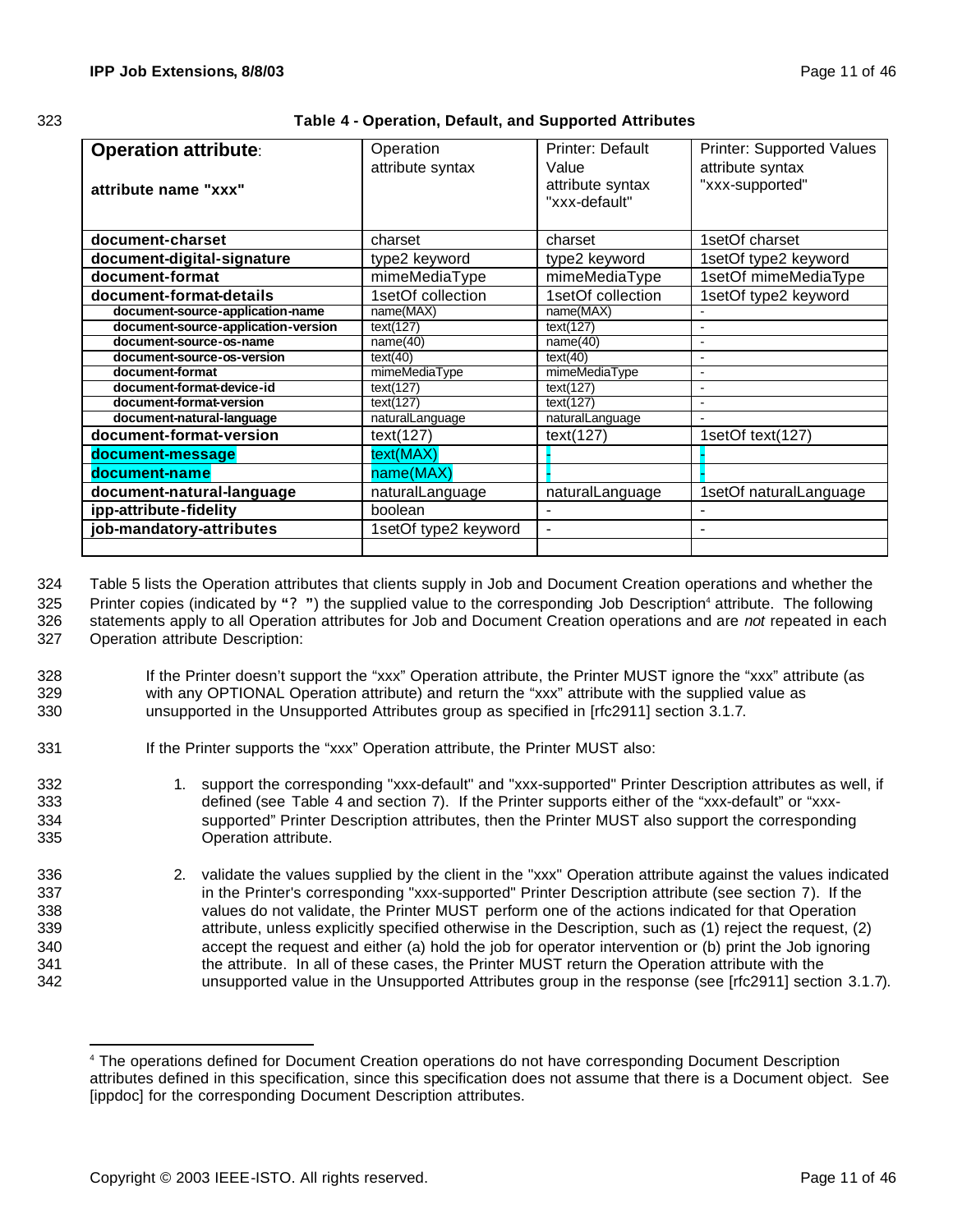| Legend:          |                                                                                         |
|------------------|-----------------------------------------------------------------------------------------|
| "Operation"      | Column indicates the operation attribute names for Job and Document Creation            |
|                  | requests.                                                                               |
| $(4 + 1)$        | Following attribute name indicates value sent on Create-Job, Print-Job and Print-Uri is |
|                  | the default for all the Documents in the Job.                                           |
| <b>"Creation</b> | Column indicates which operations the Operation attribute can be supplied in:           |
| operations"      | PJ=Print-Job, PU=Print-URI, CJ=Create-Job, SD=Send-Document, and SU=Send-               |
|                  | URI.                                                                                    |
| "v"              | The Operation attribute is defined for use with the indicated operations.               |
| "y? "            | The Operation attribute is defined for use with the indicated operations. It has a      |
|                  | corresponding Job Description attribute (see section 4.1.5.4) defined that the Printer  |
|                  | MUST support and to which the Printer MUST copy this Operation attribute, if it         |
|                  | supports the Operation attribute. See Table 4 for whether there are corresponding       |
|                  | "xxx-default" and "xxx-supported" Printer Description attributes defined.               |
| "v?<br>- **      | Same as above except the corresponding Job Description attribute has an "-supplied"     |
|                  | suffix appended to the Operational attribute name.                                      |
| (1, 1)           | the Operation attribute is not defined for the indicated operation.                     |
| "Conformance"    | column indicates the conformance requirements for what the client supplies in a         |
|                  | request and the Printer supports in a request. For (indented) member attributes, a      |
|                  | MUST means if the collection attribute is supplied or supported.                        |
| "Section"        | column indicates where the Operation attribute is defined in this spec.                 |

343

## 344 **Table 5 - Operation Attributes supplied in Job and Document Creation Requests**

| <b>Operation attribute name</b>                                                                     | <b>Attribute Syntax</b> | <b>Creation operations</b> |                                   | Conformance      |                         | <b>Section</b>            |           |
|-----------------------------------------------------------------------------------------------------|-------------------------|----------------------------|-----------------------------------|------------------|-------------------------|---------------------------|-----------|
|                                                                                                     |                         | CJ                         | PJ,<br>PU                         | SD,<br><b>SU</b> | <b>Client</b><br>supply | <b>Printer</b><br>support |           |
| The following 10 Operation attributes have corresponding "xxx-supplied" Job Description attributes: |                         |                            |                                   |                  |                         |                           |           |
| compression                                                                                         | type2 keyword           | V <sup>2</sup><br>$*$      | V <sup>2</sup>                    |                  | <b>MAY</b>              | <b>MAY</b>                | §3.2.1    |
| document-charset*                                                                                   | charset                 | $***$<br>$\mathsf{v}$ ?    | **<br>V <sup>2</sup>              |                  | <b>MAY</b>              | <b>MAY</b>                | §3.2.2    |
| document-digital-signature*                                                                         | type2 keyword           | $**$<br>V <sup>2</sup>     | $\mathsf{v}^{\mathsf{p}}$<br>$**$ |                  | <b>MAY</b>              | <b>MAY</b>                | §3.2.3    |
| document-format*                                                                                    | mimeMediaType           | $**$<br>V <sup>2</sup>     | V <sup>2</sup><br>$***$           |                  | <b>MAY</b>              | <b>MUST</b>               | §3.2.4    |
| document-format-details*                                                                            | 1setOf collection       | $**$<br>V <sup>2</sup>     | $***$<br>V <sup>2</sup>           |                  | <b>MAY</b>              | <b>MAY</b>                | §3.2.5    |
| document-source-application-name*                                                                   | name(MAX)               | v?                         | V?                                | y                | <b>MAY</b>              | <b>MAY</b>                | \$3.2.5.1 |
| document-source-application-<br>version*                                                            | text(127)               | y?                         | y?                                | $\mathbf{v}$     | <b>MAY</b>              | <b>MAY</b>                | §3.2.5.2  |
| document-source-os-name*                                                                            | name(40)                | y?                         | y?                                | y                | <b>MAY</b>              | <b>MAY</b>                | §3.2.5.3  |
| document-source-os-version*                                                                         | text(40)                | y?                         | V?                                | $\mathbf{v}$     | <b>MAY</b>              | <b>MAY</b>                | \$3.2.5.4 |
| document-format*                                                                                    | mimeMediaType           | y?                         | y?                                | $\mathbf v$      | <b>MUST</b>             | <b>MUST</b>               | \$3.2.5.5 |
| document-format-device-id*                                                                          | text(127)               | V?                         | $\mathbf{v}$                      | $\mathbf{v}$     | <b>MAY</b>              | <b>MAY</b>                | \$3.2.5.6 |
| document-format-version*                                                                            | text(127)               | V?                         | V?                                | y                | <b>SHOULD</b>           | <b>MUST</b>               | §3.2.5.7  |
| document-natural-language*                                                                          | naturalLanguage         | y?                         | v?                                | y                | <b>MAY</b>              | <b>MAY</b>                | \$3.2.5.8 |
| document-format-version*                                                                            | text(127)               | $**$<br>$\sqrt{?}$         | $\sqrt{?}$<br>$**$                |                  | <b>MAY</b>              | <b>MAY</b>                | §3.2.6    |
| document-message*                                                                                   | text(MAX)               | $***$<br>V <sup>2</sup>    | V <sup>2</sup><br>$**$            | N                | <b>MAY</b>              | <b>MAY</b>                | §3.2.7    |
| document-name*                                                                                      | name(MAX)               | $**$<br>V <sup>2</sup>     | $\sqrt{?}$<br>$**$                |                  | <b>MAY</b>              | <b>MUST</b>               | §3.2.8    |
| document-natural-language*                                                                          | naturalLanguage         | $**$<br>V <sup>2</sup>     | V <sup>2</sup><br>$**$            |                  | <b>MAY</b>              | <b>MAY</b>                | §3.2.9    |
| ipp-attribute-fidelity                                                                              | boolean                 | $y$ ?                      | $y$ ?                             |                  | <b>MAY</b>              | <b>MUST</b>               | §3.1.1,   |
| job-mandatory-attributes                                                                            | 1setOf type2<br>keyword | $y$ ?                      | $y$ ?                             |                  | <b>MAY</b>              | <b>MAY</b>                | §3.1.2    |
|                                                                                                     |                         |                            |                                   |                  |                         |                           |           |
|                                                                                                     |                         |                            |                                   |                  |                         |                           |           |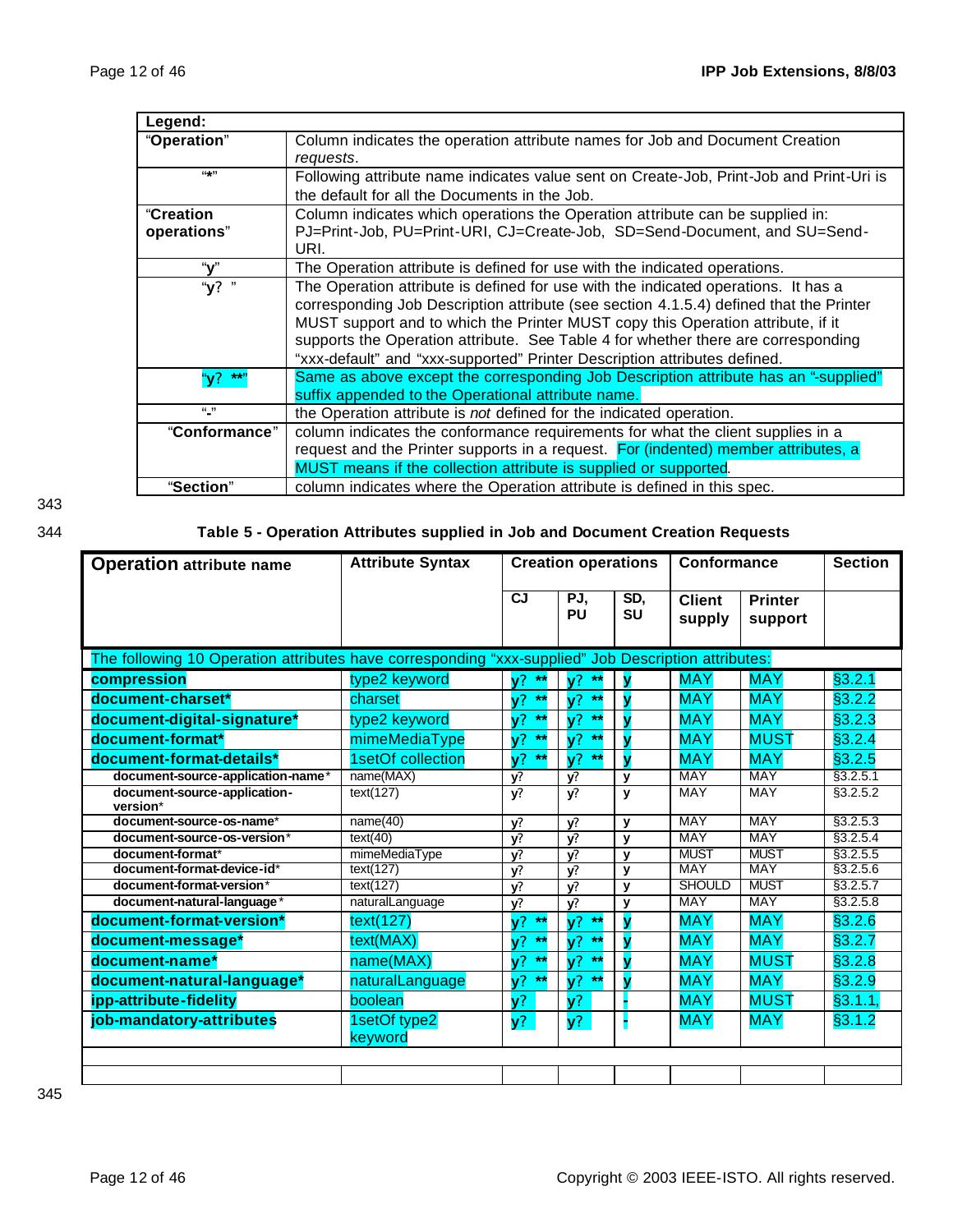### **3.1 Operation attributes for Job Creation operations only**

 This section defines additional operation attributes that the client MAY supply in Job Creation operations (Print-Job, Print-URI, and Create-Job) and Validate-Job, but not in Send-Document or Send-URI operations.

### **3.1.1 ipp-attribute-fidelity (boolean) ([rfc2911] section 3.2.1 and 15)**

 This REQUIRED Operation attribute specifies the policy for the Printer to use (see [rfc2911] §3.2.1.1) when the client 351 supplies unsupported Job Template attributes<sup>5</sup> or values in a Job Creation operation. The value 'true' indicates that total fidelity to client-supplied Job Template attributes and values is required for this Job Creation operation. If the client supplies the value 'false' or omits the attribute, then the Printer MUST accept the Job Creation operation.

The Printer MUST copy this attribute to the corresponding (new) Job Description attribute (see section 5.1.2).

#### **3.1.1.1 Why there are no "ipp-attribute-fidelity-default" and "ipp-attribute-fidelity-supported" attributes**

 Because [rfc2911] defines the default value to be 'false' there is no point to define an "ipp-attribute-fidelity-default" Printer Description attribute. Because [rfc2911] REQUIRES a Printer to support the "ipp-attribute-fidelity" Operation attribute there is no need for an "ipp-attribute-fidelity-supported" Printer Description attribute.

### **3.1.2 job-mandatory-attributes (1setOf type2 keyword)**

 This OPTIONAL Operation attribute permits the client to identify which Job Template attributes the Printer MUST support in this Job Creation request in order to accept the Job. The Printer MUST reject this Job Creation operation if the client supplies an unsupported Job Template attribute or value in the request that is also identified in this list. The client MAY supply the "job-mandatory-attributes" Operation attribute in a Job Creation operation or Validate-Job operation and MUST NOT supply this attribute in any other operation. If the Printer supports the "job-mandatory- attributes" Operation attribute, the Printer MUST support this attribute in all Job Creation operations that it supports and in the Validate-Job operation.

 If the client supplies the "job-mandatory-attributes" Operation attribute and the 'ipp-attribute-fidelity" Operation attribute with the 'true' value, the Printer MUST ignore the "job-mandatory-attributes", since the client is requesting that all of the supplied Job Template attributes in the Job Creation request MUST be supported in order for the Printer to accept the Job.

 The Printer MUST copy this attribute to the corresponding "job-mandatory-attributes" Job Description attribute (see section 5.1.3) for auditing and trouble-shooting purposes<sup>6</sup>.

373 The values of the "job-mandatory-attributes" attribute are the keyword attribute names that identify Job Template<br>374 attributes; for example, 'job-hold-until', 'job-finishings' (see section 4.1.3.3), 'copies' and 'med attributes; for example, 'job-hold-until', 'job-finishings' (see section 4.1.3.3), 'copies' and 'media'. In order to identify a member attribute of a collection attribute, the keyword names of both the collection attribute and the member attribute are given separated by a period (.) character. For example, to make the "media" attribute of the "cover-front" collection attribute mandatory, supply the keyword value: 'cover-front.media'.

The Printer MUST accept *any* keyword values for the "job-mandatory-attributes" attribute itself whether or not the

 corresponding Job Template attributes are supported by the Printer and MUST NOT return any unsupported keywords in the Unsupported Attributes Group in the response. If the client supplies this "job-mandatory-attributes"

Operation attribute in a Job Creation operation with values that represent Job Template attributes that the Printer

 The value of the "ipp-attribute-fidelity" Operation attribute has no effect on other O*peration* attributes supplied by the client, only on Job Template attributes supplied by the client.

 The Printer uses the "job-mandatory-attributes" Job Description attribute for validating subsequent Document Template attributes supplied in Send-Document and Send-URI operations for this job when also supporting [ippdoc], where the client can supply Document Template attributes.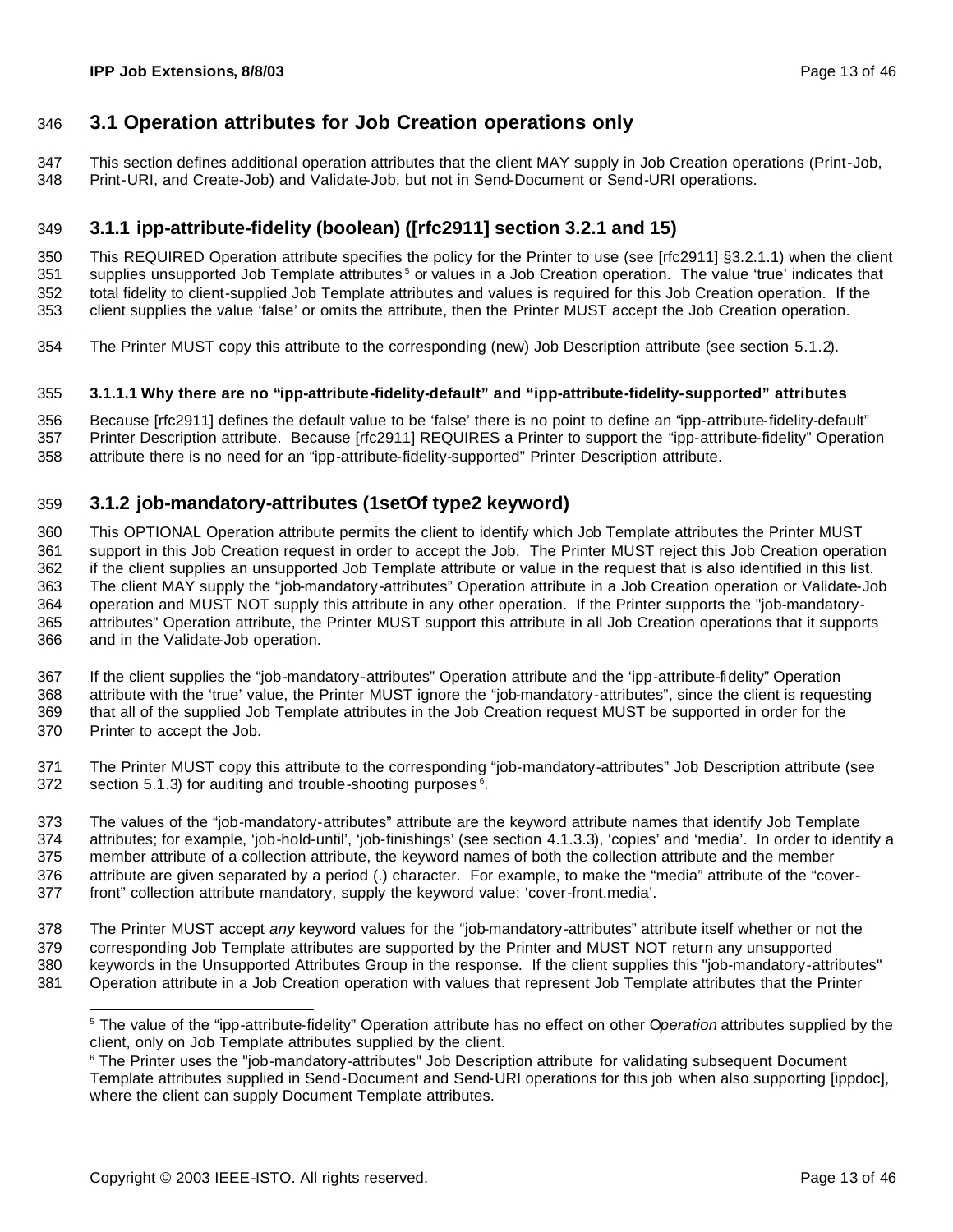doesn't support, the Printer MUST otherwise accept the attribute anyway. The Printer MUST reject this Job Creation only if the client *actually supplies* any of the identified Job Template attributes that the Printer doesn't support.

Because the Printer doesn't reject when the "job-mandatory-attributes" Operation attribute has unsupported attribute

 keyword names, the client MAY supply all of the attribute keyword names that the client supports without having to tailor the list to the particular Printer to which the client is submitting the Job Creation operation, thereby simplifying

client use of this attribute.

 Note: The "job-mandatory-attributes" has nothing to do with whether the Printer overrides the PDL with the identified Job Template attributes (see [rfc2911] sections 4.4.28 and 15).

#### **3.1.2.1 Why there are no "job-mandatory-attributes-default" and "job-mandatory-attributes-supported" Printer Description attributes**

 By definition, omission of the "job-mandatory-attributes" Operation attribute (and the "ipp-attribute-fidelity" Operation attribute with a 'false' value or omitted) means that the client is requesting that none of the supplied Job Template attributes need to be supported in order to accept the Job, i.e., the Printer MUST NOT reject the job because of any unsupported Job Template attributes. So the default is an empty list, so there is no point to have a "job-mandatory-attributes-default" Printer attribute.

 By definition, the client can supply any Job Template attribute in the value list of the "job-mandatory-attributes" Operation attribute, whether or not the Printer actually supports that Job Template attribute. Therefore, it is not possible to have a "job-mandatory-attributes-supported" list, since all possible keywords would have to be expressed.

Note: the client MAY query the Printer's "job-creation-attributes-supported" (see [ippsave] section 7.1) and

 "document-creation-attributes-supported" (see [ippdoc] section 10.1) to see which Job Template and Document Template attributes the Printer actually supports.

### **3.2 Operation attributes for both Job and Document Creation operations**

 This section defines the semantics for the Operation attributes that a client MAY supply in a Job Creation operation (Print-Job, Print-URI, Create-Job) or a Document Creation operation (Print-Job, Print-URI, Send-Document and Send-URI). Note: Print-Job and Print-URI are both Job Creation and Document Creation operations.

### **3.2.1 compression (type2 keyword)**

This REQUIRED Operation attribute identifies the compression used for the Documents in this Job and is defined in

[rfc2911] section . It is included in this specification, because this specification defines the corresponding

"compressions-supplied" Job Description attribute (see section 5.2.1.

### **3.2.2 document-charset (charset)**

This OPTIONAL Operation attribute identifies the charset of the Document Content. This Operation attribute is

 intended to be supported by Printers that support a document-format in which the charset may be ambiguous in the Document content, such as 'application/vnd.hp-PCL', where the charset escape sequence MAY be omitted from the

data.

If a client supplies the "document-charset" Operation attribute in a Document Creation operation with a value that the

Printer doesn't support, the Printer MUST reject the job and return the status code: 'client-error-charset-not-

 supported' (see [rfc2911] section 3.1.4.14), since the interpretation of the content will be mis-understood by the Printer.

 The standard values for these attributes are Internet Media types (sometimes called MIME types). For further details see the description of the 'mimeMediaType' attribute syntax in [rfc2911] section 4.1.9.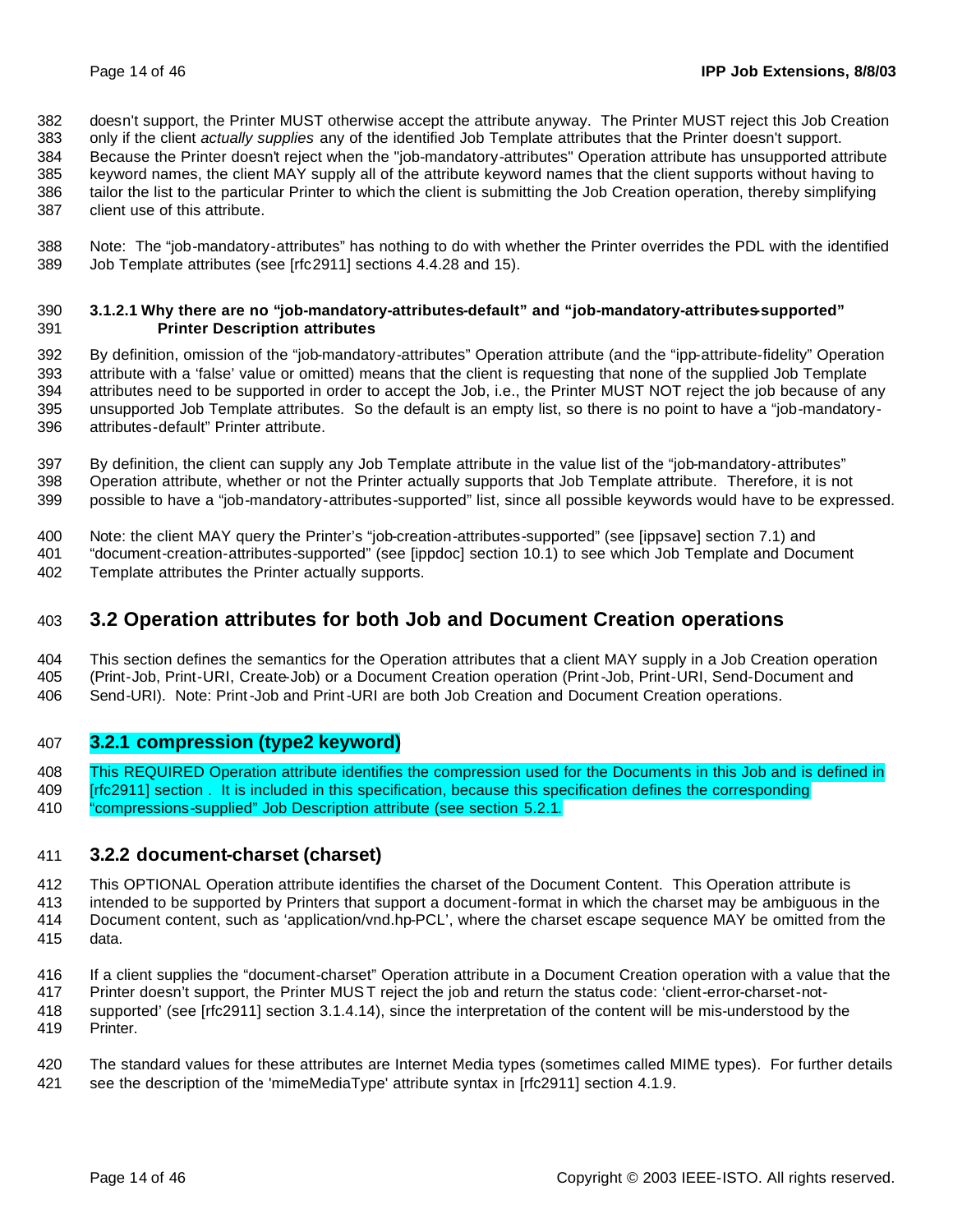The Printer MUST support this attribute if it supports a document format for which the Document Content can be ambiguous with respect to the charset being used to encode the data. For example, the 'application/vnd.hp-PCL' 424 MAY omit the charset escape sequence. Although [rfc2854] strongly RECOMMENDS that 'text/html', include a "; charset=charset' parameter in the MIME type itself (that is, explicitly in the value of the "document-format" attribute), often the charset= parameter is not present in the MIME type and the Printer MUST assume a charset. Thus a Printer that supports the text/html MIME type MUST support the "document-charset" operation attributes. Also many text files use the various 8-bit ISO 8859 charsets in which the lower half is US-ASCII and the upper half is various Latin sets (about 8 or 9), Greek, Cyrillic, Hebrew, and Arabic. Shift JIS is another example where the left half is US- ASCII, but the right half can be one of a number of things. But if the data doesn't contain the charset escape sequences, this attribute can help the Printer know what the charset is in the Document. Such document formats are 432 called "charset-ambiguous" document formats. Finally, even though [rfc2046] REQUIRES the "; charset=" MIME 433 type parameter if the file contains other than US-ASCII, in practice, the "; charset=" MIME type parameter is often omitted, thus making 'text/plain' a charset-ambiguous document format. See the discussion in [rfc2911] section 4.1.9 and [rfc2046].

 The Printer MAY also check the Document content while processing to see that the document data meets the coding requirements for the supplied charset. If the data contains something that is outside the charset encoding, the Printer MUST either (1) hold the job or (2) abort, and SHOULD NOT continue printing square boxes for encoded characters that are outside the charset supplied by the client.

 Many other document formats, such as 'application/postscript' and 'application/pdf', are *not* charset-ambiguous, so that Printers that support only such formats MAY omit support of the "document-charset" Operation/ Description attributes.

If the Printer supports the "document-charset" Operation attribute, it MUST also support the corresponding

 "document-charset-default" and "document-charset-supported" Printer Description attributes as well and vice versa (see sections 7.1 and 7.2).

### **3.2.3 document-digital-signature (type2 keyword)**

This OPTIONAL Operation attribute identifies the technology of digital signature in the Document content.

 If a client supplies this "document-digital-signature" Operation attribute in a Document Creation operation with a value that the Printer doesn't support, the Printer MUST perform one of the following actions depending on implementation: (1) reject the request OR (2) accept the request, set the Job's "job-state-reasons" attribute to 'digital-signature-type-not-supported' (see section 6.1), and either (a) put the Job in the 'pending-held' state or (b) process the job ignoring the attribute. See section 3 above for more details.

 If the Printer supports this attribute and the value supplied by the client, the Printer MAY verify the signature according to the rule for that signature format and "document-format". If the signature does not verify, then the Printer MUST perform one of the following actions depending on implementation (which MAY depend on the "document-format" and a site-established policy):

- 1. ignore the signature (and MAY indicate on the printed output some how) and MUST set the Job's "job-state-reasons" Job Description attribute with the 'digital-signature-did-not-verify' value (see section 6.1).
- 2. put the job on hold and wait for human intervention and MUST set the Job's "job-state-reasons" Job Description attribute with the 'job-digital-signature-wait' and 'digital-signature-did-not-verify' values (see section 6.1), OR
- 3. abort the job depending on implementation and/or site configuration and MUST set the Job's "job-state- reasons" Job Description attribute with the 'job-aborted-by-system' and 'digital-signature-did-not-verify' values (see section 6.1).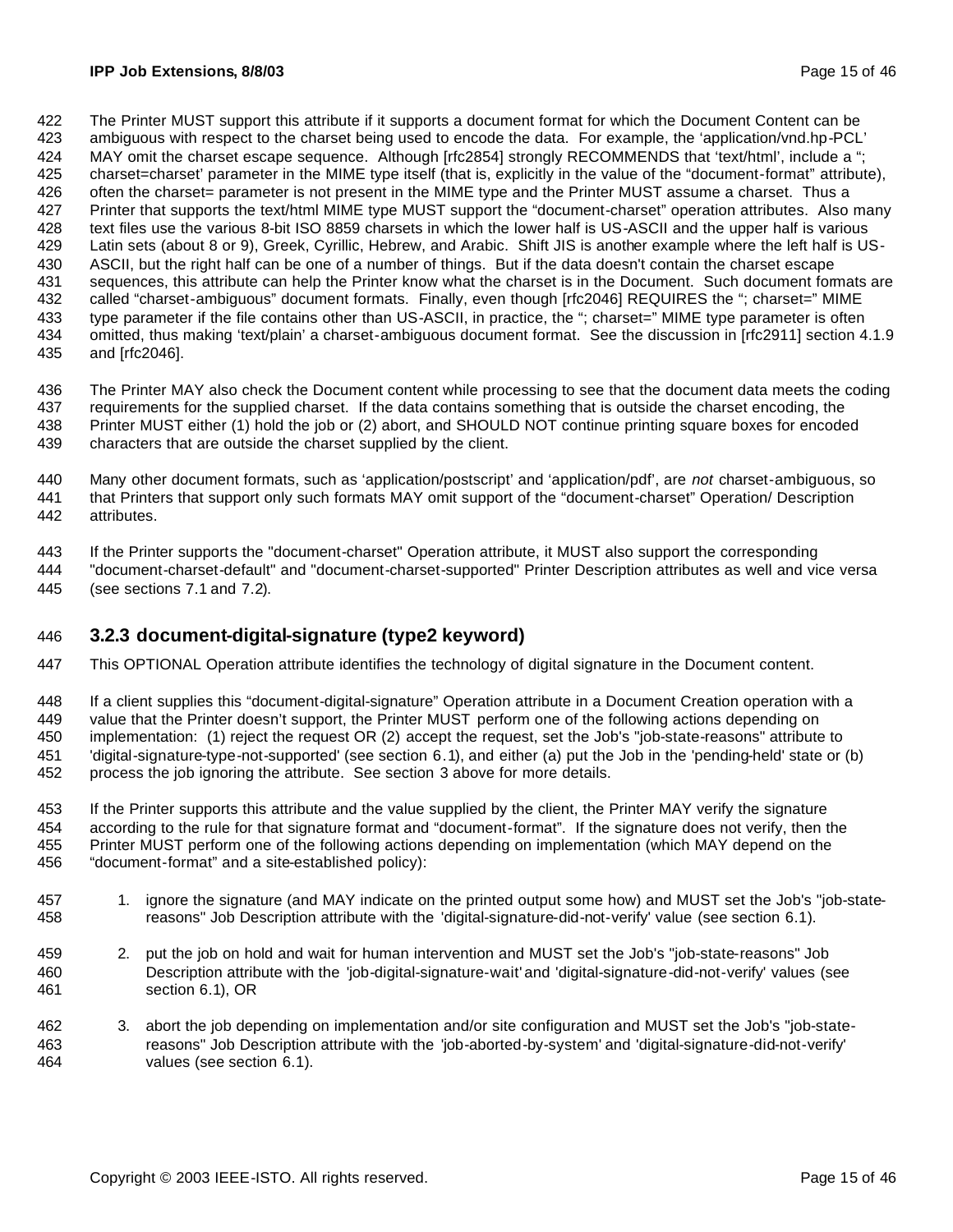Different PDLs have different techniques of embedding the signature. If the Printer supports the "document-digital-

signature" attribute and the supplied "document-format", the Printer MUST accept the document. However, if the

 Printer either doesn't support the value of the "document-digital-signature" Operation attribute or doesn't support the technique used by the supplied "document-format" attribute, the Printer MUST either (1) ignore the signature or (2)

- put the job on hold and wait for human intervention, depending on implementation. If the Printer doesn't support the
- supplied value, the Printer MUST return the "document-digital-signature" attribute with its value as unsupported in the
- Unsupported Attributes group as specified in [rfc2911] section 3.1.7.
- The following standard keyword values are defined:
- 'dss': Digital Signature Standard (DSS) [dss].
- 'none': There is not a digital signature in the Document content. If this attribute is supported, the 'none' value MUST be implemented but MAY be removed by the administrator.
- 'pgp': PGP Message Exchange Formats [rfc1991].
- 477 'smime': Enhanced Security Services for S/MIME [rfc2634].
- 'xmldsig' XML Digital Signature [xmldsig].

# **3.2.4 document-format (mimeMediaType)**

 This REQUIRED Operation attribute (see [rfc2911] section 3.2.1.1) indicates the document format of the supplied Document Content. If a client supplies the "document-format" Operation attribute with a value that the Printer doesn't support, the Printer MUST reject the job and return the status code 'client-error-document-format-not-supported' (see [rfc2911] section 3.1.4.11), since the Printer cannot process the data.

 The standard values for this attribute are Internet Media types (sometimes called MIME types). For some MIME types, such as 'text/plain' [rfc2046], the "; charset=" parameter is defined which specifies the charset of the Document content. The Printer MUST support the charset MIME parameter as well as the "document-charset" Operation attribute (section 3.2.2) if the Printer supports any text MIME type, such as 'text/plain' or 'text/html'. For further details see the description of the 'mimeMediaType' attribute syntax in [rfc2911] section 4.1.9 and [rfc2046] and the "document-charset" Operation attribute (section 3.2.2).

490 Many printer languages in the Printer MIB do not have a MIME type registered with IANA.<sup>7</sup> It is the intent of the PWG to registers all of the Printer MIB v2 XXX Printer Languages as 'application/vnd.PWG-XXX'. If a Printer Language already has a registered MIME Media type or gets a registration in the future, then that MIME Type MUST be used in preference to the 'application/vnd.PWG-XXX' MIME Type. For example, PostScript? has the MIME Media type: 'application/postscript' and PCL has the MIME Media Type: 'application/vnd.HP-PCL, so those MIME Media types MUST be used instead of 'application/vnd.PWG-PS' and 'application/vnd.PWG-PCL'. For example, the NEC NPDL printer language from the Printer MIB does not have a MIME type registered with IANA. Therefore, the "document-format" = 'application/vnd.PWG-NPDL' MUST be used.

 Note: CIP4 did not agree to register MIME types for other organizations and standards. Instead, CIP4 will just add values to the flat file that aren't MIME types. The values will not start with any of the MIME type roots: application/, audio/, image/, message/, model/, multipart/, test/, or video.

ACTION ITEM (Tom and Ira): Propose a format for the file.

 See also the "document-format-version" Operation attribute in section 3.2.6 and the "document-format-details" Operation attribute in section 3.2.5.

 Companies are urged to register there Printer languages with IANA using the 'application/vnd.XX-yyy vendor tree. There has also been a long standing PWG proposal to register all of these as 'application/vnd.pwg-yyy.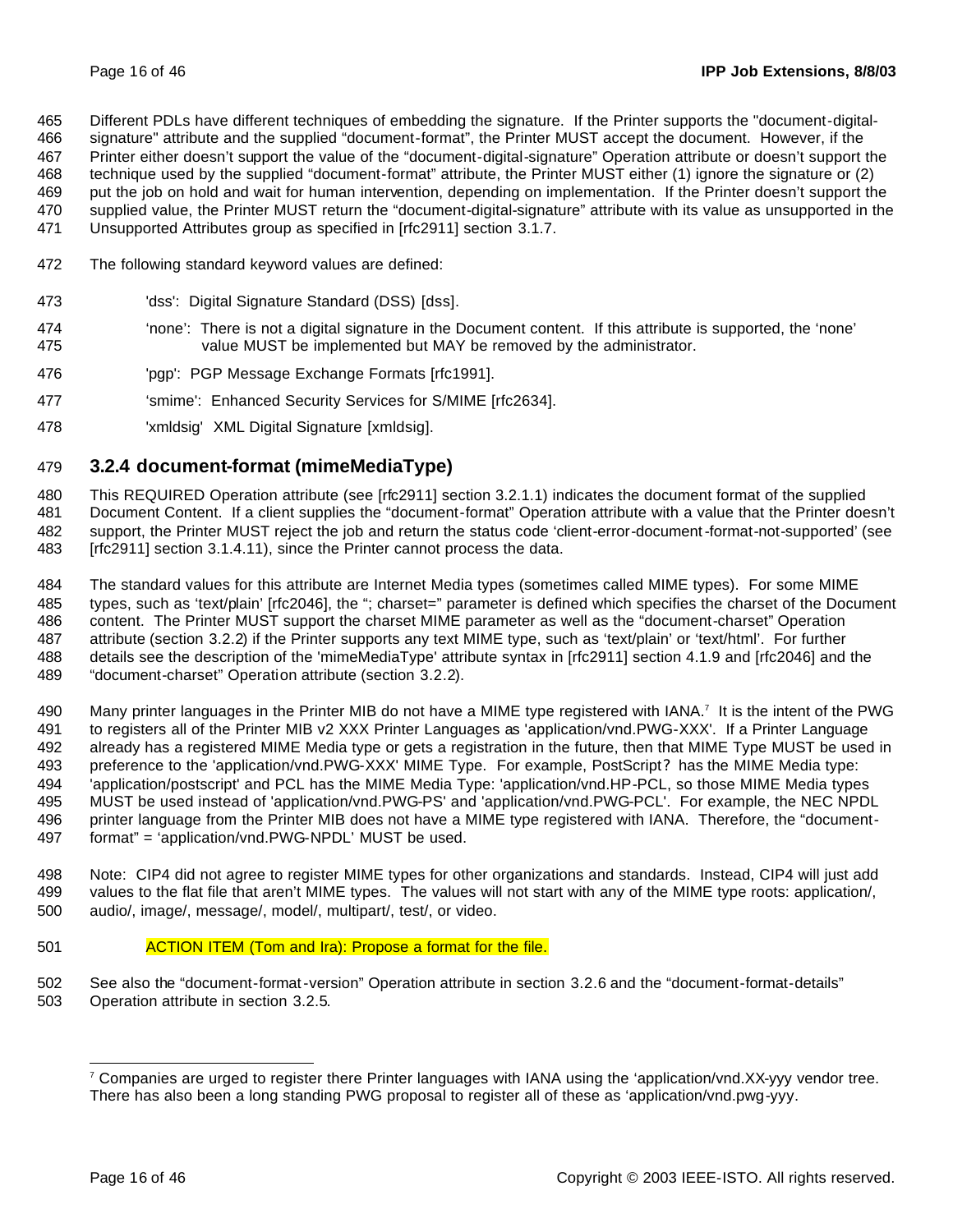### **3.2.5 document-format-details (1setOf collection)**

This OPTIONAL Operation attribute supplied in Document Creation operations summarizes the details of the

Document content, including any files contained in the Document. This Operation attribute is intended to be

 supported by Printers that support a packaging document format, such as 'application/zip' or 'multipart/related', in order to detail the contents. However, this Operation attribute MAY be used with any document format. See Table 6 for a list of the member attributes along with the client and Printer conformance requirements.

All member attributes, if supplied, MUST have contents. The value MUST NOT be omitted.

 If a Printer supports a *packaging* MIME type, such as 'multipart/related' or 'application/zip', the Printer MUST support this "document-format-details" Operation attribute. If a Printer does not support a packaging MIME type, it MAY omit support of the "document-format-details" Operation attribute and Description attribute. The purpos e of the "document-format-details" Operation attribute is to describe the details of the document format or formats in the

supplied Document, including the packaging format itself, so that the Printer knows what to expect.

 If a client supplies the "document-format-details" Operation attribute in a Document Creation request with member attributes and/or values that the Printer doesn't support, the Printer MUST perform one of the following actions depending on implementation: (1) reject the request OR (2) accept the request and either (a) put the Job in the 'pending-held' state or (b) process the job ignoring the attribute. See section 3 above for more details. However, if the "document-charset" or the "document-format" member attributes are the ones in question, the Printer MUST reject the request, same as for the "document-charset" and "document-format" Operation attributes (see sections 3.2.2 and 3.2.4) and return the 'client-error-charset-not-supported' (see [rfc2911] section 13.1.4.16) or the 'client-error-document-format-not-supported' (see [rfc2911] section 13.1.4.11) status-codes, respectively.

 For a packaging format, the "document-format-details" attribute does not provide means to associate each collection 525 value with particular document in the archive file, so it does not provide a "manifest" $\frac{1}{8}$  of the packaging. One of the packaging collection values MAY describe the packaging format itself, in which case that collection value MUST be the first collection value. The remaining collection values provide the summary of the details of the contained files in any order.

 There MUST NOT be any duplicate collection values, that is, no collection values with all the same member attribute values; it's a set, not a sequence. So 100 PostScript files with the same details in a .zip file:

- (1) MAY have one collection value with the "document-format" member attribute = 'application/zip' MIME type value and MAY have additional member attributes that give details about the .zip file itself and
- (2) MUST have one collection value containing a "document-format" member attribute =
- 'application/postscript' and MAY have additional member attributes that give the details about the PostScript files.

 If a file in a packaging file is itself a packaging file, the single "document-format-details" (1setOf collection) Operation attribute SHOULD contain the flattened distinct collection values for all files at all nested levels. Therefore, the "document-format-details" collection attribute is not recursively defined and MUST NOT contain the "document-format-details" attribute as a member attribute.

#### **Table 6 - "document-format-details" member Operation attributes**

<sup>&</sup>lt;sup>8</sup> If the client wants to achieve a "manifest", that is a complete list of each file in a packaging, then the client needs to extract each file from the package and submit each one in a separate Document Creation operation. Note: the client can re-compress each file before sending, so the compression isn't lost when sending each document separately.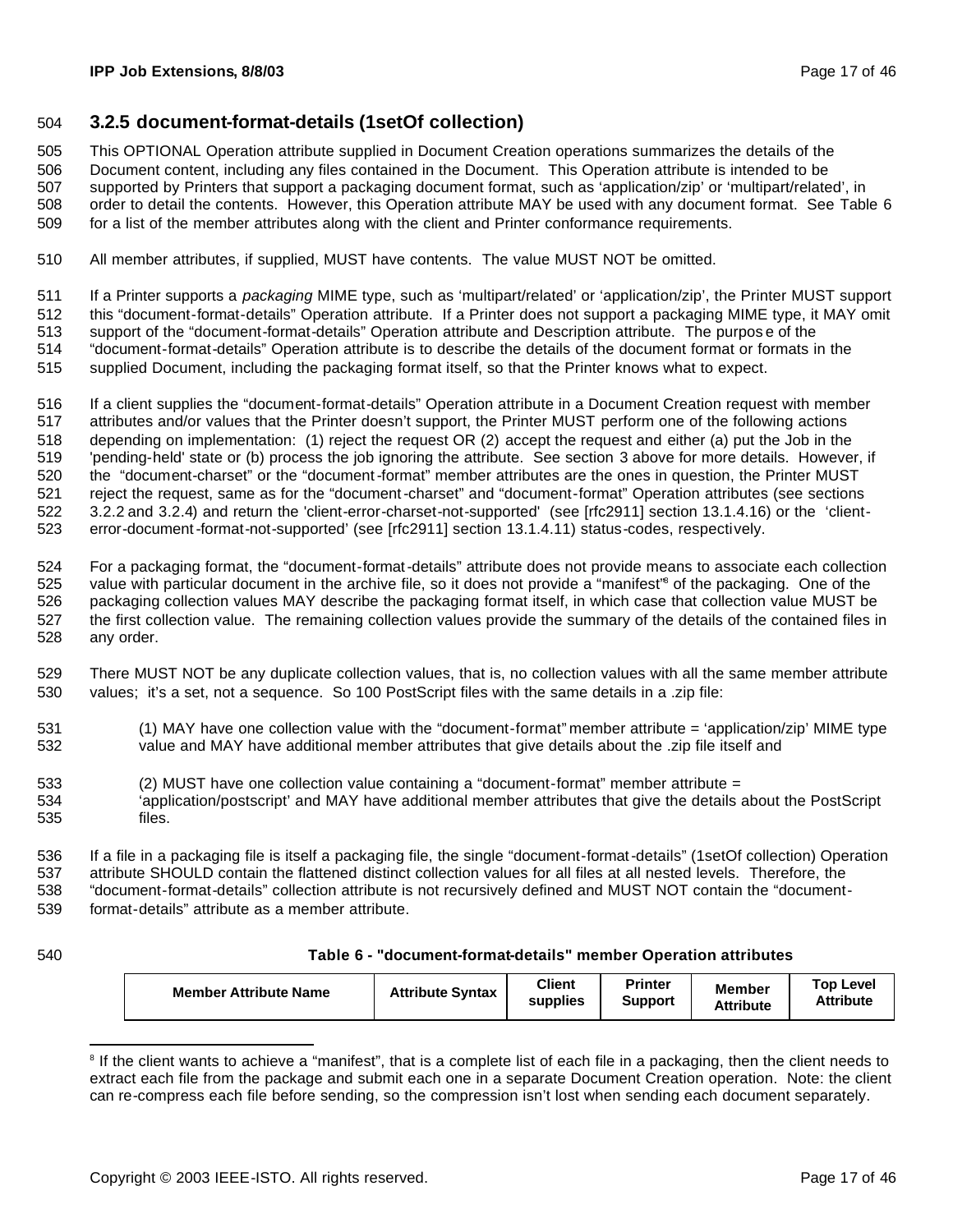|                                     |                           |               |             | <b>Section</b> | <b>Section</b> |
|-------------------------------------|---------------------------|---------------|-------------|----------------|----------------|
|                                     |                           |               |             |                |                |
| document-source-application-name    | name(MAX)                 | MAY           | MAY         | 3.2.5.1        | N/A            |
| document-source-application-version | text(127)                 | <b>MAY</b>    | <b>MAY</b>  | 3.2.5.2        | N/A            |
| document-source-os-name             | name(40)                  | <b>MAY</b>    | <b>MAY</b>  | 3.2.5.3        | N/A            |
| document-source-os-version          | text(40)                  | MAY           | <b>MAY</b>  | 3.2.5.4        | N/A            |
| document-format                     | mimeMediaType             | <b>MUST</b>   | <b>MUST</b> | 3.2.5.5        | 3.2.4          |
| document-format-device-id           | text(127)                 | MAY           | MAY         | 3.2.5.6        | N/A            |
| document-format-version             | text(127)                 | <b>SHOULD</b> | <b>MUST</b> | 3.2.5.7        | 3.2.6          |
| document-natural-languages          | 1setOf<br>naturalLanguage | MAY           | <b>MAY</b>  | 3.2.5.8        | 3.2.9          |

 The client can determine which member attributes of the "document-format-details" are supported by querying the Printer's "document-format-details-supported" (1setOf type2 keyword) Printer Description attribute (see section 7.6).

 Table 6 shows that three of the member attributes also have comparable top level Operation attributes defined with the same names. See the sections listed in the rightmost column. These three high level attributes have corresponding "xxx-default" and "xxx-supported" Printer Description attributes. These values are also for use with the corresponding three member attributes. The remaining member attributes do not have any corresponding "xxx-default" and "xxx-supported" Printer Description attribute.

 If a client supplies this "document-format-details" Operation attribute with a member attribute with a value that the Printer doesn't support, the Printer MUST perform one of the following actions: (1) reject the request OR (2) accept the request and either (a) put the Job in the 'pending-held' state or (b) process the job ignoring the attribute. See section 3 above for more details.

### **3.2.5.1 document-source-application-name (name(MAX))**

 This OPTIONAL member Operation attribute identifies the application that generated the document. The value MUST be all lowercase in order to facilitate matching. The version number MUST NOT be included (see the "document-source-application-version" attribute). Examples: "photoshop", "microsoft word", "unknown".

#### **3.2.5.2 document-source-application-version (text(127))**

- This OPTIONAL member Operation attribute identifies the version number of the application that created the document. The value MUST be all lowercase in order to facilitate matching. The intent of this attribute is for purposes of affecting the interpreting by the Printer for any formats for which the source application version might have different semantics. Examples:
- "8.1 (4331)" for Winzip? , "5.0.5 10/26/2001" for Acrobat? , "2000 (9.0.4119 sr-1)" for Microsoft? Word
- If the client omits this member attribute, that matches with any version. Similarly, the Printer's member attribute MAY be omitted or be a zero length string to indicate any.

#### **3.2.5.3 document-source-os-name (name(40))**

 This OPTIONAL member Operation attribute identifies the name of the operating system on which the document was generated. Valid values are the operating system names defined in the IANA Operating System name registry [os-names] with the version number portion removed (see the "document-source-os- version" attribute). IANA Operating System Names consist of up to 40 *uppercase* US-ASCII letters, hyphen ("-"), period ("."), and slash ("/") characters. The value MUST be all lowercase in order to facilitate matching.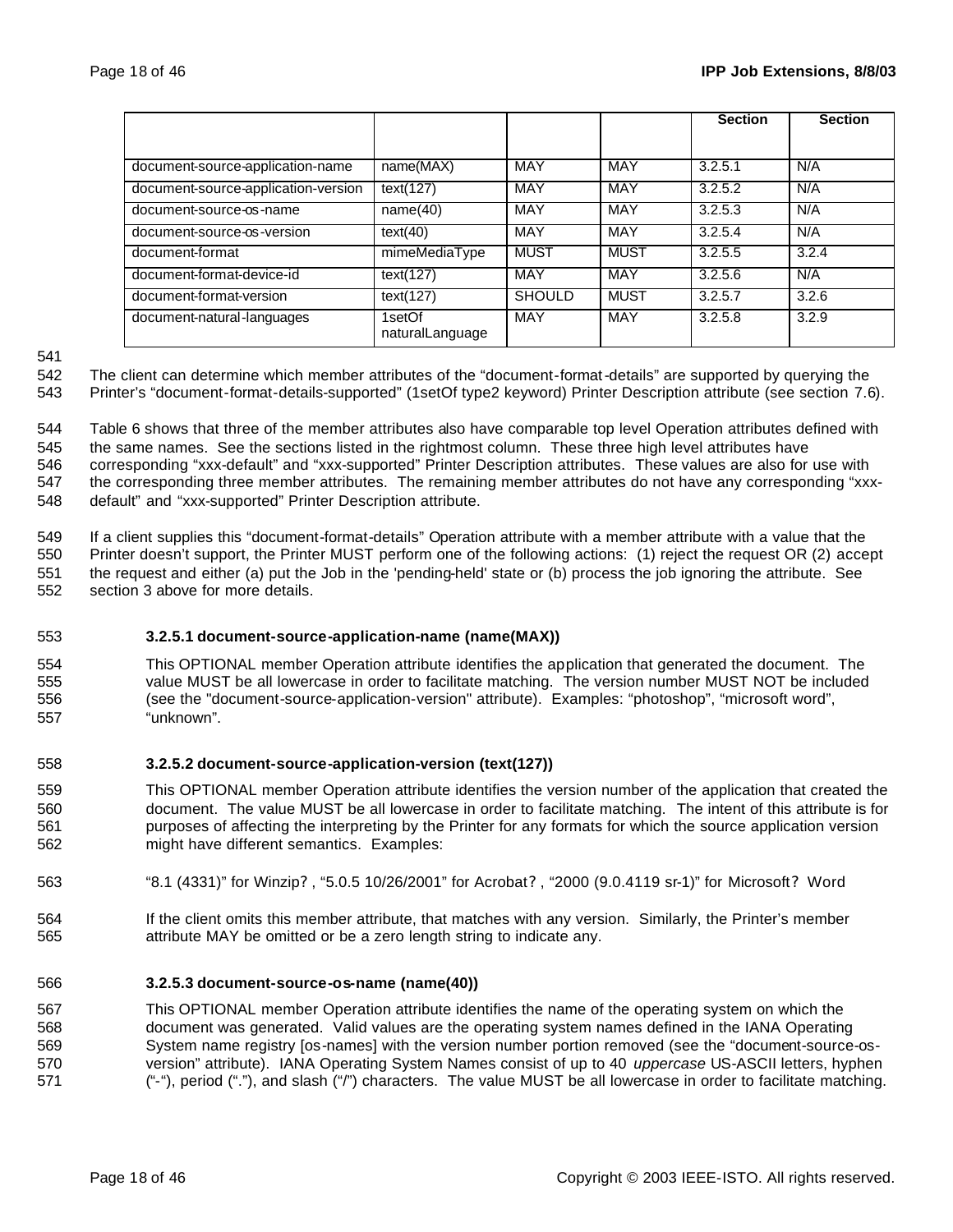- Possible example IANA OS Registry values: 'linux', 'macos', 'sun-os', 'unix', "unknown", 'windows'.
- **ACTION ITEM:** Get Sun to register SOLARIS with IANA. (Tom H)

#### **3.2.5.4 document-source-os-version (text(40))**

#### This OPTIONAL member Operation attribute identifies the version of the operating system on which the document was generated. Valid values include the version portion of any of the operating system names defined in the IANA Registry [os-names]. The value MUST be all lowercase in order to facilitate matching. The value MUST NOT include the name portion of the registered OS name (see "document-source-os-name" attribute).

- Possible example values for the indicated "document-source-os-name" value are: for 'linux': '1.0', '1.2', '2,0', '2.2', '2.4' for 'unix': 'bsd', 'v', 'v.1', 'v.2', 'v.3', 'pc' for 'windows': '95', '98', 'ce', 'nt', 'nt-2', 'nt-3', 'nt-3.5', 'nt-3.51', 'nt-4', 'nt-5' (windows 2000), **ACTION ITEM:** Get Microsoft to register NT-5.1 (maybe NT-5.2) with IANA.(Ira M)
- 

#### **3.2.5.5 document-format (mimeMediaType)**

 This REQUIRED member Operation attribute identifies the document format (see [rfc2911] §3.2.1.1) of the 588 collection value of which it is a member. The client MUST supply and the Printer MUST support this member attribute in each collection value. The values for this member attribute are Internet Media types (sometimes called MIME types) and have the same values and semantics as for the top level "document-format" Operation attribute with the same name (see section 3.2.4 for the semantics).

#### **3.2.5.6 document-format-device-id (text(127))**

 This OPTIONAL member Operation attribute identifies the type of device for which the document was formatted, including manufacturer and model. This attribute is intended to identify document formats that are not portable, e.g., PDLs that are device dependent. The value of this variable MUST exactly match the IEEE 1284-2000 Device ID string (see [IEEE1284] clause 6), except the length field MUST NOT be specified. See the Microsoft Universal Plug and Play [upnp] section 2.2.6 DeviceId parameter for details and examples. Here is an example showing only the required fields for a PostScript document: 599 MANUFACTURER:ACME Co.; COMMAND SET:PS; MODEL: LaserBeam 9;

#### **3.2.5.7 document-format-version (text(127))**

 This REQUIRED member Operation attribute identifies the level or version of the document format identified by the "document-format" member attribute. The client MAY supply and the Printer MUST support this member attribute if the Printer supports the "document-format-details" Operation attribute. The semantics and supported values of this "document-format-version" member attribute MUST be the same as for the top level "document-format-version" Operation attribute with the same name (see section 3.2.6 for the semantics).

#### **3.2.5.8 document-natural-language (1setOf naturalLanguage)**

 This OPTIONAL member Operation attribute specifies the natural language(s) of the collection value of which it is a member. The values for this attribute are natural language codes (with optional country codes) and have the same values and semantics as for the top level "document-natural-language" (naturalLanguage) operation attribute with the same name (see section 3.2.9 for the semantics). If the document contains multiple natural languages, then the first value MUST be the primary language of the document.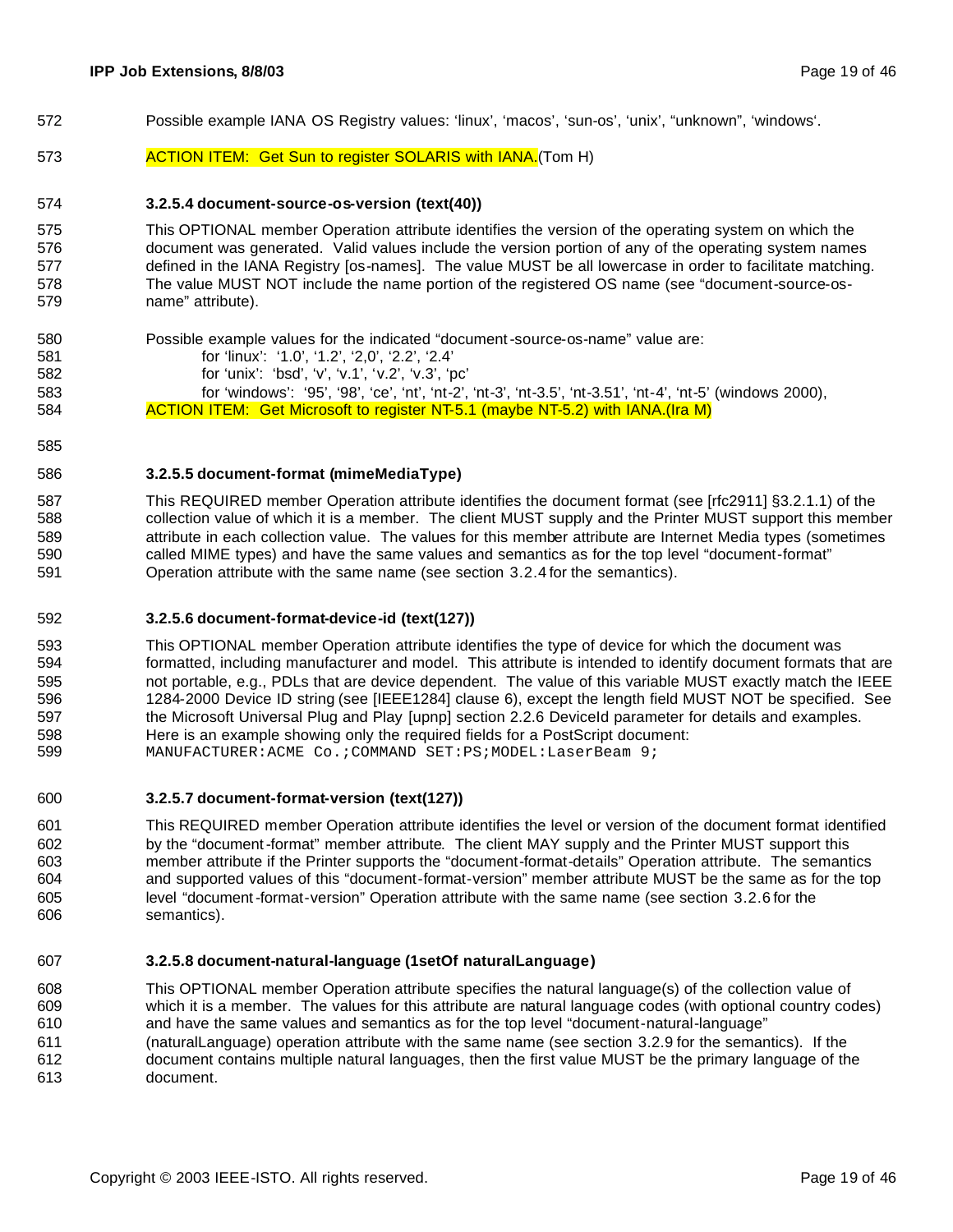### **3.2.6 document-format-version (text(127))**

 This OPTIONAL Operation attribute identifies the level or version of the document format of the Document content identified by the "document-format" Operation attribute (section 3.2.4).

 If the client supplies this "document-format-version" Operation attribute, the client MUST also supply the "document- format" Operation attribute (section 3.2.4), so that the Printer does not need to parse the "document-format-version" string in order to determine the document format and version.

 If a client supplies this "document-format-version" Operation attribute with a value that the Printer doesn't support as indicated by the Printer's "document-format-version-supported" attribute (see section 7.8), the Printer MUST perform one of the following actions, depending on implementation: (1) reject the request OR (2) accept the request and either (a) put the Job in the 'pending-held' state or (b) process the job ignoring the attribute. See section 3 above for more details.

- The defined values are taken from the Printer MIB [rfc1759] langTC values (after removing the "lang") used in the prtInterpreterLangFamily and the prtInterpreterLangLevel attributes (SNMP calls them "objects") separated by the "/" character. If there is no version, just the langTC prefix without the "/" is used. Note: the Printer MIB prtInterpreterLangVersion attribute is not used, since no standard values are given in the Printer MIB.
- 
- The short first field before the "/" character are unique, so that the version values are self-identifying so that all the versions for all document formats can be combined into a single list for the Printer's "document-format-version-
- supported" Printer attribute. The first field also tends to be the acronym for the document format and often is also the
- file name extension registered with IANA. The Printer MIB shows the first field in uppercase for readability.
- However, the Printer MUST perform case-insensitive matching of supplied values with supported values. If the
- 634 common acronym includes a "/", such as TIFF/IT, the "/" is changed to "-" so that the first field ends with the first "/."
- Example values:
- 'PS/3': For Postscript level 3 [rfc1759].
- 'PCL/5e': For PCL 5e [rfc1759].
- 'PDF/1.4': For PDF version 1.4 [pdf]
- 'PDF/X-1a:2001': For PDF/X-1a [iso15930]
- 'DCS/2.0' For Document Color Separation (DCS), version 2.0. [dcs2.0]
- 'TIFF-IT/FP:1998': TIFF/IT [iso12639] Full Page baseline.
- 'TIFF-IT/CT:1998': TIFF/IT [iso12639] Continuous Tone picture data baseline
- 'TIFF-IT/FP/P1:1998': TIFF/IT [iso12639] Full Page profile 1
- 'TIFF-IT/CT/P1:1998': TIFF/IT [iso12639] Continuous Tone picture data profile 1
- 'Automatic': auto sense the format [rfc1759]. Is use in combination with the 'application/octet-stream' (see **Infectual Trical Example 3.1.9.1** (Freedwidth 1.9.1) value of the "document-format" attribute (section 3.2.4).
- 

#### **3.2.6.1 Why no "document-format-version-default"**

 There is no "document-format-version-default" since to be meaningful, the default would have to depend on the "document-format". Currently, there are no "xxx-default" attributes whose values depend on the value of other

attributes. Thus an implementation is free to supply its own defaults that depend on the "document-format".

### **3.2.7 document-message (text(MAX))**

This OPTIONAL Operation attribute contains a message from the user to the operator about the Document.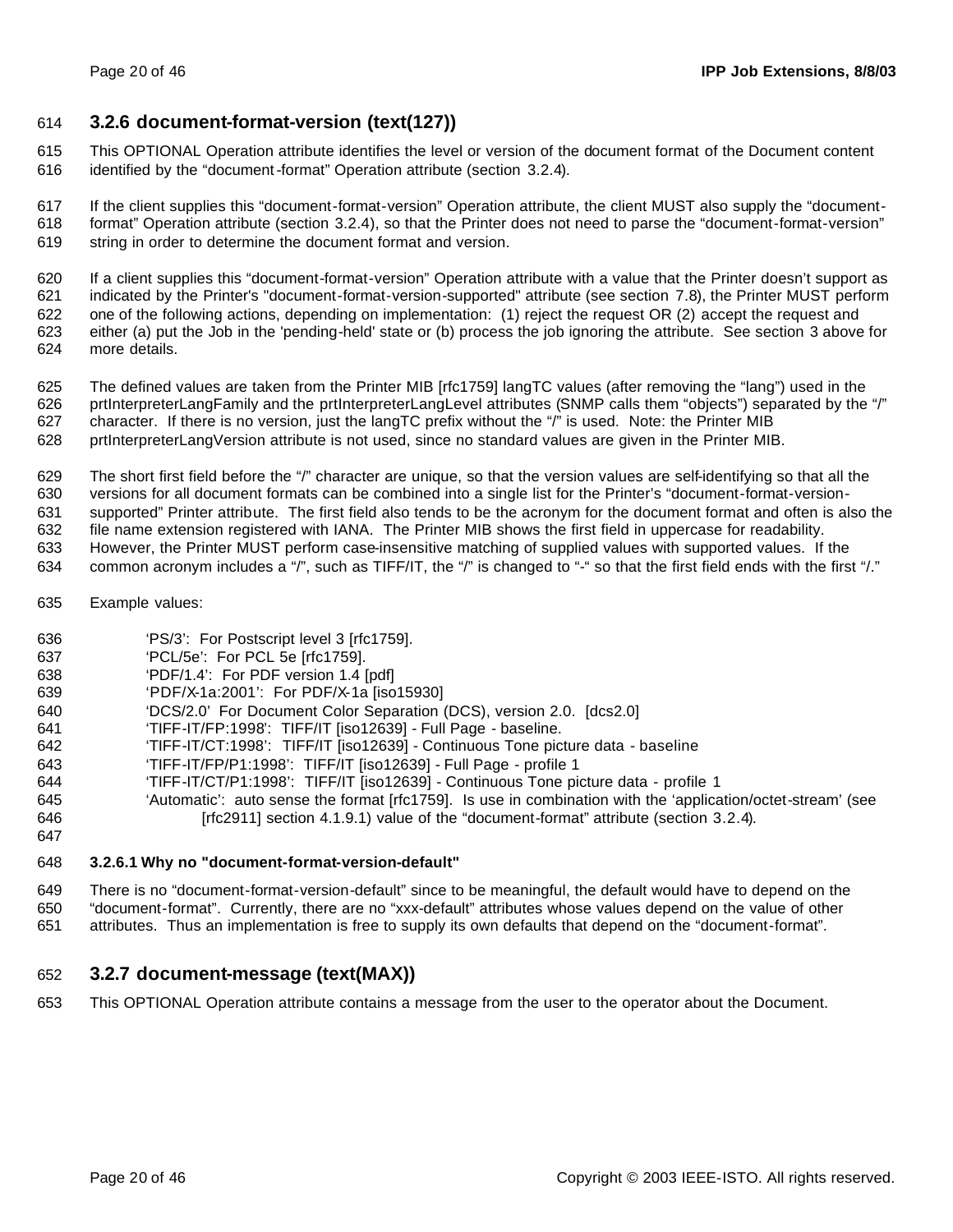### **3.2.8 document-name (name(MAX))**

The Printer MUST support this Operation attribute in Print-Job, Print-URI, Send-Document, and Send-URI operations

(see [rfc2911 section 3.2.1.1) and MAY support it in the Create-Job operation. For the Print-Job, Print-URI, and

657 Create-Job operations, the Printer MUST copy the value to the corresponding Job Description attribute<sup>9</sup>.

### **3.2.9 document-natural-language (naturalLanguage)**

 This OPTIONAL Operation attribute specifies the primary natural language of the Document content (see [rfc2911] section 3.2.1.1 and section 4.1.8).

 If the client supplies this "document-natural-language" Operation attribute with a value that the Printer doesn't support, the Printer MUST perform one of the following actions: (1) reject the request OR (2) accept the request and either (a) put the Job in the 'pending-held' state or (b) process the job ignoring the attribute. See section 3 above for more details.

 The values MAY include region as well as the language according to [rfc2911 section 4.1.8. If the document contains more than one language, the value is the first or primary language of the document. The Printer MAY use this value to select fonts or other Globalization processing. As indicated in [rfc2911] section 4.1.8, example include:

- 'en': for English
- 'en-us': for US English
- 'fr': for French
- 'de': for German
- 

# **4 Job Template attributes**

 Table 7 lists the new Job Template attributes defined in this specification. These Job Template attributes can be supplied in the Job Creation operations: Print-Job, Print-URI, and Create-Job operations and the Validate-Job operation.

 Job Template attributes are OPTIONAL for a Printer to support and for a client to supply in a Job Creation request. If a Printer supports a Job Template attribute, then the Printer MUST copy the supplied attribute to the Job object, so that a client MAY query the attributes in subsequent Get-Job-Attributes/Get-Jobs operations (see [rfc2911] section 4.2). In addition, as in [rfc2911], for each "xxx" Job Template attribute supported, the Printer MUST support the corresponding "xxx-default" and "xxx-supported" Printer attributes, if defined.

#### **Table 7 - Job Template attributes**

| <b>Job Template</b><br>attribute name "xxx" | <b>Attribute Syntax</b> | <b>Printer: Default Value</b><br>attribute syntax<br>"xxx-default" | <b>Printer: Supported Values</b><br>attribute syntax<br>"xxx-supported" |
|---------------------------------------------|-------------------------|--------------------------------------------------------------------|-------------------------------------------------------------------------|
| job-copies                                  | integer(1:MAX)          | integer(1:MAX)                                                     | rangeOfInteger(1:MAX)                                                   |

 For the Send-Document and the Send-URI Operation attribute, the Printer copies them to the corresponding Document Description attribute defined in [ippdoc].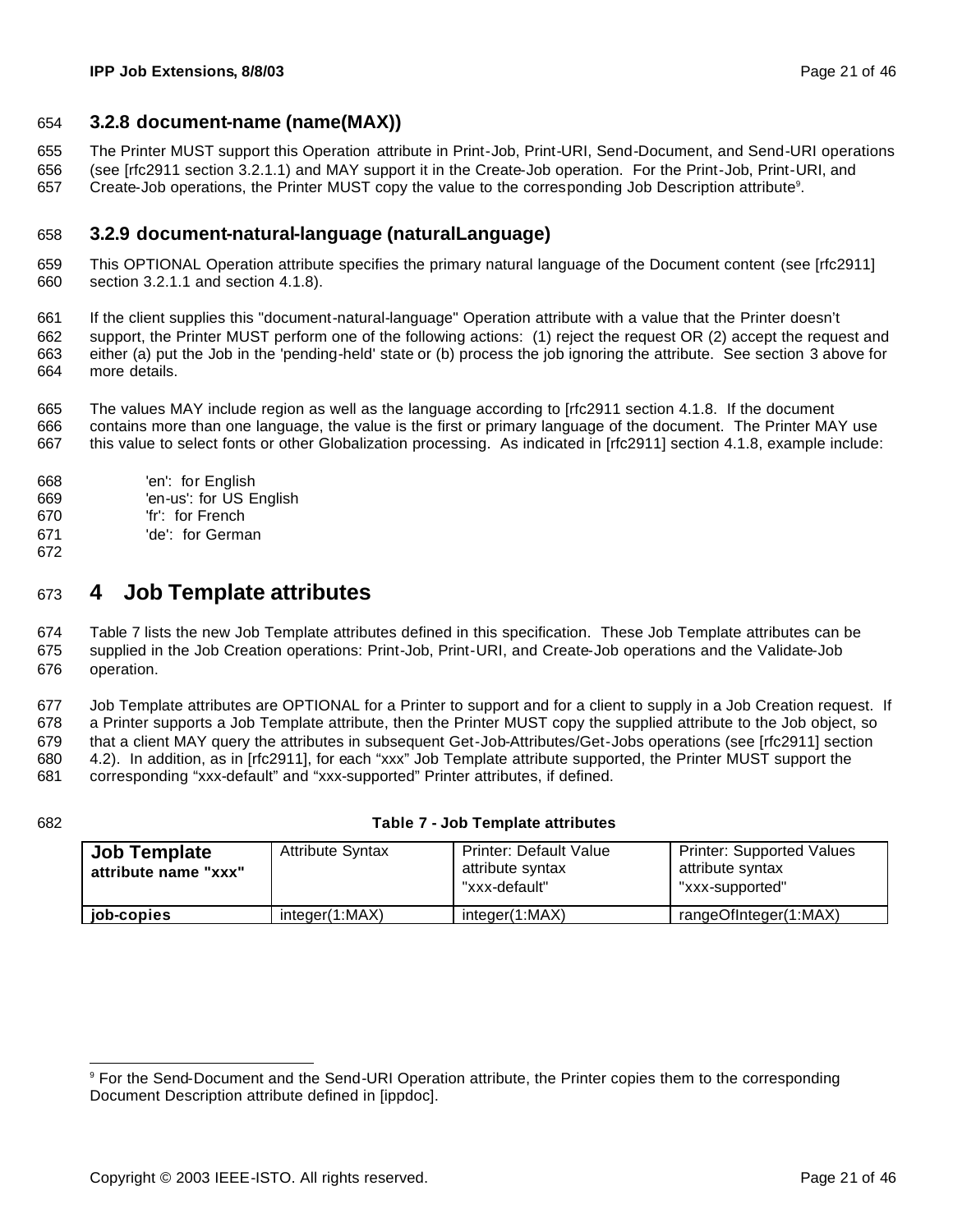| <b>Job Template</b>                           | <b>Attribute Syntax</b>   | <b>Printer: Default Value</b>   | <b>Printer: Supported Values</b>                   |
|-----------------------------------------------|---------------------------|---------------------------------|----------------------------------------------------|
| attribute name "xxx"                          |                           | attribute syntax                | attribute syntax                                   |
|                                               |                           | "xxx-default"                   | "xxx-supported"                                    |
| job-cover-back                                | collection                | collection                      | 1setOf type2 keyword                               |
| cover-type                                    | type2 keyword             | $\overline{a}$                  | 1setOf type2 keyword                               |
| media                                         | type3 keyword   name(MAX) |                                 | 1setOf (type3 keyword  <br>name(MAX))              |
| media-col                                     | collection                | $\blacksquare$                  | 1setOf type2 keyword                               |
| member attributes<br>[pwg5100.3]              | See [pwg5100.3]           | $\blacksquare$                  |                                                    |
| job-cover-front                               | collection                | collection                      | 1setOf type2 keyword                               |
| member attributes -<br>same as job-cover-back | see job-cover-back        |                                 |                                                    |
| job-finishings                                | 1setOf type2 enum         | 1setOf type2 enum <sup>10</sup> | 1setOf type2 enum                                  |
| job-finishings-col                            | collection                | collection <sup>10</sup>        | 1setOf type2 keyword                               |
| finishing-template                            | name(MAX)                 |                                 | 1setOf name(MAX)                                   |
| stitching                                     | collection                |                                 | 1setOf type2 keyword                               |
| stitching-reference-<br>edge                  | type2 keyword             | $\blacksquare$                  | 1setOf type2 keyword                               |
| stitching-offset                              | integer (0:MAX)           | $\blacksquare$                  | 1setOf (integer(0:MAX)  <br>rangeOfInteger(0:MAX)) |
| stitching-locations                           | 1setOf integer(0:MAX)     | $\sim$                          | 1setOf (integer(0:MAX)<br>rangeOfInteger(0:MAX))   |
| output-device                                 | name(127)                 |                                 | 1setOf name(127)                                   |
| print-content-optimize                        | type2 keyword             | type2 keyword                   | 1setOf type2 keyword                               |

### 683 **4.1 Job Template attributes defined for Job-wide effect in multi-document jobs**

 This section defines additional Job Template attributes that have Job-wide effect and so are intended for use in the creation of multi-document Jobs. These Job Template attributes have the "job-" prefix to indicate their Job wide scope. When clients supply these job-wide Job Template attributes, they MUST supply these attributes in Job Creation and Validate-Job operations only. Clients MUST NOT supply these Job Template attributes as Document Template attributes in the Send-Document and Send-URI operations ([ippdoc]) or in any other operations. Clients MUST NOT supply these attributes as member attributes of the "overrides" Job Template attribute [ippOverride].

### 690 **4.1.1 job-copies (integer(1:MAX))**

 This OPTIONAL Job Template attribute specifies the number of job copies, i.e., with all of the Documents taken together. Its interpretation is independent of the value of the "multiple-document-handling" Job Template attribute. See the "copies" Job Template attribute defined in [rfc2911] section 4.2.5 that switches between job copies and document copies depending on the value of the "multiple-document-handling" Job Template attribute ([rfc2911] section 4.2.4).

 For example assume a Job has two documents. The "copies" attribute has a value of '3' and "job-copies" has a value of '2". With "multiple-document-handling" set to 'separate-documents-collated-copies' the resulting printout would have two sets (i.e. job-copies=2). The first set would be 3 copies of Document 1 and then 3 copies of Document 2. The second set would be identical to the first. If a similar Job was run with "multiple-documents- handling" set to 'single-document-new-sheet' it would also produce two set. In this case however each set would 701 contain Document 1, Document 2, Document 1, Document 2, Document 1, Document 2 (i.e copies=3). The "copies" and "job-copies" become more interesting when Documents within the Job each have their own value of "copies". This can be accomplished via the Document object [ippdoc] or Overrides [PWG5100.4], [ippOverride].

<sup>&</sup>lt;sup>10</sup> The "job-finishings" and "job-finishings-col" Job Template attributes also include corresponding "job-finishingsready" (1setOf type 2 enum) and "job-finishings-col-ready" (1setOf collection) attributes.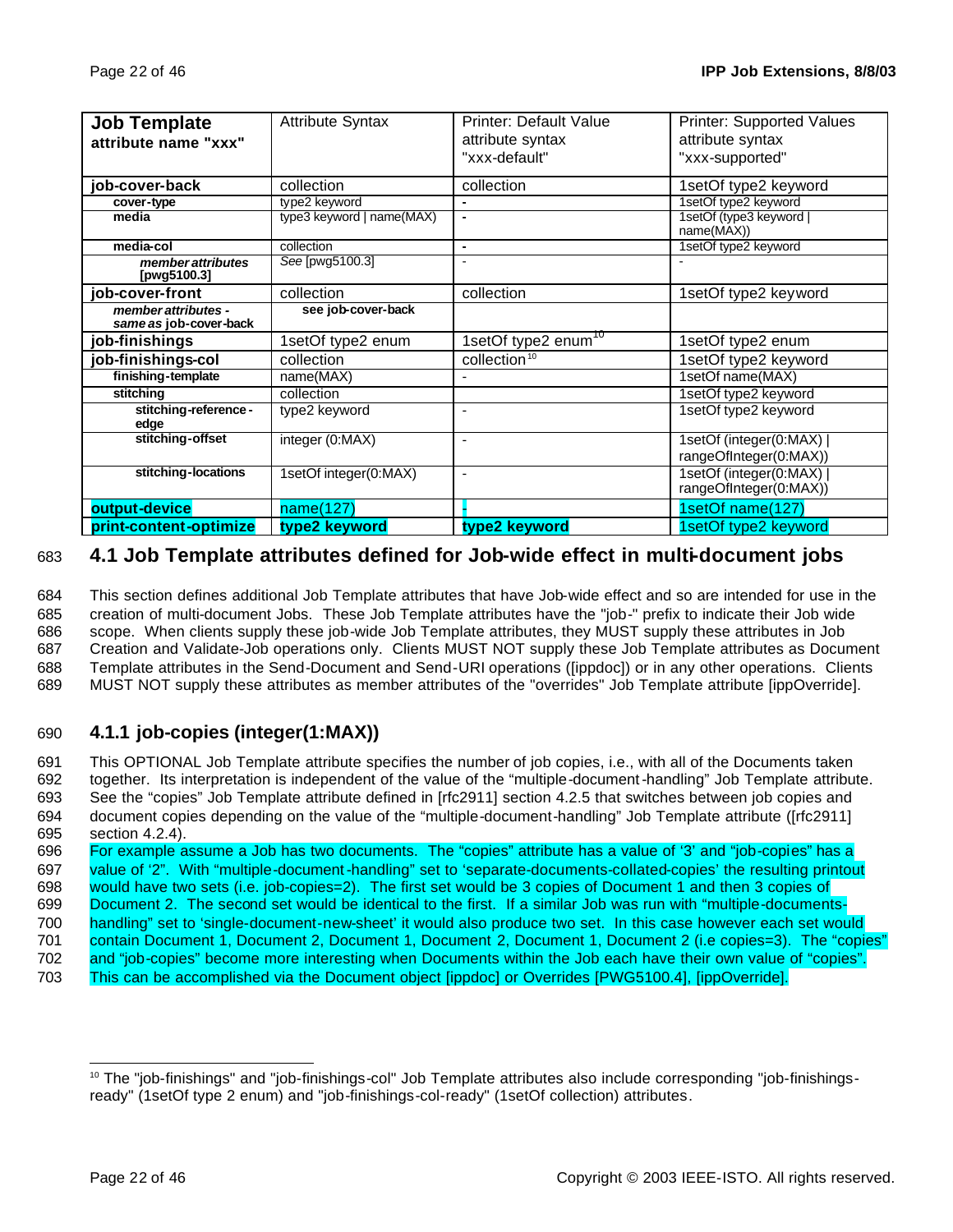#### **4.1.1.1 job-copies-default (integer(1:MAX))**

 This OPTIONAL Job Template Printer attribute specifies the default number of copies for the job as a whole. The Printer MUST support this attribute if it supports the "job-copies" Job Template attribute.

#### **4.1.1.2 job-copies-supported (rangeOfInteger(1:MAX))**

 This OPTIONAL Job Template Printer attribute specifies the supported range of the number of copies for the job as a whole. The Printer MUST support this attribute if it supports the "job-copies" Job Template attribute.

#### **4.1.1.3 job-copies-actual (1setof Integer(1:MAX))**

- This OPTIONAL Job Description attribute specifies the number of copies that the Printer actually printed for the job
- as a whole. The Printer MAY support this attribute even if it does not support the "job-copies" Job Template attribute.

### **4.1.2 job-cover-back (collection)**

 This OPTIONAL Job Template attribute specifies the cover for the back of the job, i.e., with all of the Documents taken together and is independent of the value of the "multiple-document-handling" Job Template attribute. The member attributes are the same as "cover-back" (see [pwg5100.3] section 3.1) and with the same conformance requirements. However, the "cover-back" Job Template attribute switches between a job back cover and a document back cove r depending on the value of the "multiple-document-handling" Job Template attribute ([rfc2911] section 4.2.4). The "job-cover-back" Job Template attribute is equivalent to "cover-back" with "multiple-document-handling" =

'single-document-new-sheet'.

#### **4.1.2.1 job-cover-back-default (collection)**

 This OPTIONAL Job Template Printer attribute specifies the default the cover for the back of the job. The Printer MUST support this attribute if it supports the "job-cover-back" Job Template attribute.

#### **4.1.2.2 job-cover-back-supported (1setOf type2 keyword)**

 This OPTIONAL Job Template Printer attribute specified the supported member attributes of the "job-cover-back" Job Template collection attributes. The Printer MUST support this attribute if it supports the "job-cover-back" Job Template attribute.

#### **4.1.2.3 job-cover-back-actual (1setOf collection)**

 This OPTIONAL Job Description attribute specifies the "job-cover-back" that the Printer actually used in producing the job. The Printer MAY support this attribute even if it does not support the "job-cover-back" Job Template

731 attribute.

### **4.1.3 job-cover-front (collection)**

 This OPTIONAL Job Template attribute specifies the cover for the front of the job, i.e., with all of the Documents taken together and is independent of the value of the "multiple-document-handling" Job Template attribute. The member attributes are the same as the "cover-front" Job Template attribute (see [pwg5100.3] section 3.2) and with the same conformance requirements. However, the "cover-front" Job Template attribute switches between a job front cover and a document front cover depending on the value of the "multiple-document-handling" Job Template attribute ([rfc2911] section 4.2.4). The "job-cover-front" Job Template attribute is equivalent to "cover-front" with "multiple-document-handling" = 'single-document-new-sheet'.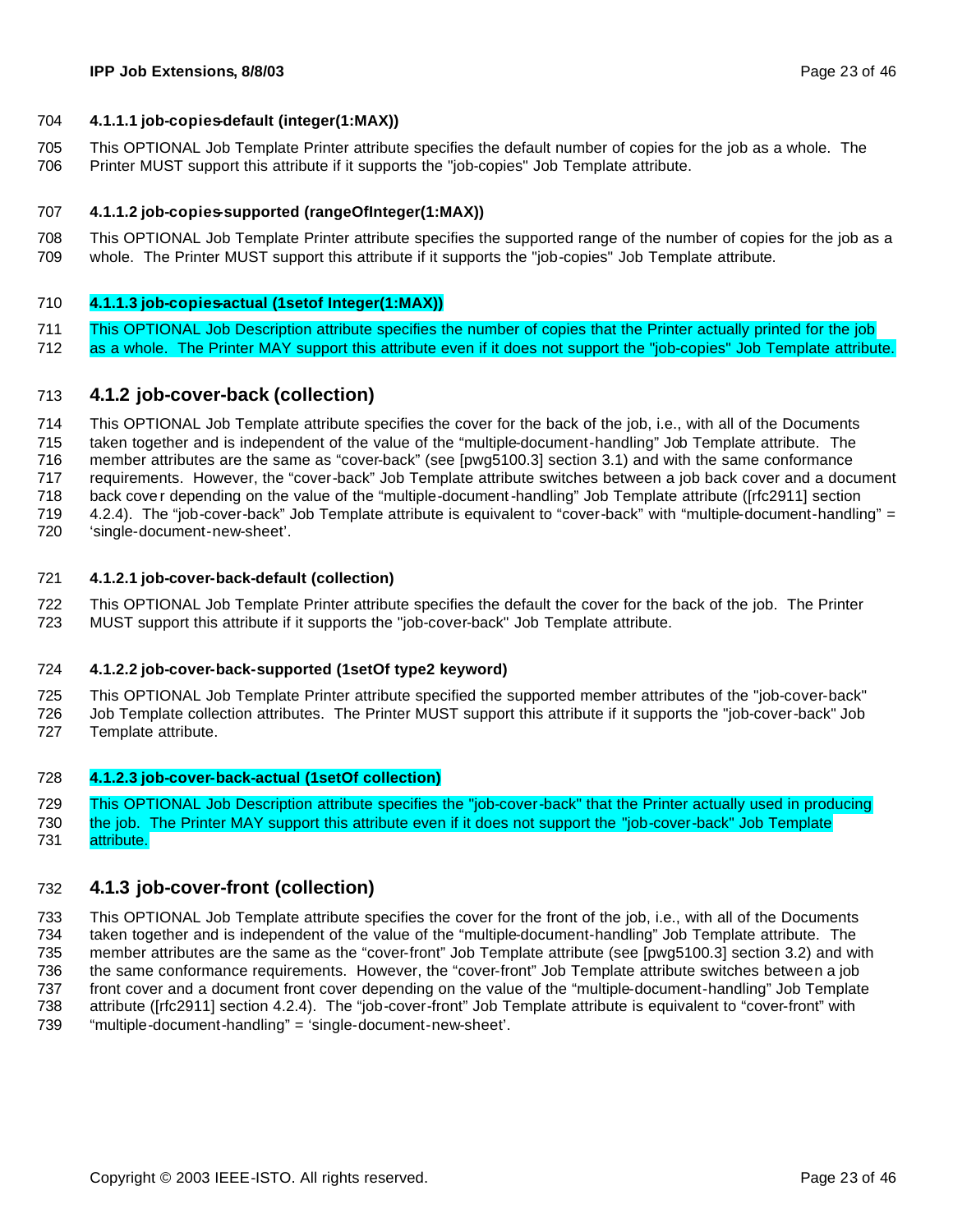#### **4.1.3.1 job-cover-front-default (collection)**

 This OPTIONAL Job Template Printer attribute specifies the default the cover for the front of the job. The Printer MUST support this attribute if it supports the "job-cover-front" Job Template attribute.

#### **4.1.3.2 job-cover-front-supported (1setOf type2 keyword)**

 This OPTIONAL Job Template Printer attribute specified the supported member attributes of the "job-cover-front" Job Template attributes. The Printer MUST support this attribute if it supports the "job-cover-front" Job Template collection attribute.

#### **4.1.3.3 job-cover-front-actual (1setOf collection)**

 This OPTIONAL Job Description attribute specifies the "job-cover-front" that the Printer actually used in producing the job. The Printer MAY support this attribute even if it does not support the "job-cover-front" Job Template attribute.

### **4.1.4 job-finishings (1setOf type2 enum)**

 This OPTIONAL Job Template attribute specifies the job finishings, i.e., with all of the Documents taken together. Its interpretation is independent of the value of the "multiple-document-handling" Job Template attribute. See the "finishings" Job Template attribute defined in [rfc2911] section 4.2.6 that switches between job finishings and document finishings depending on the value of the "multiple-document-handling" Job Template attribute ([rfc2911] section 4.2.4). The "job-finishings" Job Template attribute is equivalent to "finishings" with "multiple-document-handling" = 'single-document-new-sheet'.

#### **4.1.4.1 job-finishings-default (1setOf type2 enum)**

 This OPTIONAL Job Template Printer attribute specifies the default job finishings. The Printer MUST support this attribute if it supports the "job-finishings" Job Template attribute.

#### **4.1.4.2 job-finishings-ready (1setOf type2 enum)**

 This OPTIONAL Job Template Printer attribute specifies the ready job finishings, that is, the job finishings that maybe used without operator intervention. The Printer MUST support this attribute if it supports the "job-finishings" Job Template attribute.

#### **4.1.4.3 job-finishings-supported (1setOf type2 enum)**

 This OPTIONAL Job Template Printer attribute specified the supported job finishings values. The Printer MUST support this attribute if it supports the "job-finishings" Job Template attribute.

#### **4.1.4.4 job-finishings-actual (1setOf type2 enum)**

 This OPTIONAL Job Description attribute specifies the "job-finishings" that the Printer actually used in producing the job. The Printer MAY support this attribute even if it does not support the "job-finishings" Job Template attribute.

### **4.1.5 job-finishings-col (1setOf collection)**

This OPTIONAL Job Template attribute specifies the job finishings collection, i.e., with all of the Documents taken

together. Its interpretation is independent of the value of the "multiple-document-handling" Job Template attribute.

See the "finishings-col" Job Template attribute defined in [pwg5100.3] section 3.2 that switches between job

finishings collection and document finishings collection depending on the value of the "multiple-document-handling"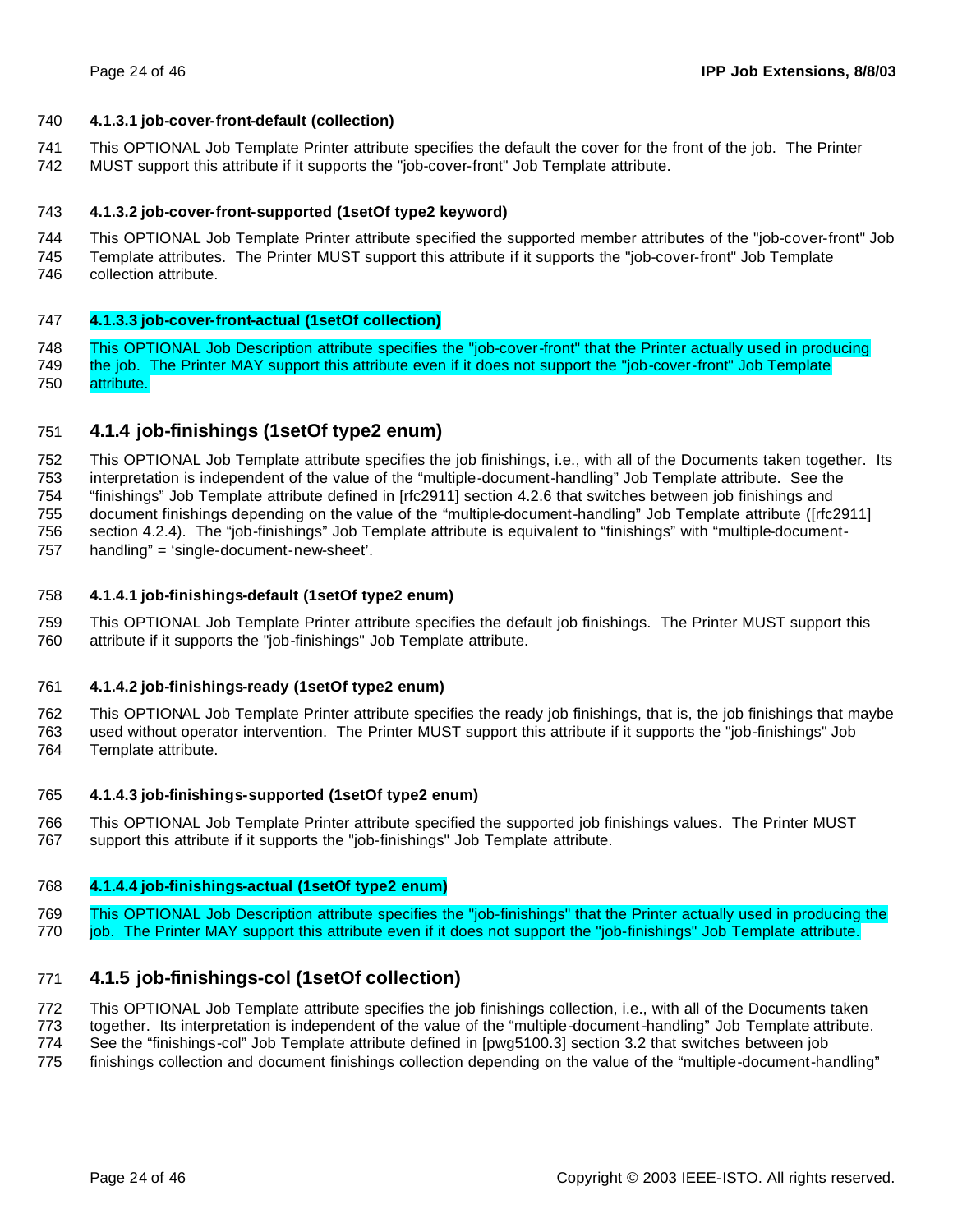#### **IPP Job Extensions, 8/8/03** Page 25 of 46

- Job Template attribute ([rfc2911] section 4.2.4). The "job-finishings-col" Job Template attribute is equivalent to
- "finishings-col" with "multiple-document-handling" = 'single-document-new-sheet'.

#### **4.1.5.1 job-finishings-col-default (collection)**

 This OPTIONAL Job Template Printer attribute specifies the default job finishings collection. The Printer MUST support this attribute if it supports the "job-finishings-col" Job Template attribute.

#### **4.1.5.2 job-finishings-col-ready (collection)**

 This OPTIONAL Job Template Printer attribute specifies the ready job finishings collection, that is, the job finishings collection that maybe used without operator intervention. The Printer MUST support this attribute if it supports the

"job-finishings-col" Job Template attribute.

#### **4.1.5.3 job-finishings-col-supported (1setOf type2 keyword)**

 This OPTIONAL Job Template Printer attribute specified the supported member attributes of the "job-finishings-col" Job Template collection attribute. The Printer MUST support this attribute if it supports the "job-finishings-col" Job

Template attribute.

#### **4.1.5.4 job-finishings-col-actual (1setOf collection)**

 This OPTIONAL Job Description attribute specifies the "job-finishings -col" attributes that the Printer actually used in 791 producing the job. The Printer MAY support this attribute even if it does not support the "job- finishings-col " Job Template attribute.

### **4.2 Job Template attributes that may have Document Scope and Override Scope**

 This section defines additional Job Template attributes that are *not* restricted to job-wide scope and MAY be supplied in Document Creation operations and in the "override" attribute to override at the Sheet level (see section 9). When supplied in a Document Creation operation, these Job Template attributes describes the Document explicitly. This specification does *not* define corresponding Document Description attributes, since this specification does not include 798 or depend on a Document object<sup>11</sup>.

### **4.2.1 output-device (name(127))**

 This OPTIONAL Job Template attribute specifies the name of the target output device for a Printer that fans-out to 801 multiple devices (see [rfc2911] section 2.1). This allows the client to control which output device the Printer selects. 802 If this Job Template attribute is omitted, the Printer selects whichever output device seems best for the job in an implementation dependent manner. Note that "output-device" can be applied at the Job, Document, Document-Copy 804 or Page level.

### **4.2.1.1 Why there is no output-device-default**

806 There is no "output-device-default" Printer attribute. A Printer MAY have a dynamic scheduling algorithm to assign 807 jobs to output devices, in which case the "output-device-supported" Printer attribute would have multiple values. A 808 client that did not supply an explicit "output-device" is asking the Printer to choose the most appropriate output device(s) (i.e. physical printer(s)) to print the Job. If "output-device-default" was allowed there would be no way to 810 request this since the default output device would be assigned when it was not supplied by the client. If the Printer

 For Document Description attributes that correspond to the Operation attributes defined for Document Creation operations, see the Document object defined in [ippdoc].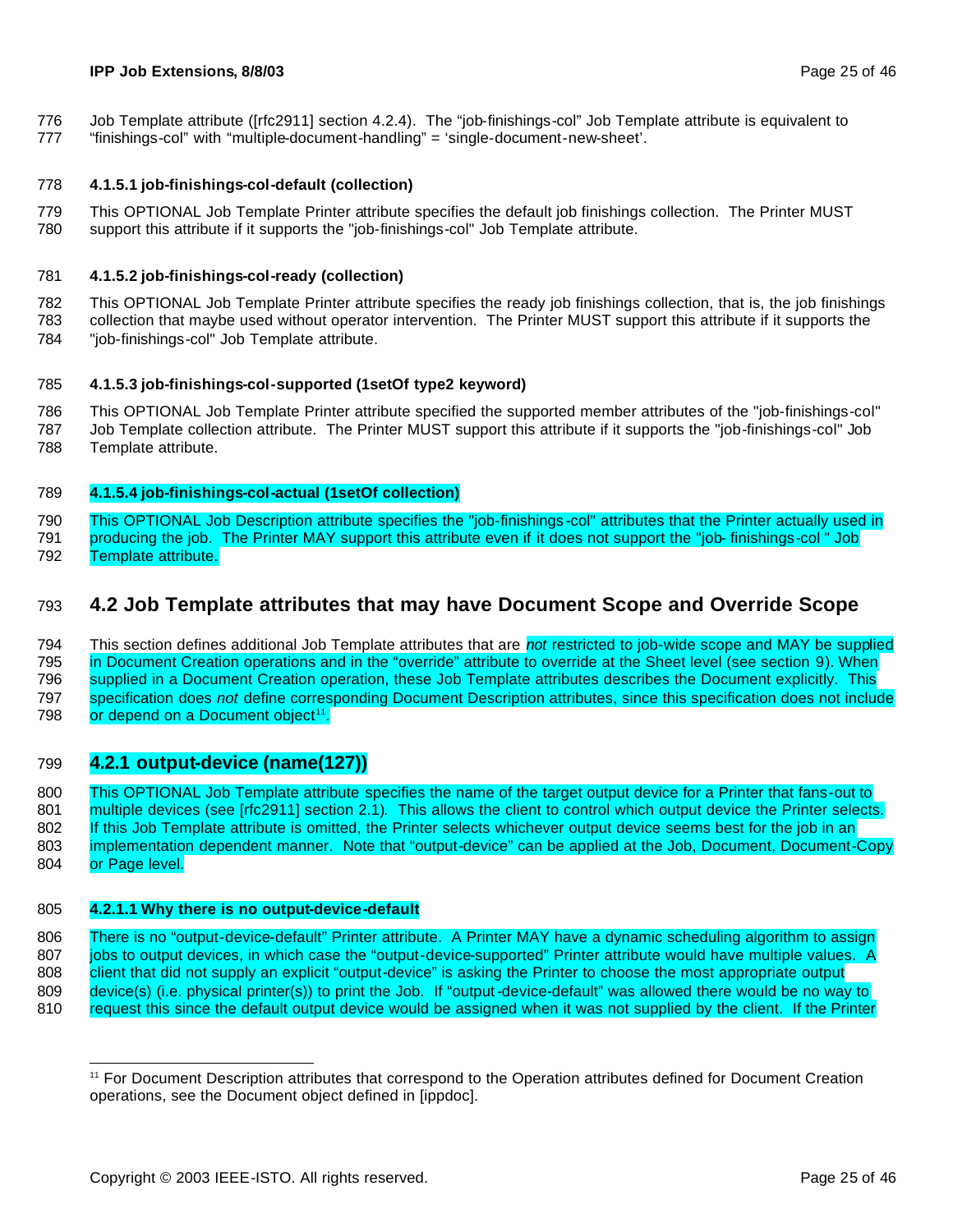- 811 does not have a dynamic scheduling algorithm to assign Jobs to output devices, the Printer would populate "output-
- 812 device-supported" with only one value.

#### 813 **4.2.1.2 output-device-supported (1setOf name(127))**

- 814 This OPTIONAL Job Template Printer attribute specifies the supported "output-device" values. The Printer MUST
- 815 support this attribute if it supports the "output-device" Job Template attribute.

#### 816 **4.2.1.3 output-device-actual (1setOf name(127))**

817 This OPTIONAL Job Description attribute specifies the output-device(s) that the Printer actually used to produce the 818 job [ippact]. The Printer MAY support this Job Description attribute even if it does not support the "output-device " 819 Job Template attribute. The "output-device-actual" attribute MAY have more than one value, while the [rfc2911] 820 "output-device-assigned" Job Description attribute has only a single name(127) value.

821 For example printers that automatically splits Jobs between OutputDevices can indicate the location of the pages of 822 the Job via this element This can occur if the Printer automatically routes Pages to the appropriate output device or 823 "output-device" is included in an "override" or applied to individual Documents within the Job.

### 824 **4.2.2 print-content-optimize (type2 keyword)**

825 This OPTIONAL Job Template attribute refines the value specified by the "print-quality" ([rfc2911] §4.2.13) attribute. 826 The "print-quality" attribute the level of quality. The "print-content-optimize" attribute directs the type of 827 optimization/processing that will be performed on the Document content. It does not necessarily mean the value

828 describes the content.

#### 829 The standard keyword values are:

- 830 <sup>2</sup> Photo': optimize for photographic clarity
- 831 ? 'graphic': optimize for graphic clarity such as graphs and line drawings
- 832 <sup>2</sup> 'text': optimize for text clarity
- 833 **833** Protext-and-graphic': optimize for both text and graphic clarity

#### 834 **4.2.2.1 print-content-optimize-default (type2 keyword)**

835 This OPTIONAL Job Template Printer attribute specifies the default "print-content-optimize" value. The Printer 836 MUST support this attribute if it supports the "output-device" Job Template attribute.

#### 837 **4.2.2.2 print-content-optimize-supported(1setOf type2 keyword)**

838 This OPTIONAL Job Template Printer attribute specifies the supported "print-content-optimize" values. The Printer 839 MUST support this attribute if it supports the "output-device" Job Template attribute.

#### 840 **4.2.2.3 print-content-optimize-actual (1setOf type2 keyword)**

841 This OPTIONAL Job Description attribute specifies the "print-content-optimize "(s) that the Printer actually used to 842 produce the job [ippact]. The Printer MAY support this Job Description attribute even if it does not support the " print-843 content-optimize " Job Template attribute. Note: The 'print-content-optimize -actual" attribute MAY have more than

844 one value, while the "print-content-optimize" Job Description attribute has only a single value.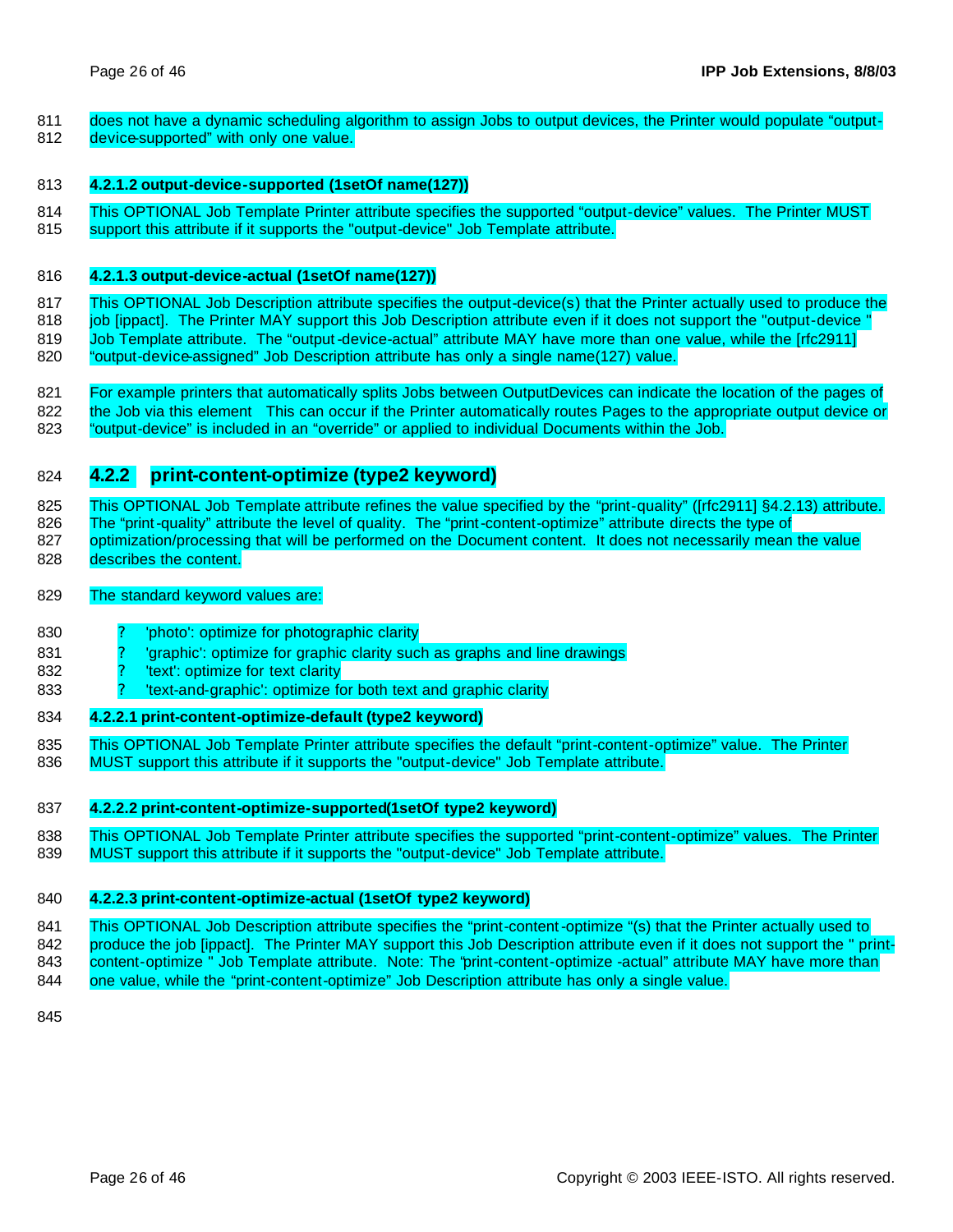# <sup>846</sup> **5 Job Description attributes**

 This section defines the new Job Description attributes defined in this IPP specification. Job Description attributes are Job object attributes that are filled in by the Printer. Some Job Description attribute values are supplied by the client in the Job operation using corresponding Operation attributes as indicated in the "Set by" column. The Printer MUST NOT support modification of any of these Job Description attributes using the Set-Job-Attributes operation ([rfc3380]).

852 This section divides Job Descriptions into two subsections: Section 5.1 contains Job Description attributes that 853 describe the Job as a whole and Section 5.2 contains Job Description attributes that are defaults for the Document(s)

 $854$  in the Job<sup>12</sup>. The following legend is used in the tables in both sections:

| the attribute syntax (see [rfc2911] section 4.1).                                                                                                                                                                                                                                                                                                          |
|------------------------------------------------------------------------------------------------------------------------------------------------------------------------------------------------------------------------------------------------------------------------------------------------------------------------------------------------------------|
| indicates whether the value is set by the client or Printer in the Job Creation operation:<br>client - means that the Printer MUST populate this Job Description attribute by<br>copying from the corresponding Operation attribute that the client MAY supply<br>in the Job Creation operation. See Table 5 for the corresponding Operation<br>attribute. |
| <b>Printer</b> - means that the Printer sets the value based on the state of the Printer.                                                                                                                                                                                                                                                                  |
| indicates MUST or MAY for Printer conformance.                                                                                                                                                                                                                                                                                                             |
| references either to a sub-section of this specification or to a section in another<br>specification, where further information about this attributes can be found.                                                                                                                                                                                        |
|                                                                                                                                                                                                                                                                                                                                                            |

855

### 856 **5.1 Job Description attributes that describe the Job as a whole**

857 This section defines those Job Description attributes that describe the Job as a whole. See section 5.2 below for 858 those Job Description attributes that are defaults for the Document or Documents in the Job.

#### 859 **Table 8 - Job Description attributes that describe the Job as a whole**

| <b>Job Description</b><br>attribute name | <b>IPP Attribute Syntax</b> | Set by  | Printer<br>conformance | Reference          |
|------------------------------------------|-----------------------------|---------|------------------------|--------------------|
| errors-count                             | integer(0:MAX)              | Printer | MAY                    | §5.1.1             |
| ipp-attribute-fidelity                   | boolean                     | client  | MAY                    | §5.1.2             |
| job-mandatory-attributes                 | 1setOf type2 keyword        | client  | MAY                    | §5.1.3             |
| output-device-assigned                   | name(127)                   | Printer | MAY                    | [rfc2911] §4.3.7.2 |
| warnings-count                           | integer(0:MAX)              | Printer | MAY                    | §5.1.4             |

860

 Most of the existing "job-state" and "job-state-reasons" Job Description attribute values apply equally well to 862 individual documents in a multi-document job (with removal of the 'job-' prefix for those that apply to both Job and Document). Furthermore, the job states are completely service-type neutral, so they can apply to scanning, faxing, and formatting processes as well. The job state reasons have a number of reasons that are print service specific, but most can apply to other types of service as well. The reason for separating state from reasons is so that the states can be the fundamental states that most implementations have, while the state reasons can vary depending on the sophistication of the system. The states are the ones that clients are most likely to base actions upon, and the state 868 reasons are more information, both for programs and people.

 <sup>12</sup> The [jobx] specification does not define any Document Description attributes. See the [ippdoc] specification.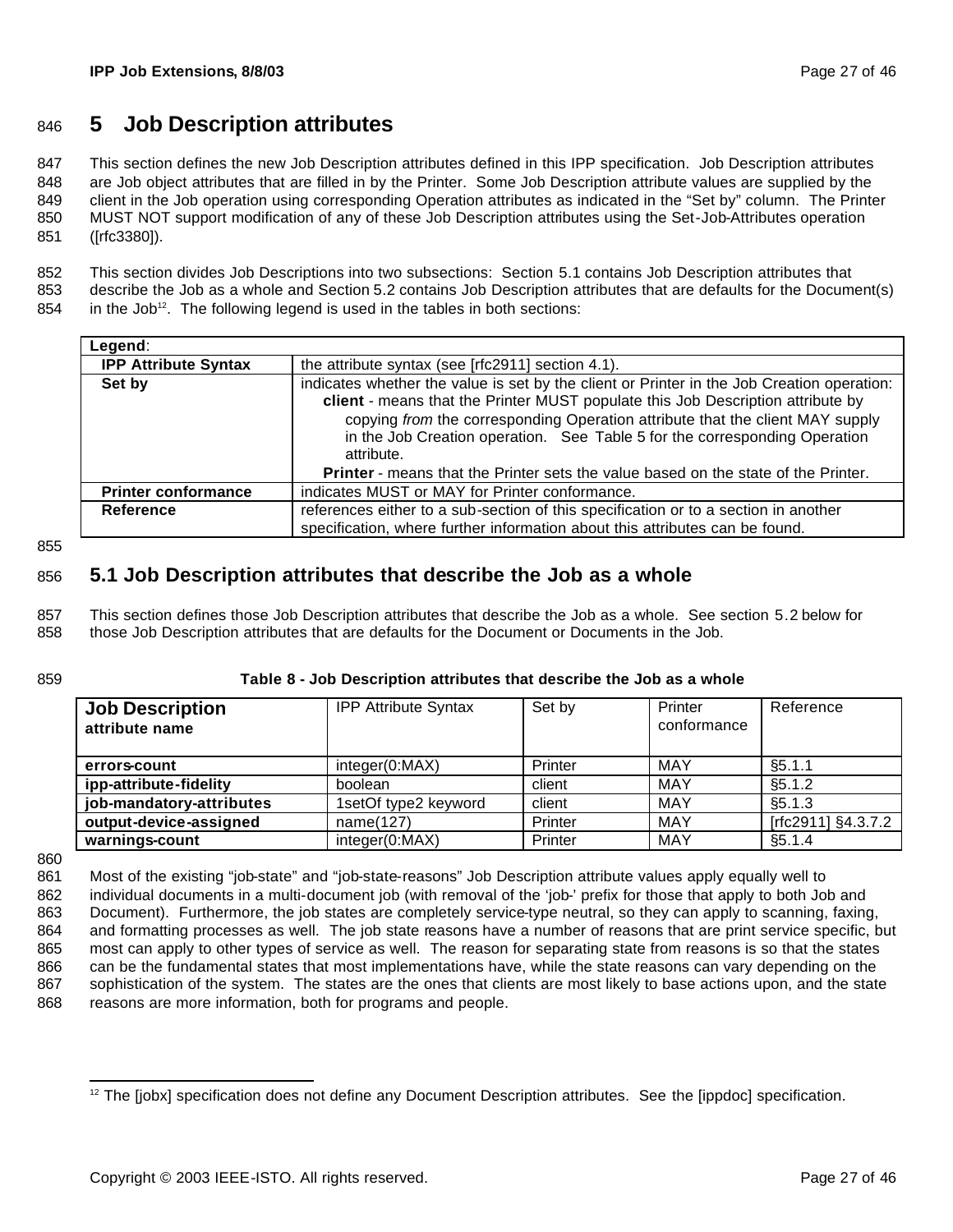### **5.1.1 errors-count (integer(0:MAX))**

This OPTIONAL Job Description attribute counts the number of errors encountered processing the job as a whole.

871 An error where some portion of the printed output is not present, such as a glyph encountered which isn't in the

872 Printer's font or an image in a page was in a format that the Printer didn't support, though the Printer did support the overall document format.

### **5.1.2 ipp-attribute-fidelity (boolean)**

 This OPTIONAL Job Description attribute indicates the value of the corresponding "ipp-attribute-fidelity" Operation 876 attribute ( $[rfc2911]$  section 3.2.1.1)<sup>13</sup> that the client supplied in the Job Creation operation. This Job Description 877 attribute has no effect on the processing of the job once the Job Creation operation has been accepted<sup>14</sup>. However, this attribute does provide an audit capability to the user and service desk for comparing unexpected printed results with what was submitted.

### **5.1.3 job-mandatory-attributes (1setOf type2 keyword)**

 This OPTIONAL Job Description attribute indicates which Job Template attributes that the client required that the Printer Support in order to accept the Job Creation request. The Printer populates this attribute with the value of the corresponding "job-mandatory-attributes" Operation attribute (see section 3.1.2) supplied by the client in the Job 884 Creation operation. This Job Description attribute has no effect on the processing of the job once the Job Creation  $\frac{1}{885}$  operation has been accepted<sup>14</sup>. However, this Job Description attribute does provide an audit capability of the Job object in the Job History (see [rfc2911] section 4.3.7.2) to the user and service desk for comparing unexpected printed results with what was submitted. See section 3.1.2 for additional details of the semantics of this "job-mandatory-attributes" Operation attribute that are not repeated here.

### **5.1.4 warnings-count (integer(0:MAX))**

 This OPTIONAL Job Description attribute counts the number of warnings encountered processing the job as a whole. A warning is where no information is lost, but the appearance of the printed output MAY not be as expected.

### **5.2 Job Description attributes that are defaults for the Document(s) in the Job**

 This section defines those Job Description attributes that provide defaults for the Document Or Documents in the Job. See section 5.1 above for those Job Description attributes that describe the Job as a whole.

### **5.2.1 compression-supplied (type3 keyword)**

 This REQUIRED Job Description attribute specifies the *default* compression used to represent the document(s) in the Job. The Printer sets this Job Description attribute from the corresponding Operation attribute (see [rfc2911] §3.2.1.1) supplied by the client in the Job Creation operation.

### **5.2.2 document-charset-supplied (charset)**

This OPTIONAL Job Description attribute specifies the *default* charset used to represent this document (see section

 3.2.2). The Printer sets this Job Description attribute from the corresponding Operation attribute supplied by the client in the Job Creation operation.

 The "ipp-attribute-fidelity" attribute is defined only as an Operation attribute in [rfc2911]. This specification is defining it as a Job Description attribute as well which the Printer MAY support.

<sup>&</sup>lt;sup>14</sup> The "ipp-attribute-fidelity" and "job-mandatory-attributes" Operation attributes do have effect after the Job Creation operation when the Document Object is supported [ippdoc].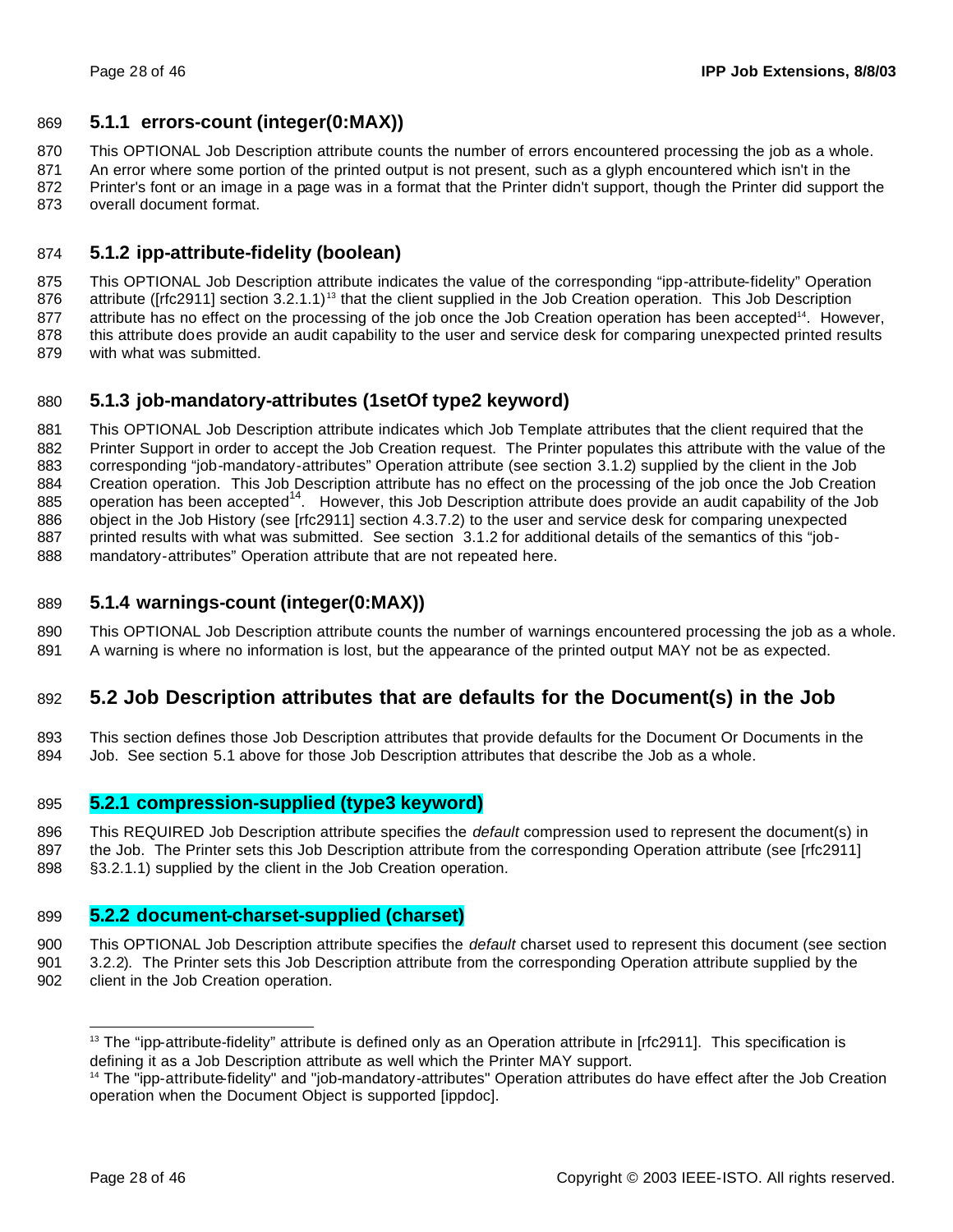#### **5.2.3 document-digital-signature-supplied (type2 keyword)**

This OPTIONAL Job attribute specifies the *default* digital signature technology used in the Document content. The

- Printer sets this Job Description attribute from the corresponding "document-digital-signature" Operation attribute (see section 3.2.3 for the semantics), if supplied by the client in the Job Creation operation. If a Printer supports the "document-digital-signature" Operation attribute, the Printer MUST support this "document-digital-signature" Job
- Description attribute.

### **5.2.4 document-format-details-supplied (1setOf collection)**

 This OPTIONAL Job Description attribute specifies the *default* details of the document format(s) of the Document Object content. The Printer sets this Job Description attribute from the corresponding "document-format-details" Operation attribute (see section 3.2.5 for the semantics), if supplied by the client in the Job Creation operation. If a Printer supports the "document-format-details" Operation attribute, the Printer MUST support this "document-format-

details" Job Description attribute.

### **5.2.5 document-format-supplied (mimeMediaType)**

916 This REQUIRED<sup>15</sup> Job Description attribute specified the *default* document format of the Document Object content.

The Printer sets this Job Description attribute from the corresponding "document-format" Operation attribute (see

[rfc2911] section 3.2.1.1 and [this spec] section 3.2.4 for the semantics), if supplied by the client in the Job Creation

operation.

### **5.2.6 document-format-version-supplied (text(127))**

 This OPTIONAL Job Description attribute specifies the *default* version of the document format of the Document 922 Object content. The Printer sets this Job Description attribute from the corresponding "document-format-version" Operation attribute (see section 3.2.6 for the semantics), if supplied by the client in the Job Creation operation (see section ). If a Printer supports the "document-format-version" Operation attribute, the Printer MUST support this "document-format-version" Job Description attribute.

### **5.2.7 document-message-supplied (text(MAX))**

 This OPTIONAL Job Description contains either (1) the *default* message from the user to the operator about the Document(s) or (2) a message from the operator, system administrator, or "intelligent" process to indicate to the end user the reasons for modification or other management action taken on the Document. The Printer populates this Job Description attribute from the "document-message" (text(MAX) Operation attribute value (see section 3.2.7) 931 supplied by the client in the Job Creation operation.

 In addition, the user and the operator can set the value of this Job Description attribute explicitly using the Set-Job-933 Attributes operation (see [rfc3380]).

### **5.2.8 document-name-supplied (name (MAX))**

 This REQUIRED Job Description attribute specifies the *default* name of the document (see [rfc2911] §3.2.1.1). The Printer sets this Job Description attribute from the corresponding Operation attribute (see section 3.2.8) supplied by 937 the client in the Job Creation operation.

<sup>&</sup>lt;sup>15</sup> [rfc2911] did not define a "document-format" Document Description attribute; it is a new attribute defined in this specification.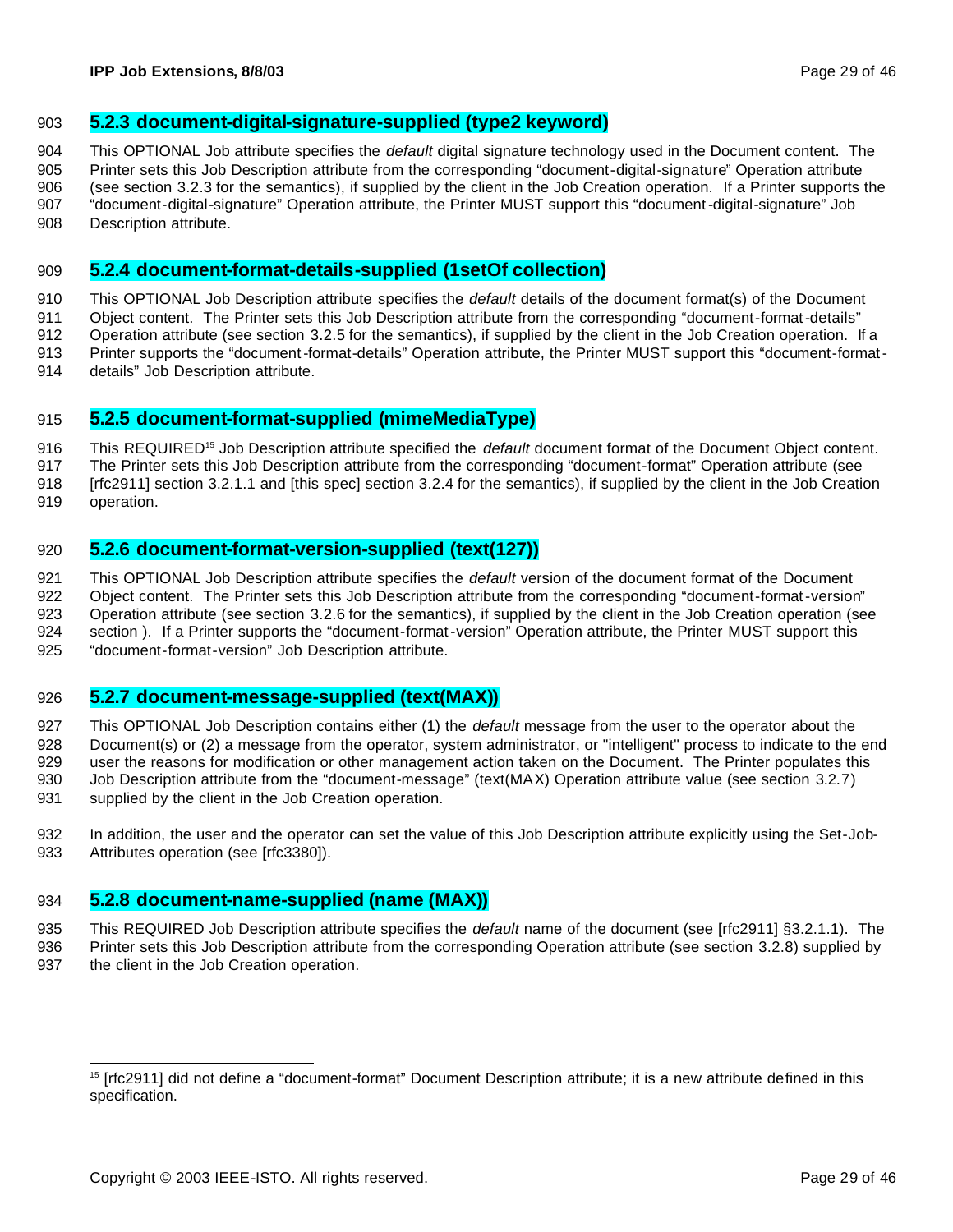### 938 **5.2.9 document-natural-language-supplied (naturalLanguage)**

939 This OPTIONAL Job Description attribute specifies the *default* primary natural language of the Document content

940 (see [rfc2911] section 3.2.1.1). The Printer sets this Job Description attribute from the corresponding Operation

941 attribute (see section 3.2.9) supplied by the client in the Job Creation operation.

# <sup>942</sup> **6 New values to existing attributes**

943 This section defines new values for existing attributes.

## 944 6.1 **New job-state-reasons(1setOf type2 keyword) Values**

945 The REQUIRED "job-state-reasons" Job Description attributes ([rfc2911] section 4.3.8) provide additional information 946 about the job's current state, i.e., information that augments the value of the job's "job-state" attribute.

 These new values MAY be used with any job state for which the reason makes sense. When implemented, the Printer MUST return these values when the reason applies and MUST NOT return them when the reason no longer applies whether the value of the Job's "job-state" attribute changed or not. When the Job does not have any reasons for being in its current state, the value of the Job's "job-state-reasons" attribute MUST be 'none'.

 Note: While values cannot be added to the "job-state" attributes without impacting deployed clients that take actions upon receiving "job-state" values, it is the intent that additional "job-state-reasons" values can be defined and registered without impacting such deployed clients. In other words, the "job-state-reasons" attribute are intended to be extensible.

955 Table 9 lists the new keyword values for the "job-state-reasons" attribute defined in this specification as indicated in 956 the References column. In Table 9 the keywords are listed in alphabetic order, while in their descriptions following

957 Table 9, they are listed in the most likely order of occurrence to help understanding.

#### 958 **Table 9 - New "job-state-reasons" attribute values**

| <b>IPP Job Description</b><br>attribute name | <b>IPP Attribute Syntax</b><br>plus<br>Values | Printer<br>conformance | Reference        |
|----------------------------------------------|-----------------------------------------------|------------------------|------------------|
| job-state-reasons                            | 1setOf type2 keyword                          | <b>MUST</b>            | [rfc2911] §4.3.8 |
|                                              | digital-signature-did-not-verify              | <b>MAY</b>             | [this spec] §6.1 |
|                                              | digital-signature-type-not-<br>supported      | <b>MAY</b>             | [this spec] §6.1 |
|                                              | errors-detected                               | <b>MAY</b>             | [this spec] §6.1 |
|                                              | job-digital-signature-wait                    | <b>MAY</b>             | [this spec] §6.1 |
|                                              | warnings-detected                             | MAY                    | [this spec] §6.1 |

959

960 For ease of understanding, the following value descriptions are presented in the order in which the reasons are likely 961 to occur (if implemented):

- 962 **'digital-signature-type-not-supported**: One or more documents in the Job contain a digital signature type 963 that is not supported. Implementation or site policy determines the state of the Job once this 964 condition is detected.
- 965 **'job-digital-signature-wait'**: The Job is currently being held because the Job was submitted with a 966 "document-digital-signature" attribute value that is not supported.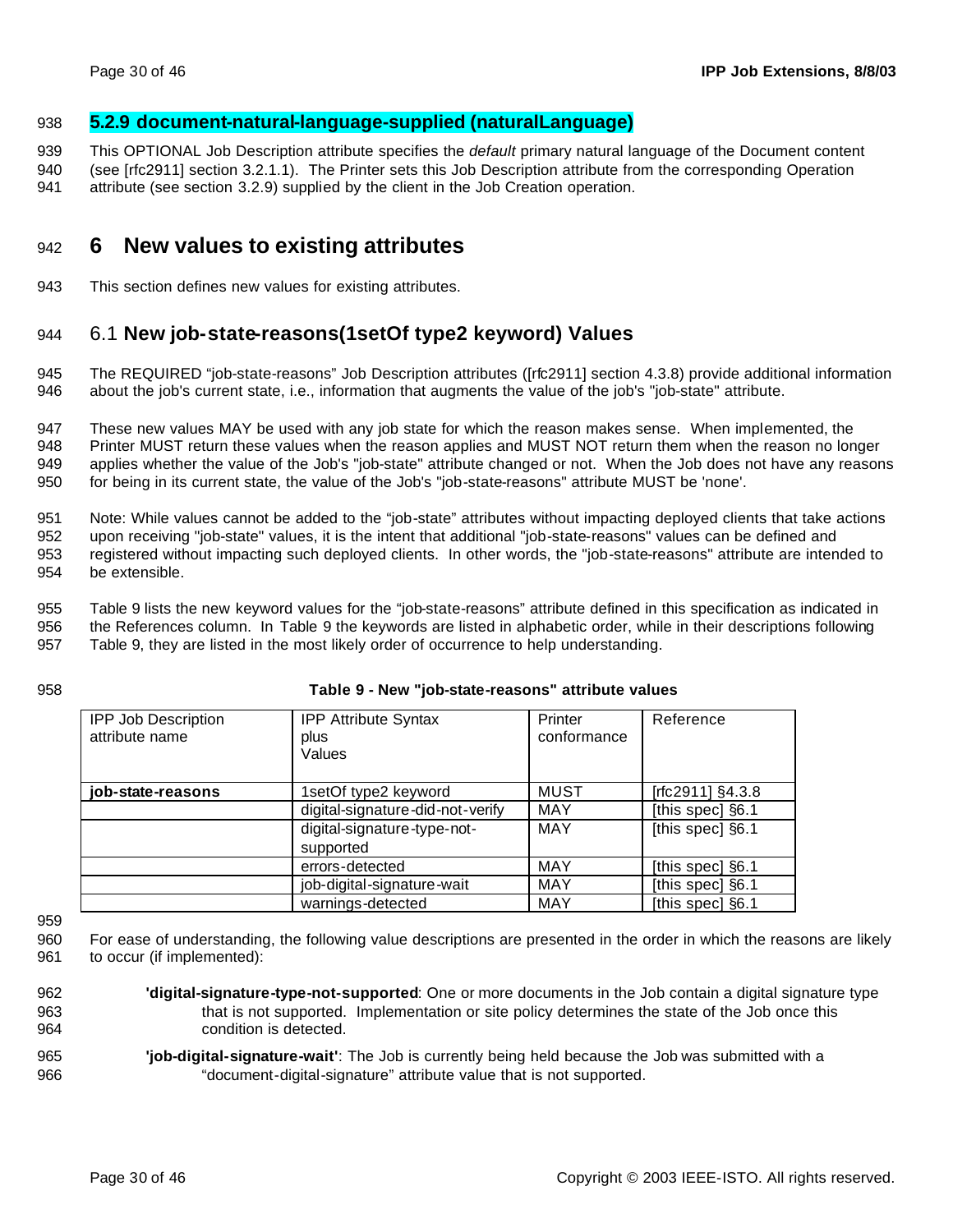- **'digital-signature-did-not-verify'**: One or more documents in the Job contains a digital signature type that is supported (see section 3.2.3), but the signature did not verify when the Printer attempted to verify the signature.
- **'errors-detected'** : If the Printer supports this value, the Printer MUST add this value to "job-state-reasons" when the Printer generates the first error message. That is, a single occurrence of this value is present in the "job-state-reasons" Job Description attribute if the Printer has generated one or more errors. An error indicates loss of information, such as a page not imaged. See also the 'warnings-detected' value.
- **'warnings-detected'** : If the Printer supports this value, the Printer MUST add this value to "job-state-**reasons**" when the Printer generates the first warning message. That is, a single occurrence of this value is present in the "job-state-reasons" Job Description attribute if the Printer has generated one or more warnings. A warning indicates something did not go as expected, but there was no loss of information. For example, a font substitution. See also the 'errors-detected' value.

## **6.2 New media (type 3 keyword | name(MAX)) Values**

- This section specifies one new value for the "media" Job Template attribute:
- **'choice\_iso\_a4\_210x297mm\_na\_letter\_8.5x11in'**: The client has explicitly allowed a choice of media for 983 the Job. The Printer MUST choose physical media of size na\_letter\_8.5x11in (215.9 x 279.4 mm) or 984 iso\_a4\_210x297mm. The Printer MUST NOT choose physical media of any other size. The Printer MAY scale the image to fit, but any scaling MUST be isomorphic scaling and without image content 986 loss, or overflow to additional sheets (so-called tiling), or truncate (and MUST notify the sending user and receiving user by implementation means if truncation is performed, since that is loss of information).
- **Rationale:** If printing by reference, the size of the document isn't known by the submitter.

 See Annex A (section 19) for additional requirements for a revision of the PWG IEEE/ISTO 5101.1 Candidate Standard [pwg5101.1] to include the new **'choice\_iso\_a4\_210x297mm\_na\_letter\_8.5x11in'** and other choice values.

# **7 New Printer Description attributes**

 This section lists *the new* Printer Description attributes defined in this document. These Printer attributes are "xxx- supported" and "xxx-default" Printer attributes which indicate the default and supported values that the Printer supports.. The Printer MUST support these Printers attributes if the Printer supports the corresponding "xxx" Operation attributes (see section 3) that the client can supply in a Job Creation or Document Creation request. 

The column labels are:

| <b>Column Heading</b> |                                                                                                                                                                                                                                                                                                                                                                                                                                                                                          |
|-----------------------|------------------------------------------------------------------------------------------------------------------------------------------------------------------------------------------------------------------------------------------------------------------------------------------------------------------------------------------------------------------------------------------------------------------------------------------------------------------------------------------|
| "Attribute Syntax"    | the attribute syntax (see [rfc2911] section 4.1). Many "xxx-default" and "xxx-<br>supported" attributes have the 'collection' syntax which consists of a number of<br>member attributes. These member attributes are not listed in this table when they are<br>the same as the corresponding "xxx" attribute in Table 7. Only those few Printer<br>attribute collection attributes that do not have a corresponding Job Template attributes<br>show the member attributes in this table. |
|                       |                                                                                                                                                                                                                                                                                                                                                                                                                                                                                          |
| "Reference"           | the section which defines the semantics of the attribute.                                                                                                                                                                                                                                                                                                                                                                                                                                |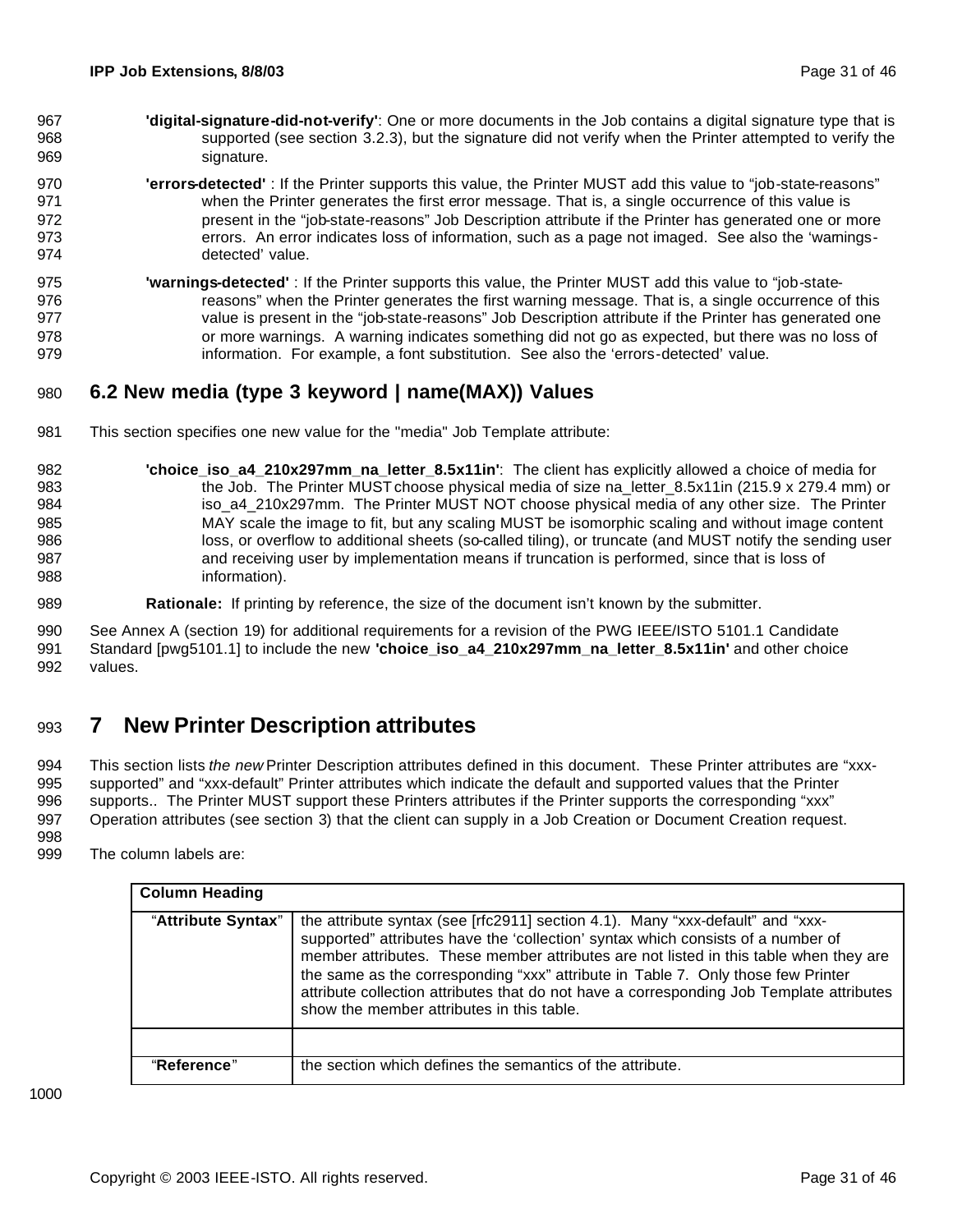#### **Table 10 - New Printer Description attributes**

| Printer Description attribute name   | <b>Attribute Syntax</b> | Reference         |
|--------------------------------------|-------------------------|-------------------|
|                                      |                         |                   |
| document-charset-default             | charset                 | [this-spec] §7.1  |
| document-charset-supported           | 1setOf charset          | [this-spec] §7.2  |
| document-digital-signature-default   | type2 keyword           | [this-spec] §7.3  |
| document-digital-signature-supported | 1setOf type2 keyword    | [this-spec] §7.4  |
| document-format-details-default      | collection              | [this-spec] §7.5  |
| document-format-details-supported    | 1setOf type2 keyword    | [this-spec] §7.6  |
| document-format-version-default      | text(127)               | [this-spec] §7.7  |
| document-format-version-supported    | 1setOf text(127)        | [this-spec] §7.8  |
| document-natural-language-default    | naturalLanguage         | [this-spec] §7.9  |
| document-natural-language-supported  | 1setOf naturalLanguage  | [this-spec] §7.10 |
|                                      |                         |                   |

### **7.1 document-charset-default (charset)**

 This OPTIONAL Printer Description attribute indicates the default charset that the Printer will assume for charset- ambiguous document formats when the client omits the "document-charset" Operation attribute (section 3.2.2). The Printer MUST support this attribute if it supports the corresponding "document-charset" Operation attribute (see section 3.2.2)

### **7.2 document-charset-supported (1setOf charset)**

 This OPTIONAL Printer Description attribute indicates the charsets that the Printer supports in Document Content, that is, supports as values of the "document-charset" Operation attribute (section 3.2.2). The Printer MUST support 1011 this attribute if it supports the corresponding "document-charset" Operation attribute (see section 3.2.2).

### **7.3 document-digital-signature-default (type2 keyword)**

 This OPTIONAL Printer Description attribute indicates the default digital signature, if any, that the Printer will assume when the client omits the "document-digital-signature" Operation attribute (section 3.2.3). The Printer MUST support this attribute if it supports the "document-digital-signature" Operation attribute.

# **7.4 document-digital-signature-supported (1setOf type2 keyword)**

- This OPTIONAL Printer Description attribute indicates the digital signature technologies that the Printer supports in
- Document Contents, that is, supports as values of the "document-digital-signature" Operation attribute (section
- 3.2.3). The Printer MUST support this attribute if it supports the "document-digital-signature" Operation attribute.

# **7.5 document-format-details-default (collection)**

 This OPTIONAL Printer Description attribute indicates the default document format details that the Printer will assume when the client omits the "document-format-details" Operation attribute (section §3.2.5). The member attributes are the same as "document-format-details" (see section 3.2.5). The Printer MUST support this attribute, if it supports the "document-format-details" Operation attribute (see section 3.2.5).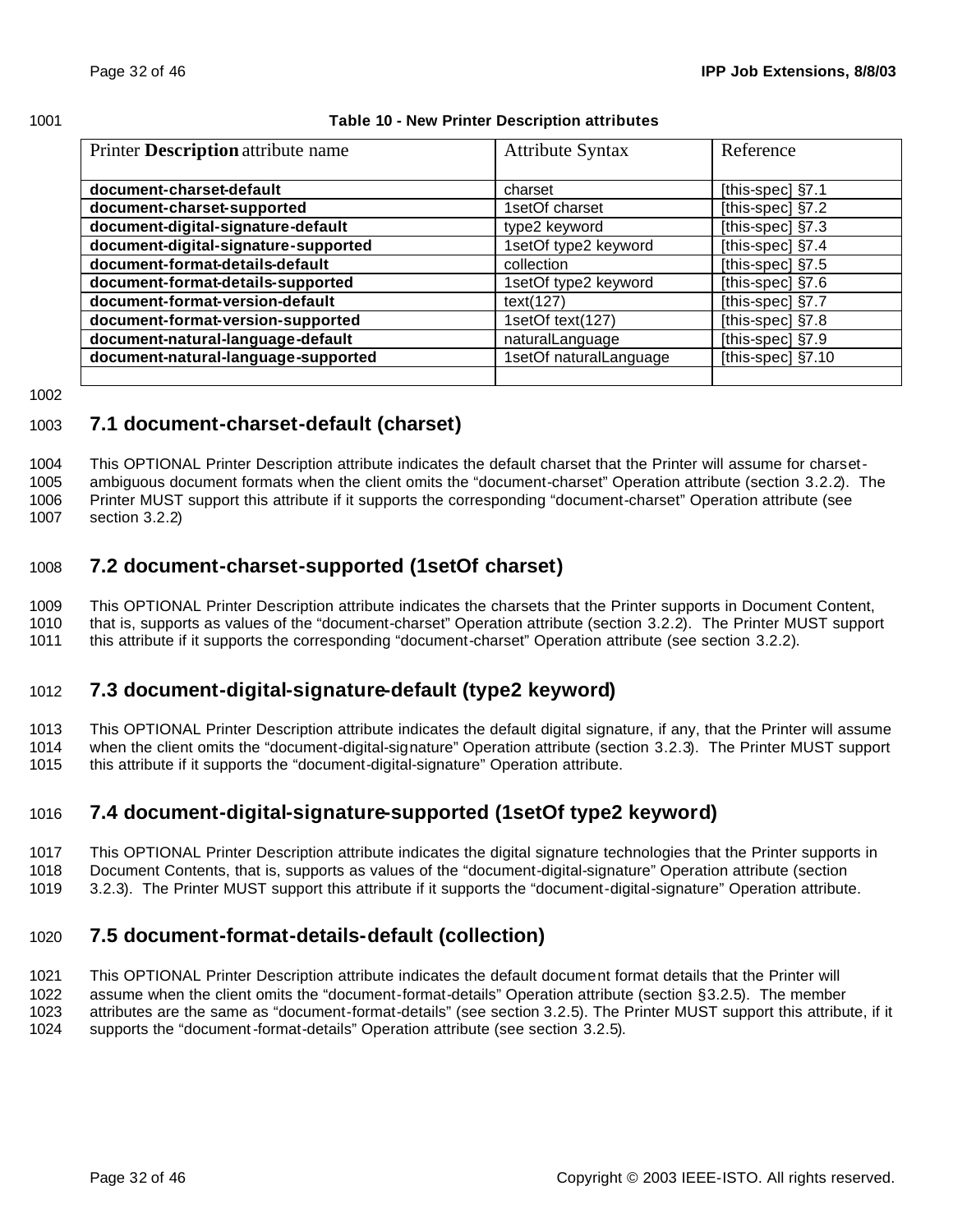### **7.6 document-format-details-supported (1setOf type2 keyword)**

 This OPTIONAL Printer Description attribute lists the type2 keyword names of the member attributes of "document- format-details" that the Printer supports. The Printer MUST support this "document-format-details" (1setOf type2 keyword) Printer Description attribute, if the Printer supports the "document-format-details" (1setOf collection) Operation attribute (see section 3.2.5). Table 11 lists the type2 keywords defined for use in the "document-format-

details-supported" Printer attribute.

#### **Table 11 - Keyword values of "document-format-details-supported Printer attribute**

| Type2 keyword values                | Printer conformance |
|-------------------------------------|---------------------|
|                                     |                     |
| document-source-application-name    | <b>MAY</b>          |
| document-source-application-version | <b>MAY</b>          |
| document-source-os-name             | <b>MAY</b>          |
| document-source-os-version          | <b>MAY</b>          |
| document-format                     | <b>MUST</b>         |
| document-format-device-id           | <b>MAY</b>          |
| document-format-version             | <b>MUST</b>         |
| document-natural-language           | MAY                 |

# **7.7 document-format-version-default (text(127))**

 This OPTIONAL Printer Description attribute indicates the default document format version that the Printer will assume when the client omits the "document-format-version" Operation attribute (section 3.2.6). The Printer MUST support this attribute if it supports the "document-format-version" Operation attribute.

### **7.8 document-format-version-supported (1setOf text(127))**

This OPTIONAL Printer Description attribute indicates the document format versions that the Printer supports for

Document Contents, that is, supports as values of the "document-format-version" Operation attribute (section 3.2.6).

The Printer MUST support this attribute if it supports the "document-format-version" Operation attribute.

### **7.9 document-natural-language-default (naturalLanguage)**

 This OPTIONAL Printer Description attribute indicates the default document natural language that the Printer will assume for Document Content when the client omits the "document-natural-language" Operation attribute ([rfc2911] section 3.2.1.1). The Printer MUST support this attribute if it supports the "document-natural-language" Operation attribute.

### **7.10 document-natural-language-supported (1setOf naturalLanguage)**

 This OPTIONAL Printer Description attribute lists the natural languages supported in any of the supported document formats, that is, it is the union of the natural languages. The Printer MUST support this attribute if it supports the

"document-natural-language" Operation attribute ([rfc2911] section 3.2.1.1).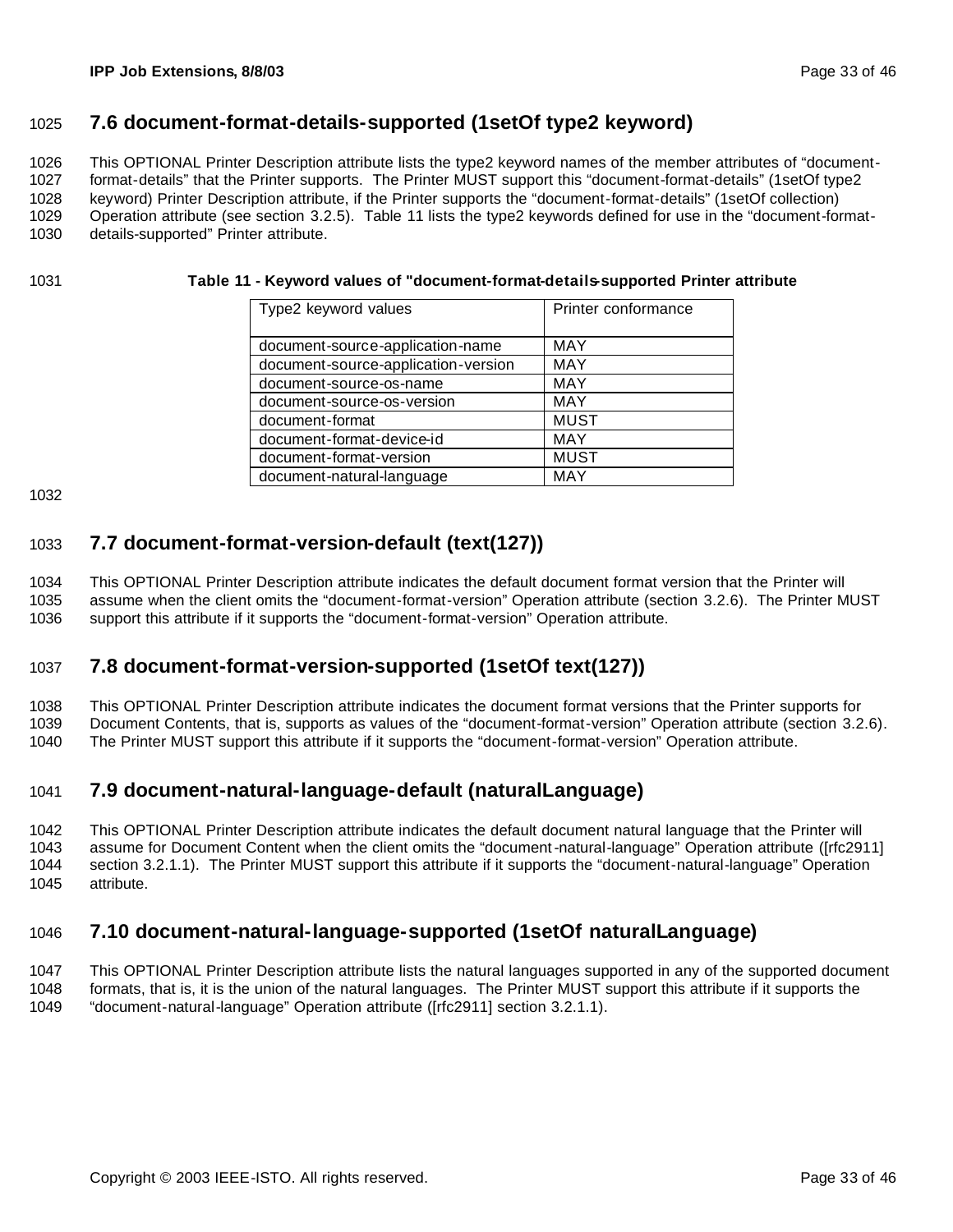### **8 Status codes**

This section defines additional status codes.

#### **8.1 server-error-too-many-jobs (0x050B)**

The client has attempted to create a Job using any of the Job Creation operations which would exceed the capacity

 of the Printer. The client MAY try the unmodified request again at some later point in time with an expectation that 1055 the capacity condition may have changed.

#### **8.2 server-error-too-many-documents (0x050C)**

 The client has attempted to create a Document using any of the Document Creation operations which would exceed 1058 the capacity of the Printer for this Job. The client MAY try the unmodified request again at some later point in time with an expectation that the capacity condition may have changed.

### **9 Override Scope of Attributes**

 This section defines the Override Scope of the Job Template attributes. An Override Scope is only applicable when the Job Template attribute is applied as part of an Override [ippOverride]. An Override allows specifying Job Template attributes that apply to a portion of a Job. The portion of the Job that an Override can apply is referred to as its Scope. A Scope is the smallest entity to which a Job Template attribute applies. The order of Scopes is: a Job contains one or more Documents that are printed on one or more Sheets that have up to two Impressions containing one or more Pages. For a Printer to support a Job Template attribute in an Override, it MUST support the Job Template at the specified Scope. Furthermore the scope of the attribute MUST be 'Sheet', Impression' or 'Page'. Although operation attributes can not be used in an Override, their scope is of interest to determine their applicability in "Send-Document" and "Send-Uri". The various possible scopes of Operation and Job Template attributes are:

| 1070 | Job               | Job Template Attributes that operate on whole Jobs are not applicable as page overrides. |
|------|-------------------|------------------------------------------------------------------------------------------|
| 1071 | <b>Document</b>   | Job Template Attributes that operate on whole Documents are not applicable as page       |
| 1072 |                   | overrides. (The Document operations "Send-Document" and Send-Iri" as well as the         |
| 1073 |                   | Document Object [ippdoc] are used to apply overrides at this level.)                     |
| 1074 | <b>Sheet</b>      | Job Template Attributes that operate on whole Sheets, such as "media" and "finishings".  |
| 1075 |                   | Attributes with this scope MAY be included in "overrides".                               |
| 1076 | <b>Impression</b> | Job Template Attributes that operate on whole Impressions, such as "number-up" or "x-    |
| 1077 |                   | side1-image-shift". Attributes with this scope MAY be included in "overrides".           |
| 1078 | Page              | Job Template Attributes that operate on whole Pages, such as "orientation-requested" or  |
| 1079 |                   | "print-quality". Attributes with this scope MAY be included in "overrides".              |
| 1080 |                   |                                                                                          |

### **9.1 Override Scope of Job Template attributes**

 By definition only the "output-device" and "print-content-optimize" attributes from this specification can be used in an Override.

#### **Table 12 Override Scope for Job Template Attributes**

| <b>Attribute Name</b> | <b>Override Scope</b> |  |  |
|-----------------------|-----------------------|--|--|
|                       |                       |  |  |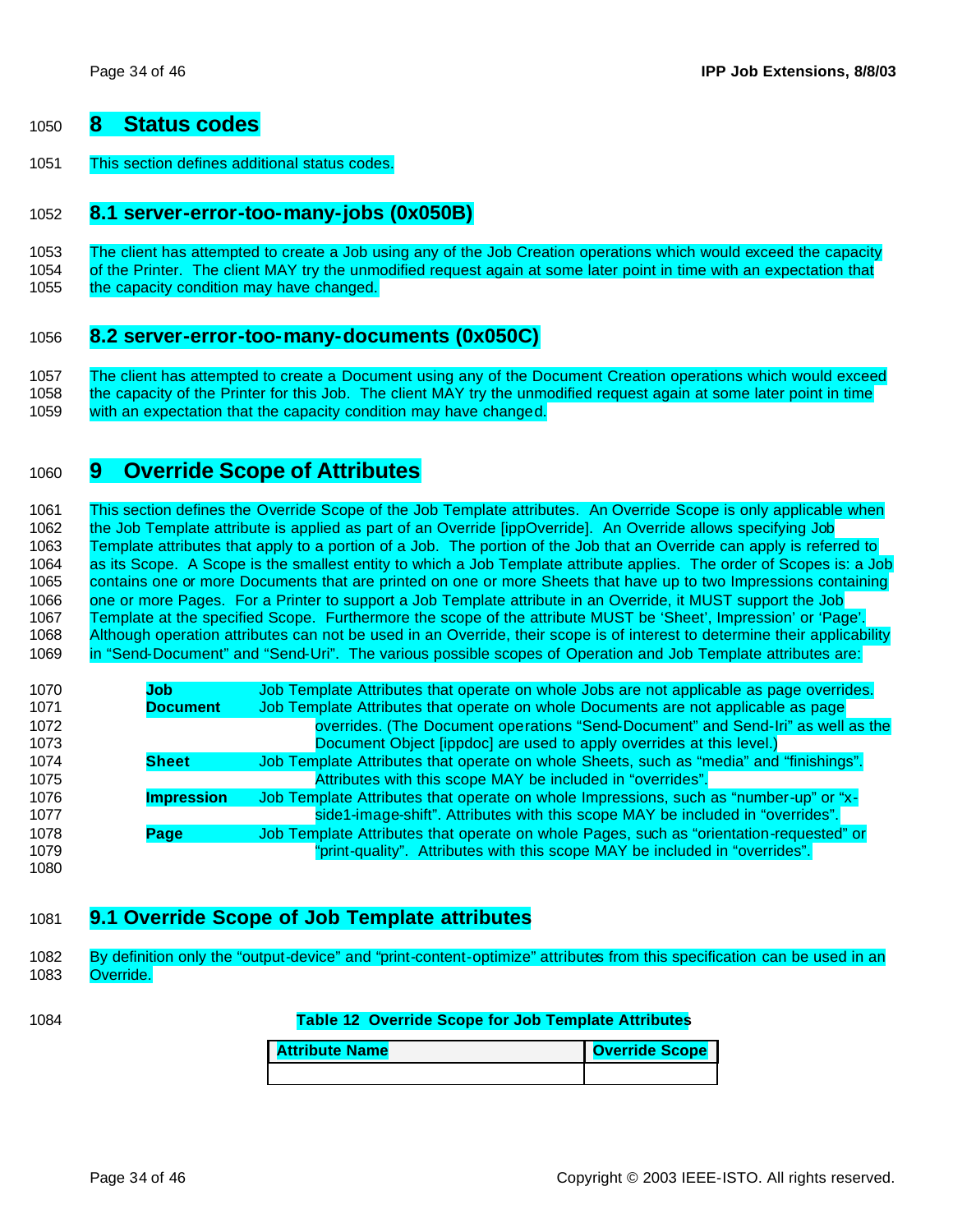| <b>Attribute Name</b>    | <b>Override Scope</b> |
|--------------------------|-----------------------|
|                          |                       |
|                          |                       |
|                          |                       |
|                          |                       |
|                          |                       |
|                          |                       |
|                          |                       |
|                          |                       |
|                          |                       |
|                          |                       |
|                          |                       |
|                          |                       |
|                          |                       |
|                          |                       |
|                          |                       |
|                          |                       |
|                          |                       |
|                          |                       |
| job-cover-back           | Job                   |
| job-cover-front          | Job                   |
| job-finishings           | Job                   |
| job-finishings-col       | Job                   |
| job-mandatory-attributes | Job                   |
| output-device            | <b>Sheet</b>          |
|                          |                       |
|                          |                       |
| print-content-optimize   | Page                  |

#### 1085

### 1086 **9.2 Scope for Operation attributes**

1087 Although, by definition, Operation attributes do not have an Override Scope, their Scope is applicable since the 1088 attribute may be supplied as an Operation attribute in the Send-Document or Send-URI operations. In these cases, 1089 the Operation attribute overrides the corresponding value supplied at the Job Level in the Create-Job operation. 1090 Table 13 shows the pseudo "Override Scope" of the Operation attributes referenced in this specification. Note that 1091 although these attributes may be used with a Document they can not be used as Overrides.

#### 1092 **Table 13 Scope for Operation Attributes**

| <b>Attribute Name</b>      | <b>Scope</b>    |
|----------------------------|-----------------|
| compression-supplied       | <b>Document</b> |
| document-charset           | <b>Document</b> |
|                            |                 |
| document-digital-signature | <b>Document</b> |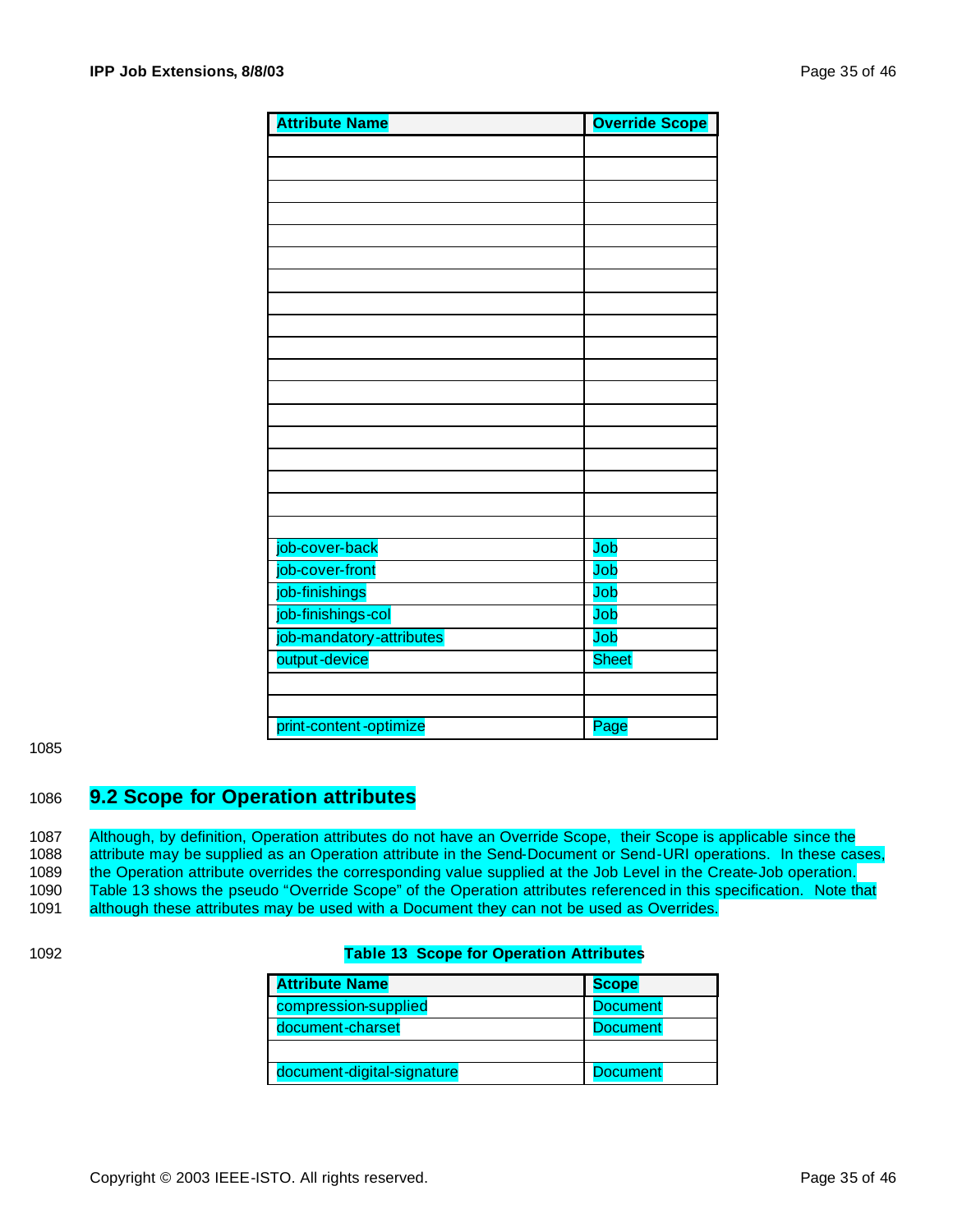| <b>Attribute Name</b>            | <b>Scope</b>    |
|----------------------------------|-----------------|
|                                  |                 |
| document-format-details          | <b>Document</b> |
|                                  |                 |
|                                  |                 |
| document-format-version          | <b>Document</b> |
|                                  |                 |
| document-format-natural-language | <b>Document</b> |
| document-message                 | <b>Document</b> |
|                                  |                 |
| document-name                    | <b>Document</b> |
|                                  |                 |
| document-natural-language        | <b>Document</b> |
|                                  |                 |
|                                  |                 |
|                                  |                 |
|                                  |                 |
|                                  |                 |

1093

# <sup>1094</sup> **10 Conformance Requirements**

1095 This specification contains a number of independent OPTIONAL attributes. This section summarizes the 1096 conformance requirements for Printers and clients.

### 1097 **10.1 Printer conformance requirements**

- 1098 In order to claim conformance to this specification,
- 1099 1. A Vendor MUST explicitly identify the attributes and values supported by the Printer implementation in 1100 any such claim of conformance. In addition, the Vendor's Printer implementation:
- 1101 2. MUST meet the conformance requirements for Printers specified in [rfc2911].
- 1102 3. MUST support one or more OPTIONAL Operation attribute according to section 3 and the corresponding 1103 Job Description attributes in section 4.1.5.4 and corresponding Printer attributes in section 7. & and 1104 combine with #3
- 1105 4. MAY support any Job Template attribute according to section 4.
- 1106 5. MAY support any of the "job-state-reasons" values according to section 6.

### 1107 **10.2 Client conformance requirements**

1108 In order to claim conformance to this specification,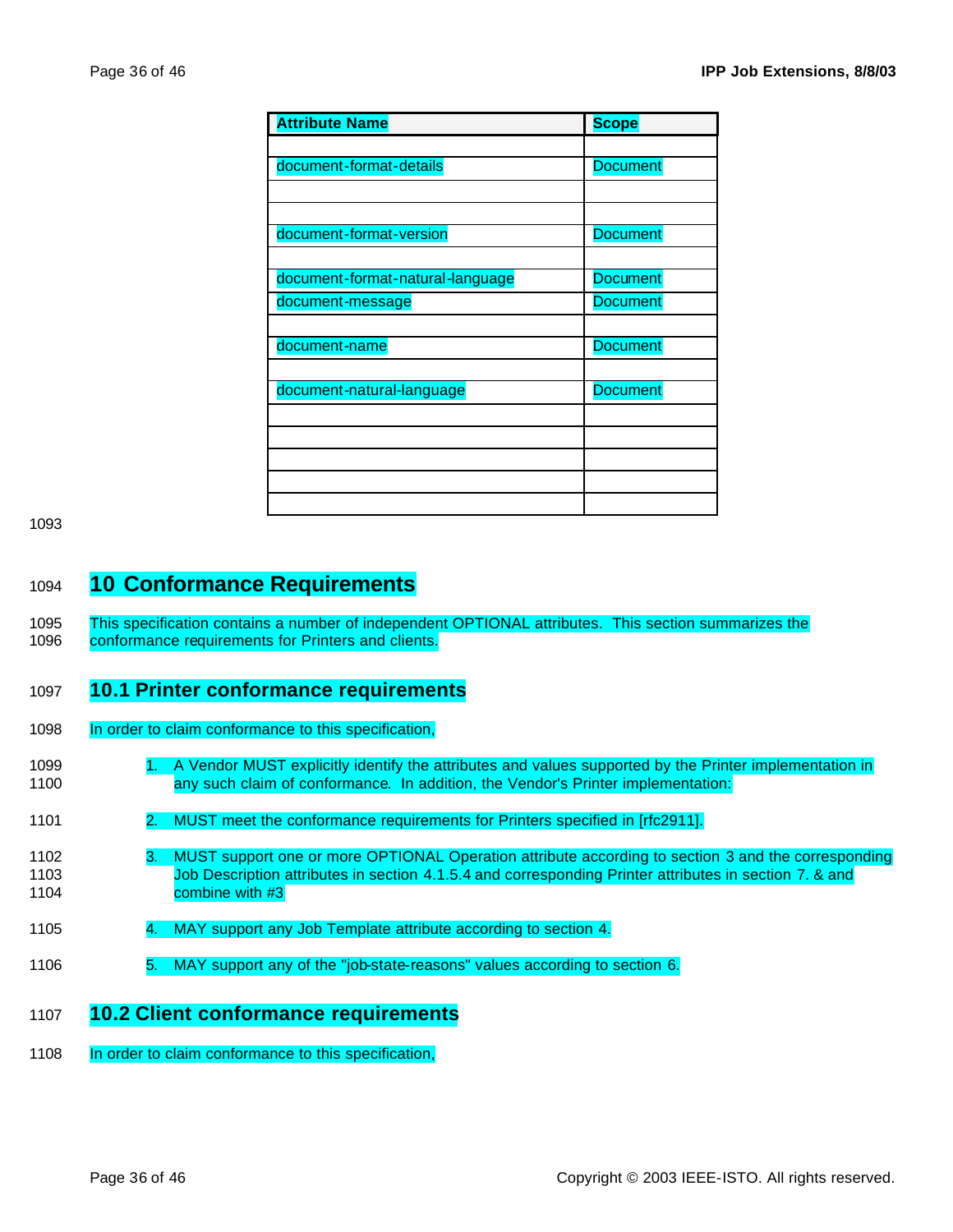- 1109 1. A Vendor MUST explicitly identify the attributes and values supported by the client implementation in any **Such claim of conformance.** In addition, the Vendor's client:
- 1111 2. MUST meet the conformance requirements for clients specified in [rfc2911]
- 1112 3. MUST support at least one Operation attribute according to section 3 and the corresponding Job Description 1113 attributes in section 4.1.5.4 and corresponding Printer attributes in section 7. & combine with #3
- 1114 4. MAY support any Job Template attribute according to section 4.

### **11 Normative References**

 $\left[\frac{1}{2} \times 2.01\right]$ 

| 1110<br>1117<br>1118 | UUSZ.U        | Document Color Separation (DCS), version 2.0. Available at:<br>http://www.npes.org/standards/Tools/DCS20Spec.pdf                                                                                                                                 |
|----------------------|---------------|--------------------------------------------------------------------------------------------------------------------------------------------------------------------------------------------------------------------------------------------------|
| 1119<br>1120<br>1121 | [dss]         | U.S. Department of Commerce, "Digital Signature Standard (DDS)", Federal Information Processing<br>Standards Publication 186-1 (FIPS PUB 186-1), December 15, 1998.                                                                              |
| 1122<br>1123<br>1124 | [ippdoc]      | Hastings, T., and P. Zehler, "Internet Printing Protocol (IPP): Document Object", October 14, 2002,<br>ftp://ftp.pwg.org/pub/pwg/ipp/new_DOC/wd-ippdoc10-20030519.doc, .pdf, .rtf <work in="" progress=""></work>                                |
| 1125<br>1126<br>1127 | [ippOverride] | Zehler, P., Herriot, R., and K. Ocke, "Internet Printing Protocol (IPP): Page Overrides", May 27, 2003,<br>ftp://ftp.pwg.org/pub/pwg/ipp/new_EXC/wd-ippOverride10-20030527.doc, .pdf, .rtf, <work in="" progress=""></work>                      |
| 1128<br>1129<br>1130 |               | [ippjobx] - this specification<br>Hastings, T., and P. Zehler, "Internet Printing Protocol (IPP): Job Extensions", May 30, 2003,<br>ftp://ftp.pwg.org/pub/pwg/ipp/new_JOBX/wd-ippjobx10-20030530.doc, pdf, rtf, <work in="" progress="">.</work> |
| 1131<br>1132<br>1133 | [iso12639]    | ISO 12639:1998 Graphic technology -- Prepress digital data exchange -- Tag image file format for image<br>technology (TIFF/IT), 1998.                                                                                                            |
| 1134<br>1135<br>1136 | [iso15930]    | ISO 15930-1:2001 Graphic technology -- Prepress digital data exchange -- Use of PDF -- Part 1: Complete<br>exchange using CMYK data (PDF/X-1 and PDF/X-1a), 2001.                                                                                |
| 1137<br>1138<br>1139 | [pdf]         | "Adobe Portable Document Format", Version 1.4, PDF Reference, Third Edition, Adobe Systems<br>Incorporated, http://www.adobe.com, December 2001.                                                                                                 |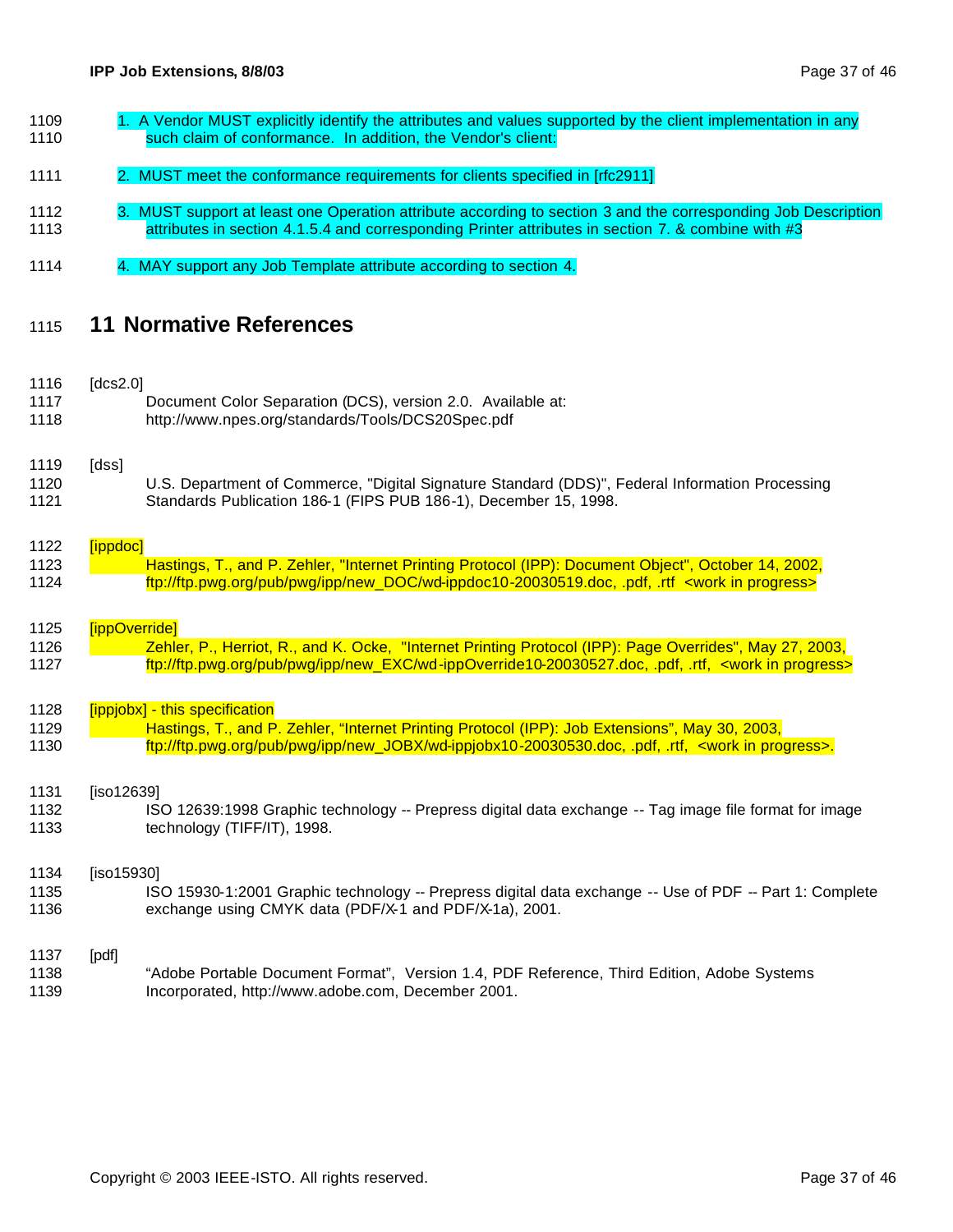| 1140 | [pwg5100.4]                                                                                                                               |
|------|-------------------------------------------------------------------------------------------------------------------------------------------|
| 1141 | Herriot, R., Ocke, K., "Internet Printing Protocol (IPP): Override Attributes for Documents and Pages", IEEE-                             |
| 1142 | ISTO 5100.4:2001, February 7, 2001, ftp://ftp.pwg.org/pub/pwg/standards/pwg5100.4.pdf. - being obsoleted                                  |
| 1143 | by (1) a new Page Overrides specification which removes the "document-overrides" Job Template attribute                                   |
| 1144 | and Operation attribute in favor of using the Document Object [ippdoc] and (2) a clarified definition of                                  |
| 1145 | "pages-per-subset" Job Template attribute [ippfutures].                                                                                   |
| 1146 | [pwg5100.3]                                                                                                                               |
| 1147 | Ocke, K., Hastings, T., "Internet Printing Protocol (IPP): Production Printing Attributes - Set1", IEEE-ISTO                              |
| 1148 | 5100.3-2001, February 12, 2001, ftp://ftp.pwg.org/pub/pwg/standards/pwg5100.3.pdf.                                                        |
| 1149 | [ $rfc1991$ ]                                                                                                                             |
| 1150 | D. Atkins, W. Stallings, P. Zimmermann, "PGP Message Exchange Formats", RFC 1991, August, 1996.                                           |
| 1151 | [ $rfc2046$ ]                                                                                                                             |
| 1152 | Freed, N., and N. Borenstein, "Multipurpose Internet Mail Extensions (MIME) Part Two: Media Types", RFC                                   |
| 1153 | 2046, November 1996.                                                                                                                      |
| 1154 | [ $rfc2634$ ]                                                                                                                             |
| 1155 | P. Hoffman, "Enhanced Security Services for S/MIME", RFC 2634, June 1999.                                                                 |
| 1156 | [rfc2854]                                                                                                                                 |
| 1157 | Connolly, D., and L. Masinter, "The 'text/html' Media Type", RFC 2854, June 2000.                                                         |
| 1158 | [ $rfc2911$ ]                                                                                                                             |
| 1159 | R. deBry, T. Hastings, R. Herriot, S. Isaacson, P. Powell, "Internet Printing Protocol/1.1: Model and                                     |
| 1160 | Semantics", RFC 2911, September 2000.                                                                                                     |
| 1161 | [ $rfc3380$ ]                                                                                                                             |
| 1162 | Hastings, T., Herriot, R., Kugler, C., and H. Lewis, "Internet Printing Protocol (IPP): Job and Printer Set                               |
| 1163 | Operations", RFC 3380, September 2002.                                                                                                    |
| 1164 | [ $rfc3382$ ]                                                                                                                             |
| 1165 | deBry, R., Hastings, T., Herriot, R., Ocke, K., and P. Zehler, "Internet Printing Protocol (IPP): The 'collection'                        |
| 1166 | attribute syntax", RFC 3382, September 2002.                                                                                              |
| 1167 | [upnp]                                                                                                                                    |
| 1168 | Microsoft, "Basic PrintBasic: 1.0 Service Template Version 1.01 For Universal Plug and Play Version 1.0"                                  |
| 1169 | [xmldsig]                                                                                                                                 |
| 1170 | D. Eastlake, J. Reagle, D. Solo "XML-Signature Syntax and Processing", <draft-ietf-xmldsig-core-11.txt>,</draft-ietf-xmldsig-core-11.txt> |
| 1171 | October 31, 2000.                                                                                                                         |
| 1172 | <b>12 Informative References</b>                                                                                                          |
| 1173 | [fsg-jt]                                                                                                                                  |
| 1174 | Free Software Group, Open Printing Job Ticket API, Visit: http://www.freestandards.org/openprinting/                                      |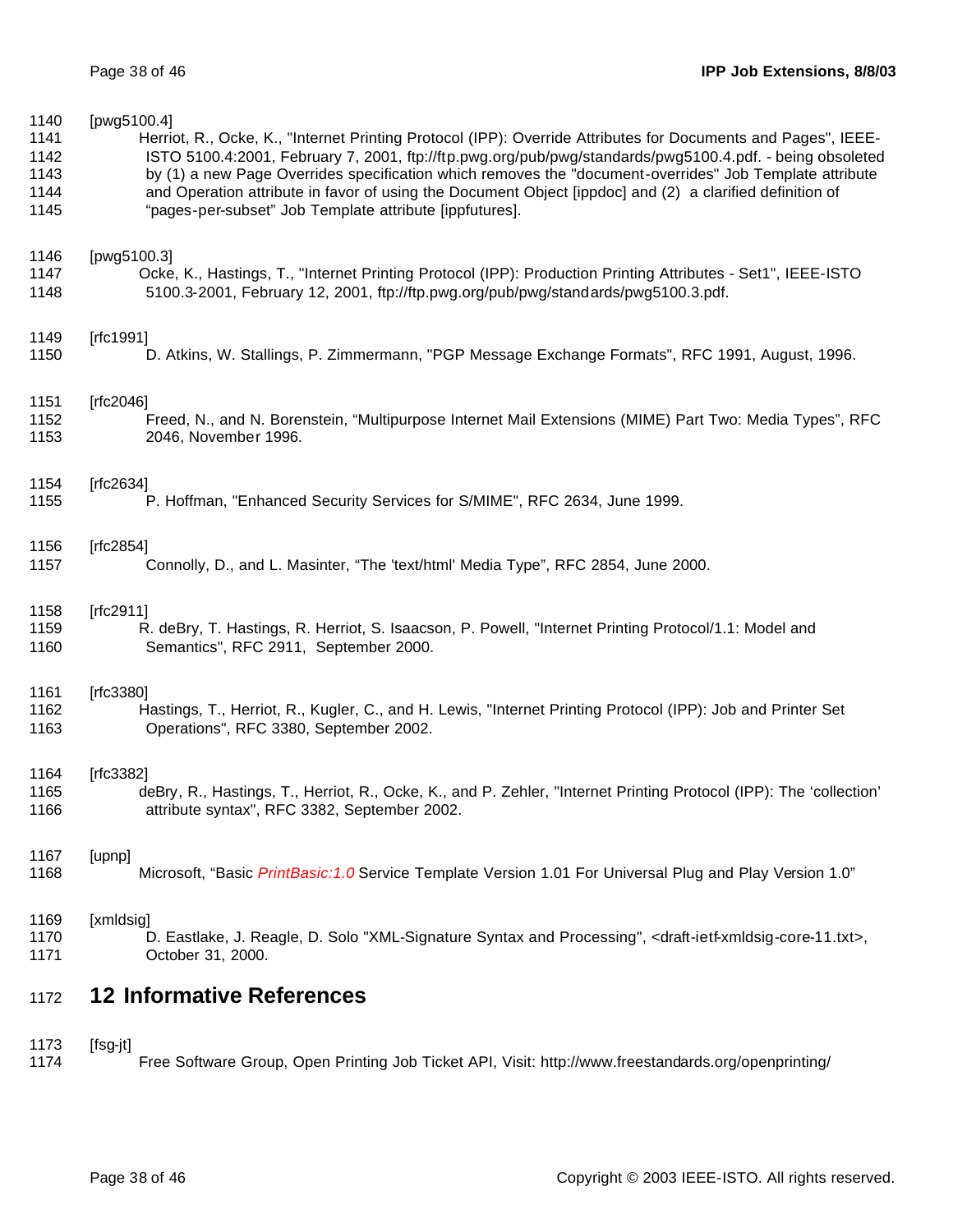| 1175 | [ippact]                                                                                                        |
|------|-----------------------------------------------------------------------------------------------------------------|
| 1176 | Carney, D., and H. Lewis, "Internet Printing Protocol (IPP), "-actual" attributes extension", work in progress, |
| 1177 | January 31, 2003, ftp://ftp.pwg.org/pub/pwg/ipp/new_ACT/pwg-ipp-actual-attrs-v04-030131.pdf                     |
| 1178 | [ippfax]                                                                                                        |
| 1179 | Moore, P., Songer, G., Hastings, T., McDonald, Pulera, and M. Joel, "IPP FAX Protocol", July 26, 2001,          |
| 1180 | ftp://ftp.pwg.org/pub/pwg/QUALDOCS/pwg-ifx-ippfax-P16-030423.pdf.                                               |
| 1181 | [ippfutures]                                                                                                    |
| 1182 | Work in progress to contain attributes not needed immediately. No draft is currently available.                 |
| 1183 | [pwg-psi]                                                                                                       |
| 1184 | "Print Service Interface (PSI)", work in progress to become a PWG IEEE-ISTO standard. Visit                     |
| 1185 | http://www.pwg.org/.                                                                                            |
| 1186 | [pwg-sm]                                                                                                        |
| 1187 | Zehler, P., and S. Albright, "PWG Semantic Model", work in progress to become a PWG IEEE-ISTO standard,         |
| 1188 | version 0.11, September 27, 2002. ftp://ftp.pwg.org/pub/pwg/Semantic-Model/PWG-Semantic-Model.pdf               |
| 1189 | [ $rfc2565$ ]                                                                                                   |
| 1190 | Herriot, R., Butler, S., Moore, P., and R. Turner, "Internet Printing Protocol/1.0: Encoding and Transport",    |
| 1191 | RFC 2565, April 1999.                                                                                           |
| 1192 | [ $rfc2566$ ]                                                                                                   |
| 1193 | R. deBry, T. Hastings, R. Herriot, S. Isaacson, and P. Powell, "Internet Printing Protocol/1.0: Model and       |
| 1194 | Semantics", RFC 2566, April 1999.                                                                               |
| 1195 | [ $rfc2567$ ]                                                                                                   |
| 1196 | Wright, D., "Design Goals for an Internet Printing Protocol", RFC 2567, April 1999.                             |
| 1197 | [rfc2568]                                                                                                       |
| 1198 | Zilles, S., "Rationale for the Structure and Model and Protocol for the Internet Printing Protocol", RFC 2568,  |
| 1199 | April 1999.                                                                                                     |
| 1200 | [rfc2569]                                                                                                       |
| 1201 | Herriot, R., Hastings, T., Jacobs, N., Martin, J., "Mapping between LPD and IPP Protocols", RFC 2569, April     |
| 1202 | 1999.                                                                                                           |
| 1203 | [ $rfc3196$ ]                                                                                                   |
| 1204 | Hastings, T., Manros, C., Zehler, P., Kugler, C., and H. Holst, "Internet Printing Protocol/1.1: Implementer's  |
| 1205 | Guide", RFC 3196, November 2001.                                                                                |
| 1206 | [ $rfc3239$ ]                                                                                                   |
| 1207 | Kugler, C., Lewis, H. and T. Hastings, "Internet Printing Protocol (IPP): Requirements for Job, Printer, and    |
| 1208 | Device Administrative Operations", RFC 3239, February 2002.                                                     |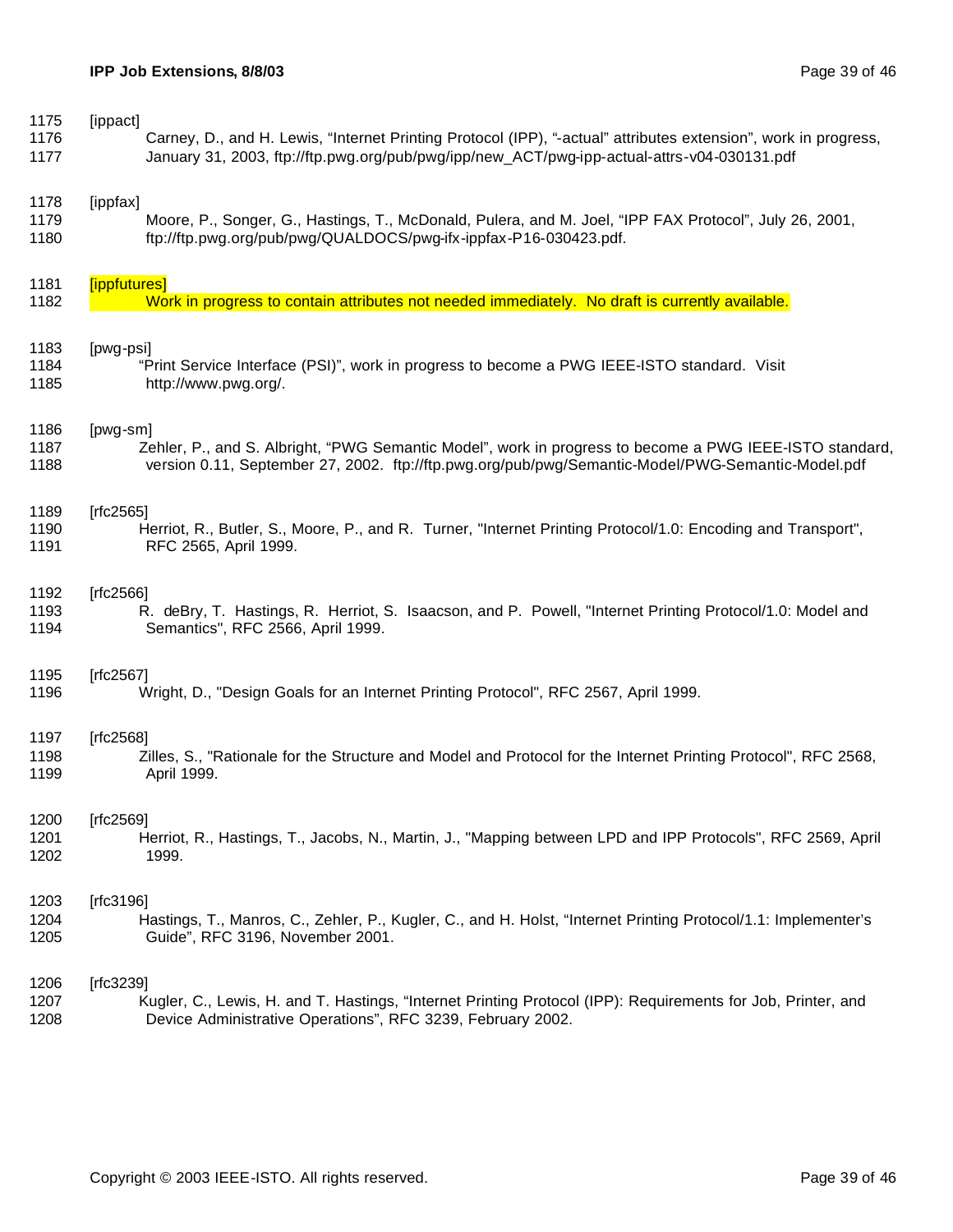# **13 IANA Considerations**

This section contains the registration information for IANA to add to the various IPP Registries according to the

procedures defined in RFC 2911 [rfc2911] section 6 to cover the definitions in this document. The resulting

- 1212 registrations will be published in the http://www.iana.org/assignments/ipp-registrations registry.
- *Note to the PWG Editor: Replace the References below to [this spec] with the IEEE-ISTO standard number for the appropriate document, so that it accurately reflects the content of the information for the IANA Registry.*

### **13.1 Attribute Registrations**

 The following table lists all the attributes defined in this specification. These are to be registered according to the procedures in RFC 2911 [rfc2911] section 6.2. If the attribute has a separate sub-section definition in this specification, that sub-section is listed as the Reference. This table contains the reference to another specification 1219 that completely defines each attribute. 

| Attribute Name (attribute syntax)                    | Reference   | Section |
|------------------------------------------------------|-------------|---------|
|                                                      |             |         |
| Job Description attributes:                          |             |         |
| compression-supplied (type3 keyword)                 | [this spec] | 5.2.1   |
| document-charset-supplied (charset)                  | [this spec] | 5.2.2   |
| document-digital-signature-supplied (type2 keyword)  |             |         |
|                                                      | [this spec] | 5.2.3   |
| document-format-details-supplied (1setOf collection) |             |         |
|                                                      | [this spec] | 5.2.4   |
| document-source-application-name (name(MAX))         | [this spec] | 5.2.4   |
| document-source-application-version (text(127))      |             |         |
|                                                      | [this spec] | 5.2.4   |
| $document-source-os-name (name(40))$                 | [this spec] | 5.2.4   |
| document-source-os-version (text(40))                | [this spec] | 5.2.4   |
| document-format (mimeMediaType)                      | [this spec] | 5.2.4   |
| document-format-device-id (text(127))                | [this spec] | 5.2.4   |
| document-format-version (text(127)                   | [this spec] | 5.2.4   |
| document-natural-language (1setOf naturalLanguage)   |             |         |
|                                                      | [this spec] | 5.2.4   |
| document-format-supplied (mimeMediaType)             | [this spec] | 5.2.5   |
| document-format-version-supplied (text(127))         | [this spec] | 5.2.6   |
| document-message-supplied (text(MAX))                | [this spec] | 5.2.7   |
| document-name-supplied (name(MAX))                   | [this spec] | 5.2.8   |
| document-natural-language-supplied (naturalLanguage) |             |         |
|                                                      | [this spec] | 5.2.9   |
| errors-count (integer(0:MAX))                        | [this spec] | 5.1.1   |
| job-attribute-fidelity (boolean)                     | [this spec] | 5.1.2   |
| job-mandatory-attributes (1setOf type2 keyword)      | [this spec] | 5.1.3   |
| $warnings-count (integer(0:MAX))$                    | [this spec] | 5.1.4   |

#### **Job Template attributes:**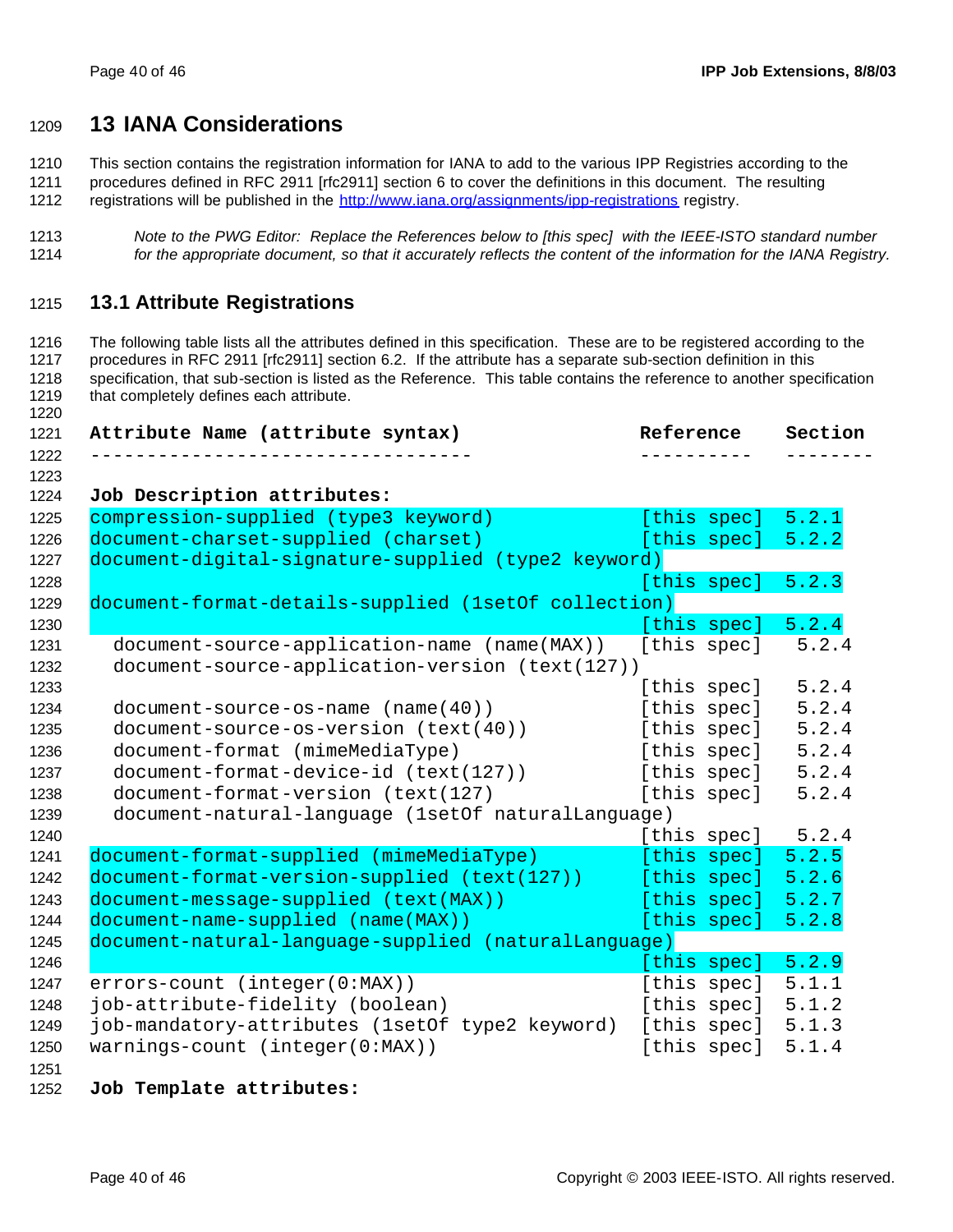|                                                                                                                                               |  | [this spec]           |         | 4.2.2.3 |
|-----------------------------------------------------------------------------------------------------------------------------------------------|--|-----------------------|---------|---------|
| print-content-optimize-actual (1setOf type2 keyword)                                                                                          |  |                       |         |         |
|                                                                                                                                               |  | [this spec]           |         | 4.2.2.2 |
| print-content-optimize-supported (1setOf type2 keyword)                                                                                       |  |                       |         |         |
| print-content-optimize-default (type2 keyword)                                                                                                |  | [this spec]           |         | 4.2.2.1 |
| print-content-optimize (type2 keyword)                                                                                                        |  | [this spec]           |         | 4.2.2   |
| output-device-actual (1setOf name(127))                                                                                                       |  | [this spec]           |         | 4.2.1.3 |
| output-device-supported (1setOf name(127))                                                                                                    |  | [this spec]           |         | 4.2.1.2 |
| Reference source not found.                                                                                                                   |  |                       |         |         |
| output-device-ready (1setOf name(127))                                                                                                        |  | [this spec]           | Error!  |         |
| output-device (name(127))                                                                                                                     |  | [this spec]           | 4.2.1   |         |
| <member "finishings-col"[pwg5100.3]="" 3.2="" are="" as="" attributes="" same="" the=""></member>                                             |  |                       |         |         |
| job-finishings-col-actual (1setOf collection)                                                                                                 |  | [this spec] $4.1.5.4$ |         |         |
|                                                                                                                                               |  | [this spec] $4.1.5.3$ |         |         |
| job-finishings-col-supported (1setOf type2 keyword)                                                                                           |  |                       |         |         |
| job-finishings-col-ready (1setOf type2 enum)                                                                                                  |  | [this spec]           | 4.1.5.2 |         |
| job-finishings-col-default (1setOf type2 enum) [this spec]                                                                                    |  |                       | 4.1.5.1 |         |
| <member "finishings-col"="" 3.2="" [pwg5100.3]="" are="" as="" attributes="" same="" the=""></member>                                         |  |                       |         |         |
| job-finishings-col (1setOf collection)                                                                                                        |  | [this spec]           | 4.1.5   |         |
| job-finishings-actual (1setOf type2 enum)                                                                                                     |  | [this spec]           | 4.1.4.4 |         |
| job-finishings-supported (1setOf type2 keyword) [this spec]                                                                                   |  |                       | 4.1.4.3 |         |
| job-finishings-ready (1setOf type2 enum)                                                                                                      |  | [this spec]           | 4.1.4.2 |         |
| job-finishings-default (1setOf type2 enum)                                                                                                    |  | [this spec]           | 4.1.4.1 |         |
| job-finishings (1setOf type2 enum)                                                                                                            |  | [this spec]           | 4.1.4   |         |
| <member "cover-front"="" 3.1="" [pwg5100.3]="" are="" as="" attributes="" same="" the=""></member>                                            |  |                       |         |         |
| job-cover-front (1setOf collection)                                                                                                           |  | [this spec]           | 4.1.3.3 |         |
| job-cover-front-supported (1setOf type2 keyword) [this spec]                                                                                  |  |                       | 4.1.3.2 |         |
| <member "cover-front"[pwg5100.3]<="" are="" as="" attributes="" same="" td="" the=""><td></td><td></td><td>3.1&gt;</td><td></td></member>     |  |                       | 3.1>    |         |
| job-cover-front-default (collection)                                                                                                          |  | [this spec]           | 4.1.3.1 |         |
| <member "cover-front"="" [pwg5100.3]<="" are="" as="" attributes="" same="" td="" the=""><td></td><td></td><td>3.1&gt;</td><td></td></member> |  |                       | 3.1>    |         |
| 4.1.34.1.2.3                                                                                                                                  |  |                       |         |         |
| job-cover-front (collection)                                                                                                                  |  | [this spec]           |         |         |
| <member "cover-back"="" [pwg5100.3]<="" are="" as="" attributes="" same="" td="" the=""><td></td><td></td><td>3.1&gt;</td><td></td></member>  |  |                       | 3.1>    |         |
| job-cover-back-actual (1setOf collection)                                                                                                     |  | [this spec]           | 4.1.2.3 |         |
| job-cover-back-supported (1setOf type2 keyword) [this spec]                                                                                   |  |                       | 4.1.2.2 |         |
| <member "cover-back"="" [pwg5100.3]<="" are="" as="" attributes="" same="" td="" the=""><td></td><td></td><td>3.1&gt;</td><td></td></member>  |  |                       | 3.1>    |         |
| job-cover-back-default (collection)                                                                                                           |  | [this spec]           | 4.1.2.1 |         |
| <member "cover-back"="" [pwg5100.3]<="" are="" as="" attributes="" same="" td="" the=""><td></td><td></td><td>3.1&gt;</td><td></td></member>  |  |                       | 3.1>    |         |
| job-cover-back (collection)                                                                                                                   |  | [this spec]           | 4.1.2   |         |
| job-copies-actual (1setOf Integer(1:MAX))                                                                                                     |  | [this spec]           | 4.1.1.3 |         |
| job-copies-supported (rangeOfInteger(1:MAX))                                                                                                  |  | [this spec]           | 4.1.1.2 |         |
| job-copies-default (integer(1:MAX))                                                                                                           |  | [this spec]           | 4.1.1.1 |         |
| $job$ -copies (integer( $1:MAX$ ))                                                                                                            |  | [this spec]           | 4.1.1   |         |

1298 document-charset-default (charset) [this spec] 7.1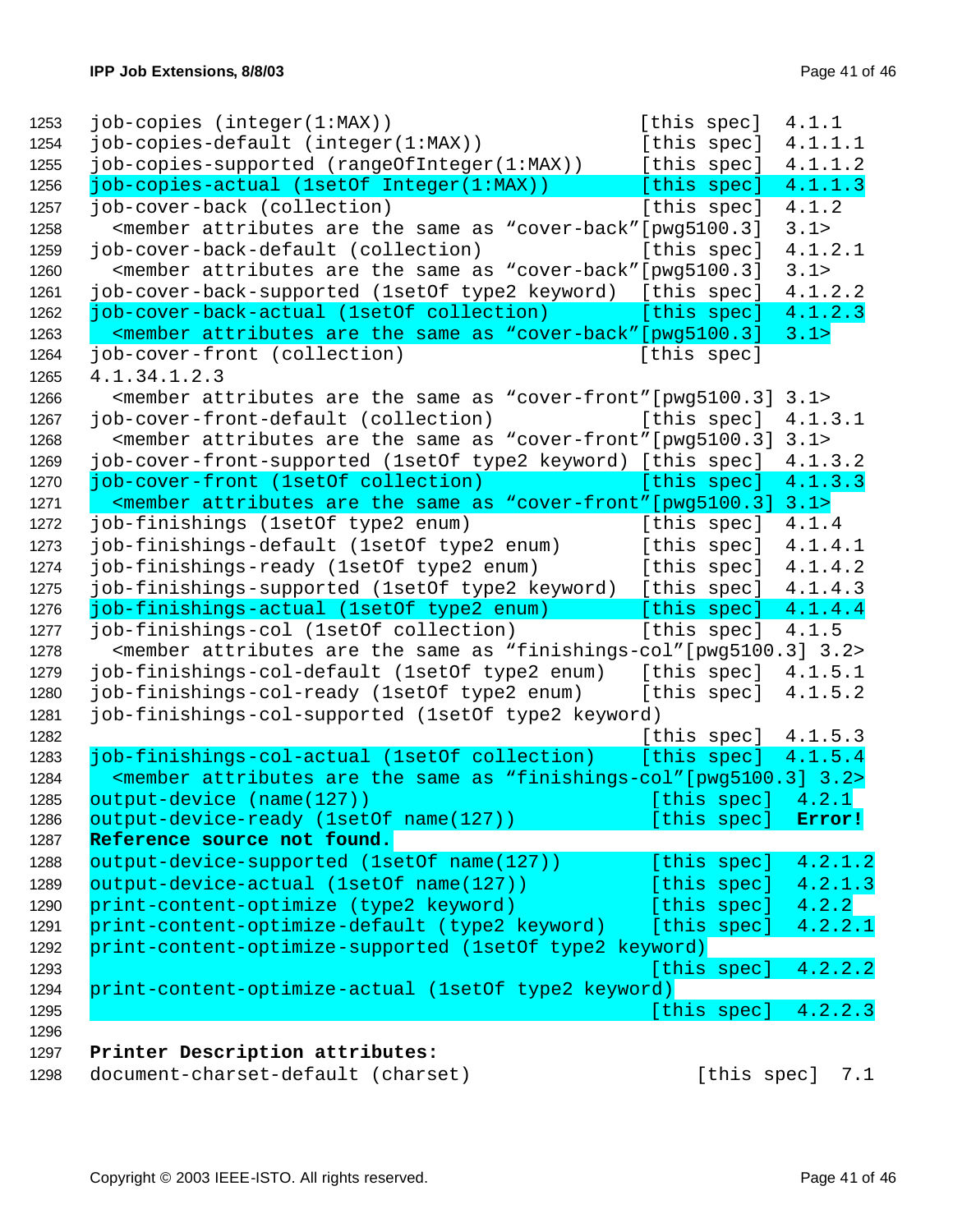```
1299 document-charset-supported (1setOf charset) [this spec] 7.2
1300 document-digital-signature-default (type2 keyword) [this spec] 7.3
1301 document-digital-signature-supported (1setOf type2 keyword)
1302 [this spec] 7.4
1303 document-format-details-default (collection) [this spec] 7.5
1304 <member attributes are the same as "document-format-details"
1305 [this spec] 3.2.5>
1306 document-format-details-supported (1setOf type2 keyword)
1307 for the contract of the contract of the contract of the contract of the contract of the contract of the contract of the contract of the contract of the contract of the contract of the contract of the contract of the 
1308 document-format-version-default (text(127)) [this spec] 7.7
1309 document-format-version-supported (1setOf text(127)) [this spec] 7.8
1310 document-natural-language-default (naturalLanguage) [this spec] 7.9
1311 document-natural-language-supported (1setOf naturalLanguage)
1312 [this spec] 7.10
1313
1314 Operation attributes:
1315 document-charset (charset) [this spec] 3.2.2
1316 document-digital-signature (type2 keyword) [this spec] 3.2.3
1317 document-format-details (1setOf collection) [this spec] 3.2.5
1318 document-source-application-name (name(MAX)) [this spec] 3.2.5.1
1319 document-source-application-version (text(127))
1320 [this spec] 3.2.5.2
1321 document-source-os-name (name(40)) [this spec] 3.2.5.3
1322 document-source-os-version (text(40)) [this spec] 3.2.5.4
1323 document-format (mimeMediaType) [this spec] 3.2.5.5
1324 document-format-device-id (text(127)) [this spec] 3.2.5.6
1325 document-format-version (text(127) [this spec] 3.2.5.7
1326 document-natural-language (1setOf naturalLanguage)
1327 1327 1327 1327
1328 document-format-version (text(127)) [this spec] 3.2.6
1329 document-natural-language (naturalLanguage) [this spec] 3.2.9
1330 job-mandatory-attributes (1setOf type2 keyword) [this spec] 3.1.2
1331 13.2 Keyword attribute values
1332 document-digital-signature (type2 keyword) [this spec] 3.2.3
1333 document-digital-signature-default (type2 keyword)
1334 Intervention Contract Contract Contract Contract Contract Contract Contract Contract Contract Contract Contract Contract Contract Contract Contract Contract Contract Contract Contract Contract Contract Contract Contr
1335 document-digital-signature-supported (1setOf type2 keyword)
1336 Intervention Contract Contract Contract Contract Contract Contract Contract Contract Contract Contract Contract Contract Contract Contract Contract Contract Contract Contract Contract Contract Contract Contract Contr
1337 dss [this spec] 3.2.3<br>1338 none [this spec] 3.2.3
1338 none [this spec]
1339 pgp [this spec] 3.2.3
1340 smime [this spec] 3.2.3
1341 xmldsig \sim [this spec] 3.2.3
1342
1343 document-format-details-supported (1setOf type2 keyword)
```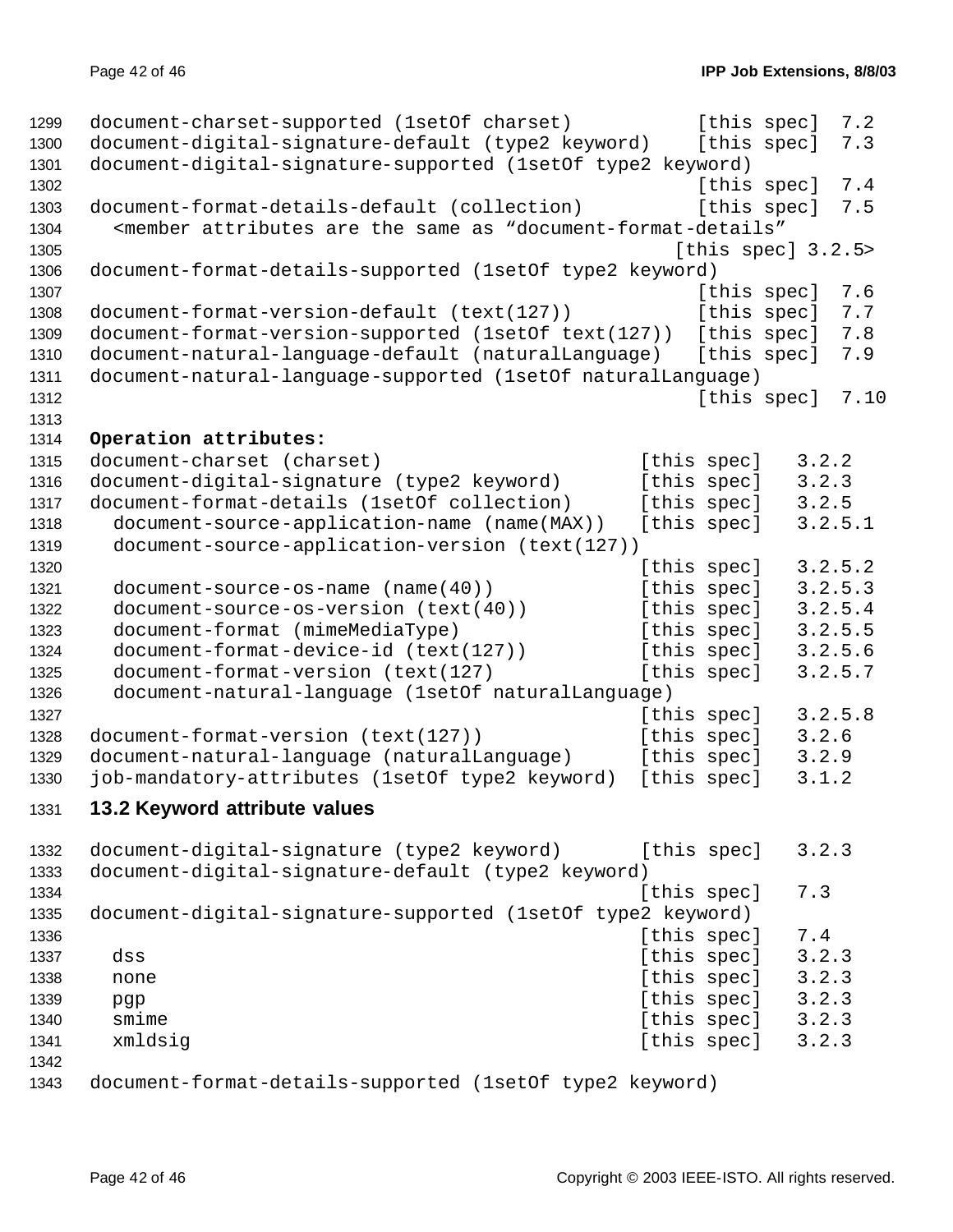| 1344 |                                                                                         | [this spec] | 7.6     |
|------|-----------------------------------------------------------------------------------------|-------------|---------|
| 1345 | document-source-application-name                                                        | [this spec] | 7.6     |
| 1346 | document-source-application-version                                                     | [this spec] | 7.6     |
| 1347 | document-source-os-name                                                                 | [this spec] | 7.6     |
| 1348 | document-source-os-version                                                              | [this spec] | 7.6     |
| 1349 | document-format                                                                         | [this spec] | 7.6     |
| 1350 | document-format-device-id                                                               | [this spec] | 7.6     |
| 1351 | document-format-version                                                                 | [this spec] | 7.6     |
| 1352 | document-natural-language                                                               | [this spec] | 7.6     |
| 1353 |                                                                                         |             |         |
| 1354 | job-cover-back-supported (1setOf type2 keyword)                                         | [this spec] | 4.1.2.2 |
| 1355 | <same "cover-back-supported"<="" as="" td=""><td>[pwg5100.3]</td><td>3.1.4</td></same>  | [pwg5100.3] | 3.1.4   |
| 1356 | job-cover-front-supported (1setOf type2 keyword)                                        | [this spec] | 4.1.2.2 |
| 1357 | <same "cover-front-supported"<="" as="" td=""><td>[pwg5100.3]</td><td>3.1.4</td></same> | [pwg5100.3] | 3.1.4   |
| 1358 | job-mandatory-attributes (1setOf type2 keyword)                                         | [this spec] | 3.1.2   |
| 1359 | <any attribute="" job="" keyword="" template=""></any>                                  |             |         |
| 1360 |                                                                                         |             |         |
| 1361 | job-state-reasons (1setOf type2 keyword)                                                | [rfc2911]   | 4.3.8   |
| 1362 | digital-signature-did-not-verify                                                        | [this spec] | 6.1     |
| 1363 | digital-signature-type-not-supported                                                    | [this spec] | 6.1     |
| 1364 | errors-detected                                                                         | [this spec] | 6.1     |
| 1365 | job-digital-signature-wait                                                              | [this spec] | 6.1     |
| 1366 | warnings-detected                                                                       | [this spec] | 6.1     |
| 1367 |                                                                                         |             |         |
| 1368 | media (type2 keyword   name(MAX))                                                       | [rfc2911]   | 4.2.11  |
| 1369 | choice_iso_a4_210x297mm_na_letter_8.5x11in                                              | [this spec] | 6.2     |
| 1370 | print-content-optimize (type2 keyword)                                                  | [this spec] | 4.2.2   |
| 1371 | photo                                                                                   | [this spec] | 4.2.2   |
| 1372 | graphic                                                                                 | [this spec] | 4.2.2   |
| 1373 | text                                                                                    | [this spec] | 4.2.2   |
| 1374 | text-and-graphic                                                                        | [this spec] | 4.2.2   |

#### 

### **13.3 Enum Attribute Values**

 The following table lists all the new enum attribute values defined in this document as additional type2 enum values. These are to be registered according to the procedures in RFC 2911 [rfc2911] section 6.1. job-finishings (1setOf type2 enum) [this spec] 4.1.3.3 job-finishings-default (1setOf type2 enum) [this spec] 4.1.4.1 job-finishings-ready (1setOf type2 enum) [this spec] 4.1.4.2 job-finishings-supported (1setOf type2 enum) [this spec] 4.1.4.3 <enum values are the same as "finishings"> job-finishings-col-supported (1setOf type2 keyword) 1387 [this spec] 4.1.5.3 <same as for "finishing-col-supported" [pwg5100.3] 3.2.5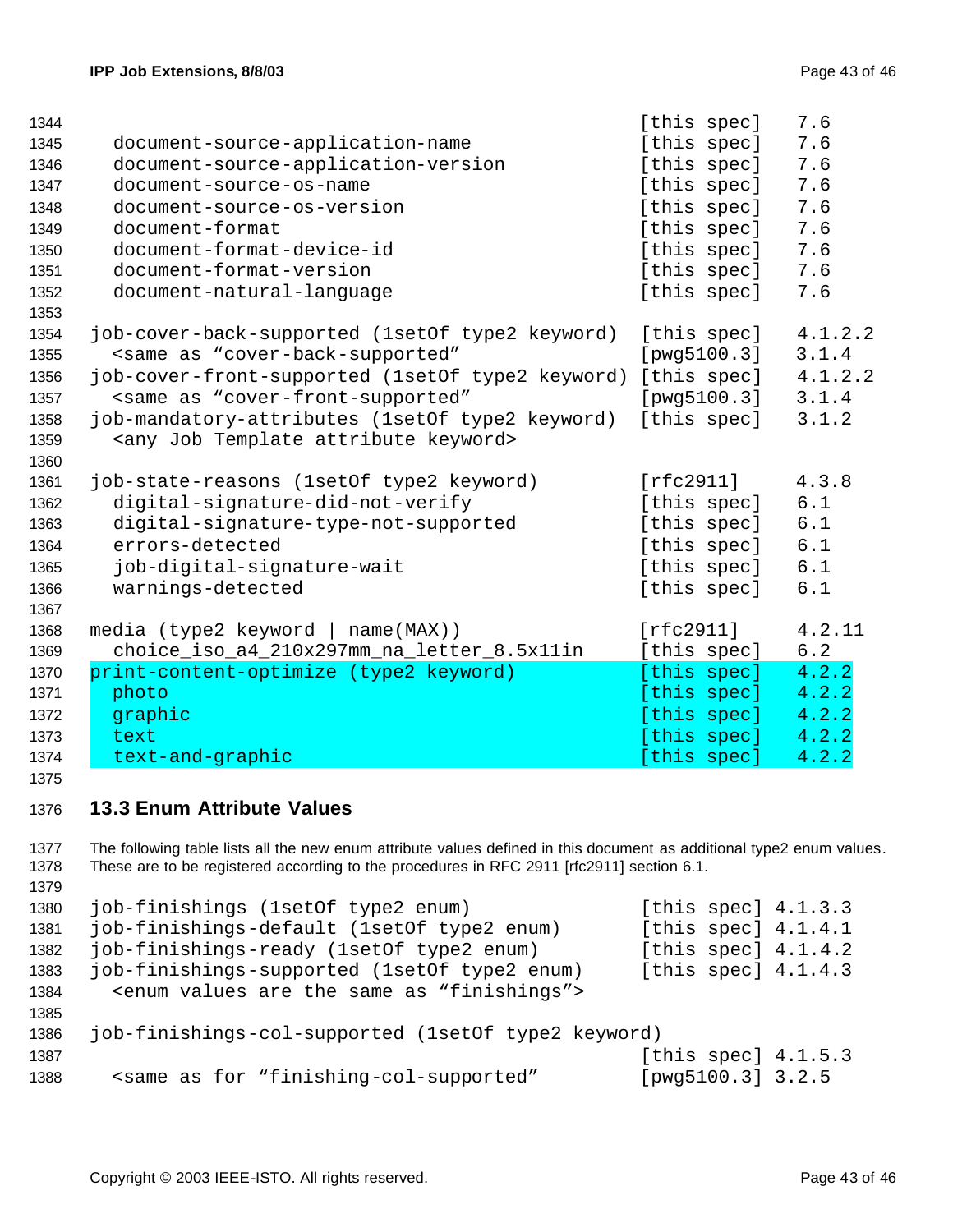# **14 Internationalization Considerations**

 The internationalization considerations for the extensions defined in this specification are the same as for handling 1391 the Job object in [rfc2911].

# **15 Security Considerations**

This specification adds no more security burden on Printer implementations than does [rfc2911].

## **16 Contributors**

 Don Fullman, Xerox Ira McDonald, High North

Dennis Carney, IBM

# **17 Acknowledgments**

# **18 Author's Address**

 Tom Hastings Xerox Corporation 737 Hawaii St. El Segundo, CA 90245 Phone: 310 333-6413 Fax: 310 333-5514 e-mail: hastings@cp10.es.xerox.com Peter Zehler Xerox Corporation MS: 0128-30E 800 Phillips Road Webster, NY 14580-9701 Phone: 1+585+2658755 Fax: e-mail: PZehler@crt.xerox.com 

# **19 Annex A: Additional requirements for a revision of the PWG IEEE/ISTO 5101.1 Candidate Standard [pwg5101.1] to add the new 'choice\_xxx'**

 This section also generalizes the choice mechanism for inclusion in a revision to the PWG IEEE/ISTO 5101.1 Candidate Standard [pwg5101.1]. This specification gives the *outline* of the proposed addition to [pwg5101.1] for information only, in order to agree to the one new value defined for use with IPPFAX, namely, **'choice\_iso\_a4\_210x297mm\_na\_letter\_8.5x11in'.**

The proposed extension to [pwg5101.1] will have the following requirements: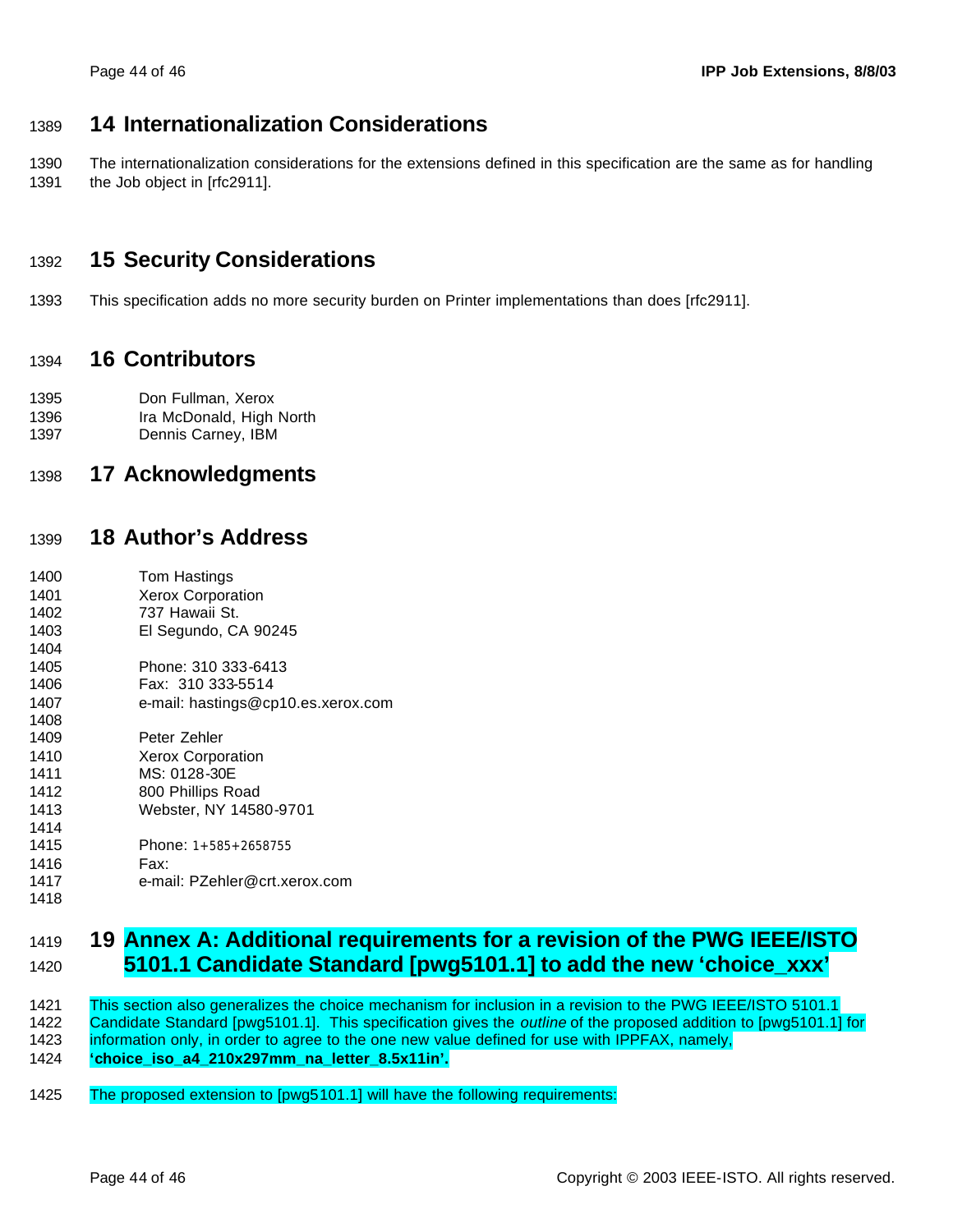| 1426<br>1427                         |    | The ABNF will be extended to define the vchoice_' prefix to introduce a list of choices of self describing<br>names.                                                                                                                                                                                                                                                                                                                                                                                           |
|--------------------------------------|----|----------------------------------------------------------------------------------------------------------------------------------------------------------------------------------------------------------------------------------------------------------------------------------------------------------------------------------------------------------------------------------------------------------------------------------------------------------------------------------------------------------------|
| 1428                                 |    | 2. Following the 'choice_' prefix will be two or more fully self describing names, including all three fields.                                                                                                                                                                                                                                                                                                                                                                                                 |
| 1429<br>1430                         | З. | The order of the list of fully self describing names MUST be in alphabetic order, so that there is only one<br>canonical order for each list of choices.                                                                                                                                                                                                                                                                                                                                                       |
| 1431<br>1432                         | 4. | Printer MAY support dynamic combinations of supported values or MAY support the entire choice value as a<br>conventional keyword which it simply matches for validation purposes.                                                                                                                                                                                                                                                                                                                              |
| 1433<br>1434                         | 5. | Printer MUST map the choice value to a particular supported value when selecting the actual media for<br>marking.                                                                                                                                                                                                                                                                                                                                                                                              |
| 1435<br>1436<br>1437<br>1438<br>1439 | 6. | If the Printer supports a 'choice_xxx' "media" attribute value and the "media-ready" Printer attribute, the<br>Printer MUST include the 'choice_xxx' value in its "media-ready" Printer attribute as well as the currently<br>loaded value(s) when at least one of the members of a choice value is ready. For example, if<br><b>iso_a4_210x297mm'</b> is loaded, then the "media-ready" Printer attribute MUST include the<br>'iso a4 210x297mm' and the 'choice iso a4 210x297mm na letter 8.5x11in' values. |

# **20 Annex B: Change Log (informative - to be removed before publication)**

- The following summaries of the changes in chronological order:
- Version 0.1, 18 May 2003:
- 1443 1. Split document out of Document Object specification.
- 2. Moved "document-format-target" and "document-format-version-target" from the Job Template section to the Operation Attributes section so that it can be supplied with Document Creation operations and so that it MUST be honored, even if "job-attribute-fidelity" is 'false' or omitted.
- 3. Removed all Document Description attributes and the concept of Job Level and Document Level. That 1448 terminology is introduced in the Document Object spec [ippdoc]. Now [ippdoc] is only an Informative Reference, not a Normative Reference.
- Version 0.2, 19 May 2003:
- 1. Did *not* include the document-format-target and document-format-version-target attributes. PSI has their own definitions and we can avoid the discussion as to whether they should be Document Template attributes or Operation attributes on Document Creation operations and whether there should be a "document-format-1455 target-default" and a "document-format-version-target-default".
- Version 0.3, 28 May 2003:

- Agreements reaches at the May 28, 2003 telecon:
- 1459 1. Moved the Close-Job operation to the futures specification.
- 2. Added the "pages-per-subset" Job Template from [pwg5100.4]. See Appendix B section **Error! Reference source not found.** for the minor differences.
- 3. Added the terms: "Best Effort, Finished Document, Page, Page Subset, and Sheet.
- 4. Clarified the conformance relationships between "xxx" Operation attributes and their corresponding "xxx-default" and "xxx-supported" Printer attributes.
- 5. Added rationale for each missing "xxx-default" and "xxx-supported" attribute.
- 6. Added 'errors -detected' and 'warnings-detected' "job-state-reasons" values.
- 7. Added the new **'choice\_iso\_a4\_210x297mm\_na\_letter\_8.5x11in'** "media" attribute value which is a choice of two approximately equal media.
- 8. Added the requirements for choice media keyword values for inclusion in a revision of the PWG IEEE-ISTO 5101.1.